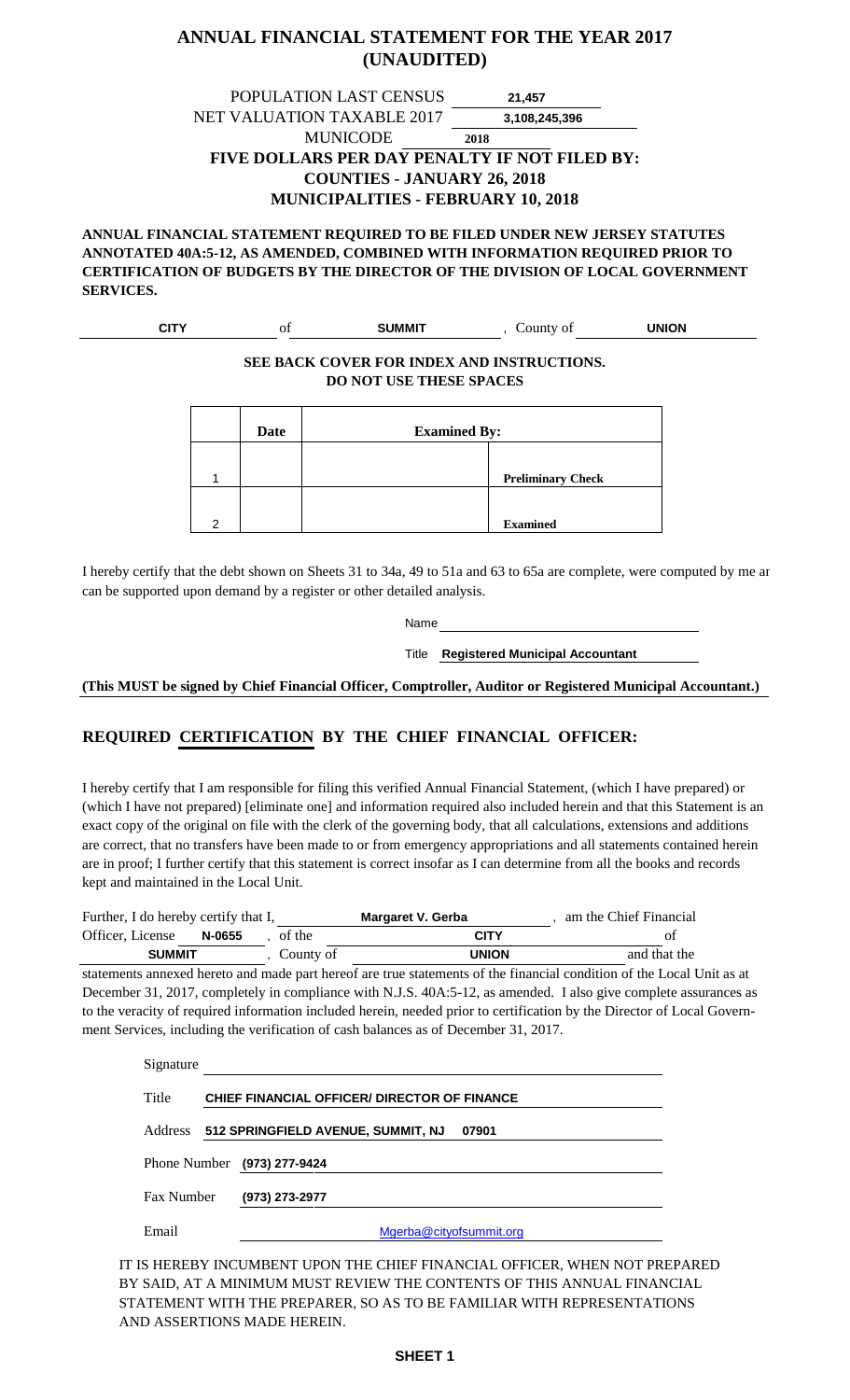#### **THE REQUIRED CERTIFICATION BY AN RMA IS AS FOLLOWS:**

#### **Preparation by Registered Municipal Accountant (Statement of Statutory Auditor Only)**

**I have prepared the post - closing trial balances, related statements and analyses included in the accompanying Annual Financial Statements from the books of account and records made available to me by the of as of December 31, 2017 and have applied certain agreed - upon procedures thereon as promulgated by the Division of Local Government Services, solely to assist the Chief Financial Officer in connection with the filing of the Annual Financial Statement for the year then ended as required by N.J.S. 40A:5-12, as amended.**

**Because the agreed - upon procedures do not constitute an examination of accounts made in accordance with generally accepted auditing statements, I do not express an opinion on any of the post - closing trial balances, related statements and analyses. In connection with the agreed - upon procedures, (except for circumstances as set forth below, no matters) or (no matters) [eliminate one] came to my attention that caused me to believe that the Annual Financial Statements for the year ended 2017 is not in substantial compliance with the requirements of the State of New Jersey, Department of Community Affairs, Division of Local Government Services. Had I performed additional procedures or had I made an examination of the financial statements in accordance with generally accepted auditing standards, other matters might have come to my attention that would have been reported to the governing body and the Division. This Annual Financial Statement relates only to the accounts and items prescribed by the Division and does not extend to the financial statements of the municipality / county, taken as a whole.**

**Listing of agreed - upon procedures not performed and / or matters coming to my attention of which the Director should be informed:**

|                 |        | N/A                    |                                   |
|-----------------|--------|------------------------|-----------------------------------|
|                 |        |                        | (Registered Municipal Accountant) |
|                 |        |                        | (Firm Name)                       |
|                 |        |                        | (address)                         |
|                 |        |                        | (address)                         |
|                 |        |                        | (Phone Number)                    |
| Certified by me |        |                        |                                   |
| This            | day of | 2018<br>$\overline{ }$ | (Email)                           |
|                 |        |                        | (Fax Number)                      |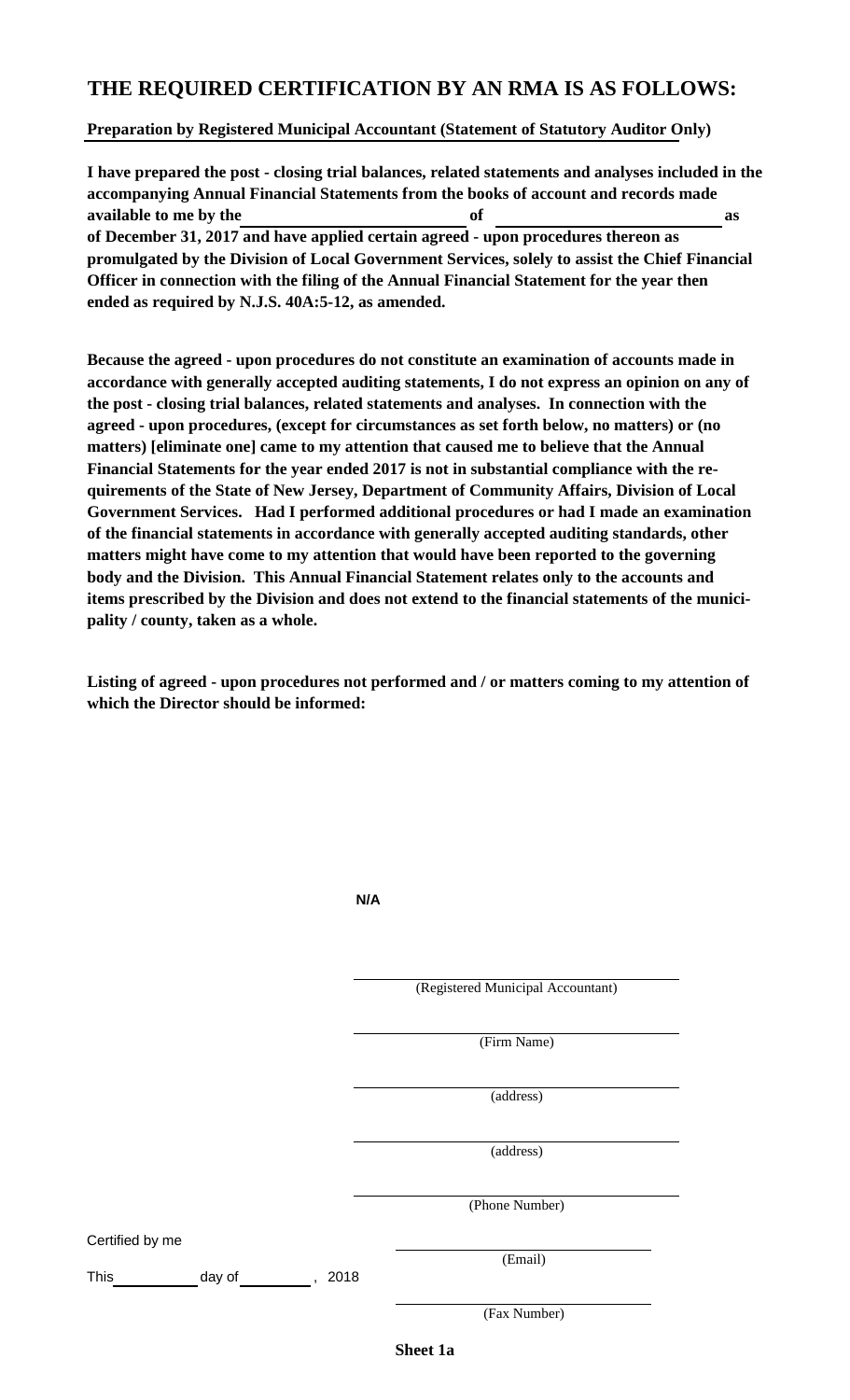#### **MUNICIPAL BUDGET LOCAL EXAMINATION QUALIFICATION CERTIFICATION BY CHIEF FINANCIAL OFFICER**

*One of the following Certifications must be signed by the Chief Financial Officer if your municipality is eligible for local examination.* 

|            | <b>CERTIFICATION OF QUALIFYING MUNICIPALITY</b>                                                                                                                                                                                |
|------------|--------------------------------------------------------------------------------------------------------------------------------------------------------------------------------------------------------------------------------|
| 1.         | The outstanding indebtedness of the previous fiscal year is not in excess of $3.5\%$ ;                                                                                                                                         |
| 2.         | All emergencies approved for the previous fiscal year<br>did not exceed 3% of total<br>appropriations;                                                                                                                         |
| 3.         | The tax collection rate exceeded 90%                                                                                                                                                                                           |
| 4.         | Total deferred charges did not equal or exceed 4% of the total tax levy;                                                                                                                                                       |
| 5.         | There were no "procedural deficiencies" noted<br>by the registered municipal ac-<br>countant on Sheet 1a of the Annual Financial Statement; and                                                                                |
| 6.         | There was <b>no operating deficit</b> for the previous fiscal year.                                                                                                                                                            |
| 7.         | The municipality did not conduct an accelerated tax sale for less than 3 consecutive<br>years.                                                                                                                                 |
| 8.         | The municipality did not conduct a tax levy sale the previous fiscal year and does<br>not plan to conduct one in the current year.                                                                                             |
| 9.         | The current year budget does not contain an appropriation or levy "CAP Waiver"                                                                                                                                                 |
| 10.        | The municipality will not apply for Extraordinary Aid for 2018.                                                                                                                                                                |
|            | The undersigned certifies that this municipality has complied in full meeting<br>ALL<br>of the above criteria<br>in determining its qualification for local examination of its Budget<br>in accordance with N.J.A.C. 5:30-7.5. |
|            | Municipality:<br><b>CITY OF SUMMIT</b>                                                                                                                                                                                         |
|            | <b>Chief Financial Officer:</b>                                                                                                                                                                                                |
| Signature: |                                                                                                                                                                                                                                |
|            | Certificate #:                                                                                                                                                                                                                 |
| Date:      |                                                                                                                                                                                                                                |
|            |                                                                                                                                                                                                                                |
|            | <b>CERTIFICATION OF NON-QUALIFYING MUNICIPALITY</b>                                                                                                                                                                            |

|                                                                 | The undersigned certifies that this municipality does not meet item(s) $#$ |           |  |
|-----------------------------------------------------------------|----------------------------------------------------------------------------|-----------|--|
|                                                                 | of the criteria above and therefore does not qualify                       | for local |  |
| examination of its Budget in accordance with N.J.A.C. 5:30-7.5. |                                                                            |           |  |
| Municipality:                                                   |                                                                            |           |  |
| Chief Financial Officer:                                        | <b>NOT APPLICABLE</b>                                                      |           |  |
| Signature:                                                      |                                                                            |           |  |
| Certificate #:                                                  |                                                                            |           |  |
| Date:                                                           |                                                                            |           |  |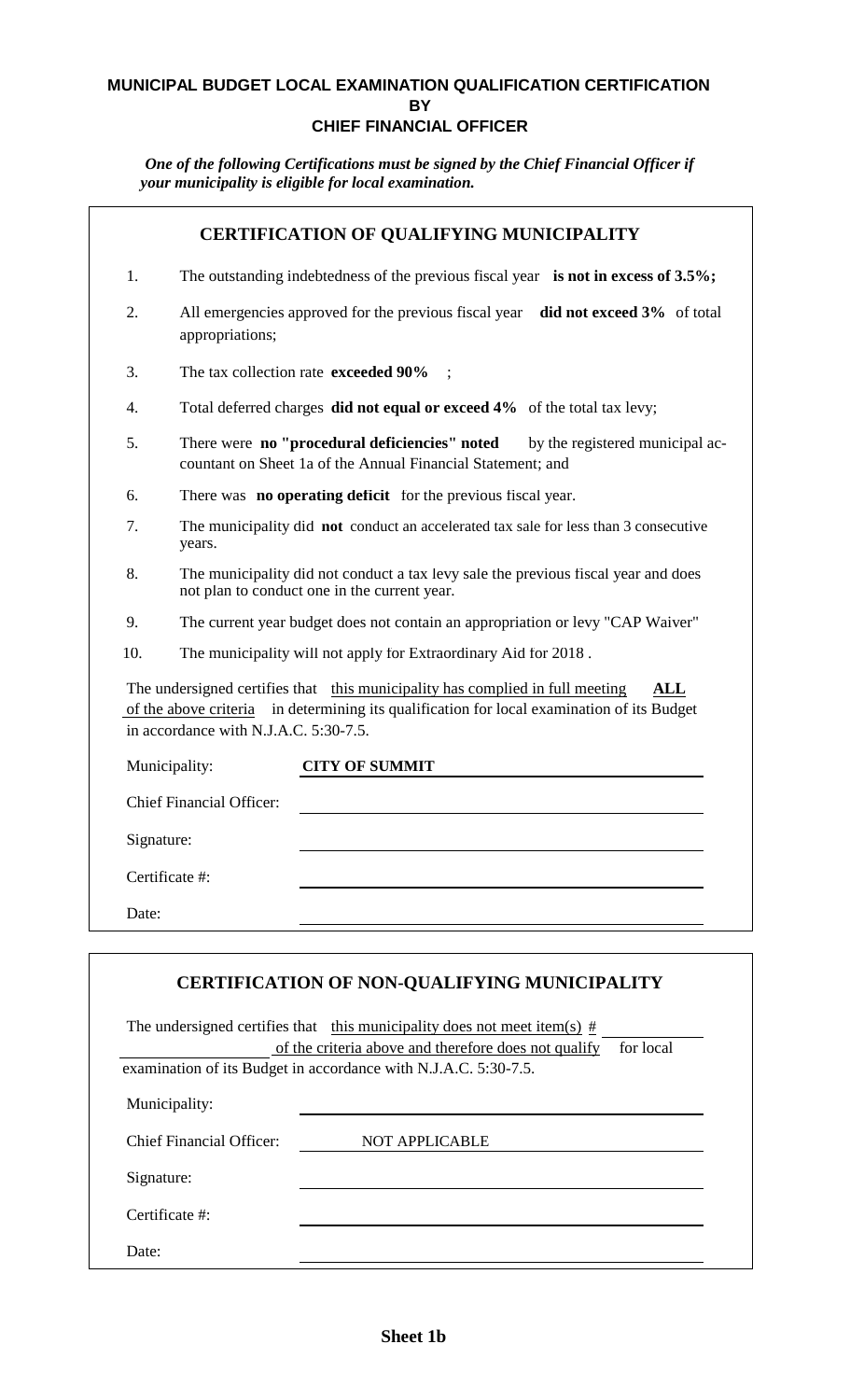**22-6002329**

Fed I.D.  $#$ 

**CITY OF SUMMIT**

Municipality

**UNION**

County

### **Report of Federal and State Financial Assistance**

### **Expenditures of Awards**

|       | <b>Fiscal Year Ending:</b>                                            | 12/31/2017                                  |                                             |
|-------|-----------------------------------------------------------------------|---------------------------------------------|---------------------------------------------|
|       | (1)<br>Federal programs<br>Expended<br>(administered by<br>the state) | (2)<br><b>State</b><br>Programs<br>Expended | (3)<br>Othe Federal<br>Programs<br>Expended |
| TOTAL | \$                                                                    | \$<br>310,553.01                            | \$                                          |
|       | Type of Audit required by US Uniform Guidance and NJ OMB 15-08:       |                                             |                                             |

Single Audit

Program Specific Audit

**X** Financial Statement Audit Performed in Accordance With Government Auditing Standards (Yellow Book)

Note: All local governments who are recipients of federal and state awards (financial assistance), must report the total amount of federal and state funds expended during its fiscal year and the type of audit required to comply with US Uniform Guidance and OMB 15-08. The single audit threshold has been increased to \$750,000 beginning with Fiscal Year starting 1/1/2015.

- (1) Report expenditures from federal pass-through programs received directly from state government. Federal pass-throygh funds can be identified by the Catalog of Federal Domestic Assistance (CFDA) number reported in the State's grant/contract agreements.
- (2) Report expenditures from state programs received directly from state government or indirectly from pass-through enties. **Exclude state aid (i.e., CMPRTA, Energy Receipts tax, ect.) since there are no compliance requirements.**
- (3) Report expenditures from federal programs received directly from federal government or indi-. rectly from enties other than the state government.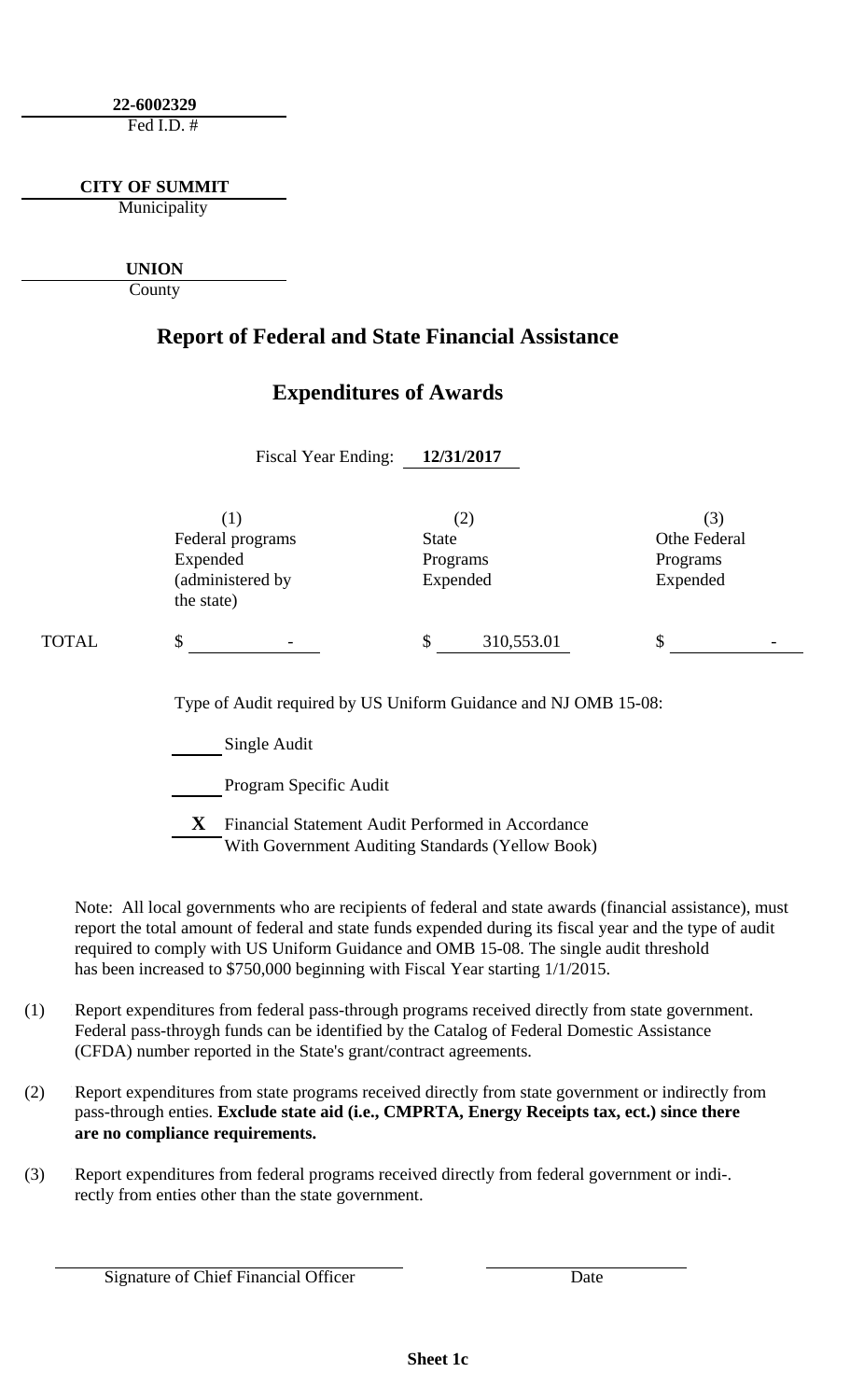### **IMPORTANT !**

#### **READ INSTRUCTIONS**

#### **INSTRUCTION**

The following certification is to be used ONLY in the event there is NO municipally oper-

ated utility.

If there is a utility operated by the municipality or if a "utility fund" existed on the books of account, do not sign this statement and do not remove any of the UTILITY sheets from the document.

#### **CERTIFICATION N/A**

I hereby certify that there was no "utility fund" on the books of account and there was no utility owned and operated by the  $\qquad$  of County of during the year 2017 and that sheets 40 to 68 are unnecessary.

I have therefore removed from this statement the sheets pertaining only to utilities

Name

Title

(This must be signed by the Chief Financial Officer, Comptroller, Auditor or Registered Municipal Accountant.)

NOTE:

When removing the utility sheets, please be sure to refasten the "index" sheet (the last sheet in the statement) in order to provide a protective cover sheet to the back of the document.

#### **MUNICIPAL CERTIFICATION OF TAXABLE PROPERTY AS OF OCTOBER 1, 2017**

Certification is hereby made that the Net Valuation Taxable of property liable to taxation for the tax year 2018 and filed with the County Board of Taxation on January 10, 2018 in accordance with the requirement of N.J.S.A.  $54:4-35$ , was in the amount of \$ .  $\qquad \qquad$ 

SIGNATURE OF TAX ASSESSOR

**CITY OF SUMMIT** MUNICIPALITY

**UNION**

**COUNTY** 

**Sheet 2**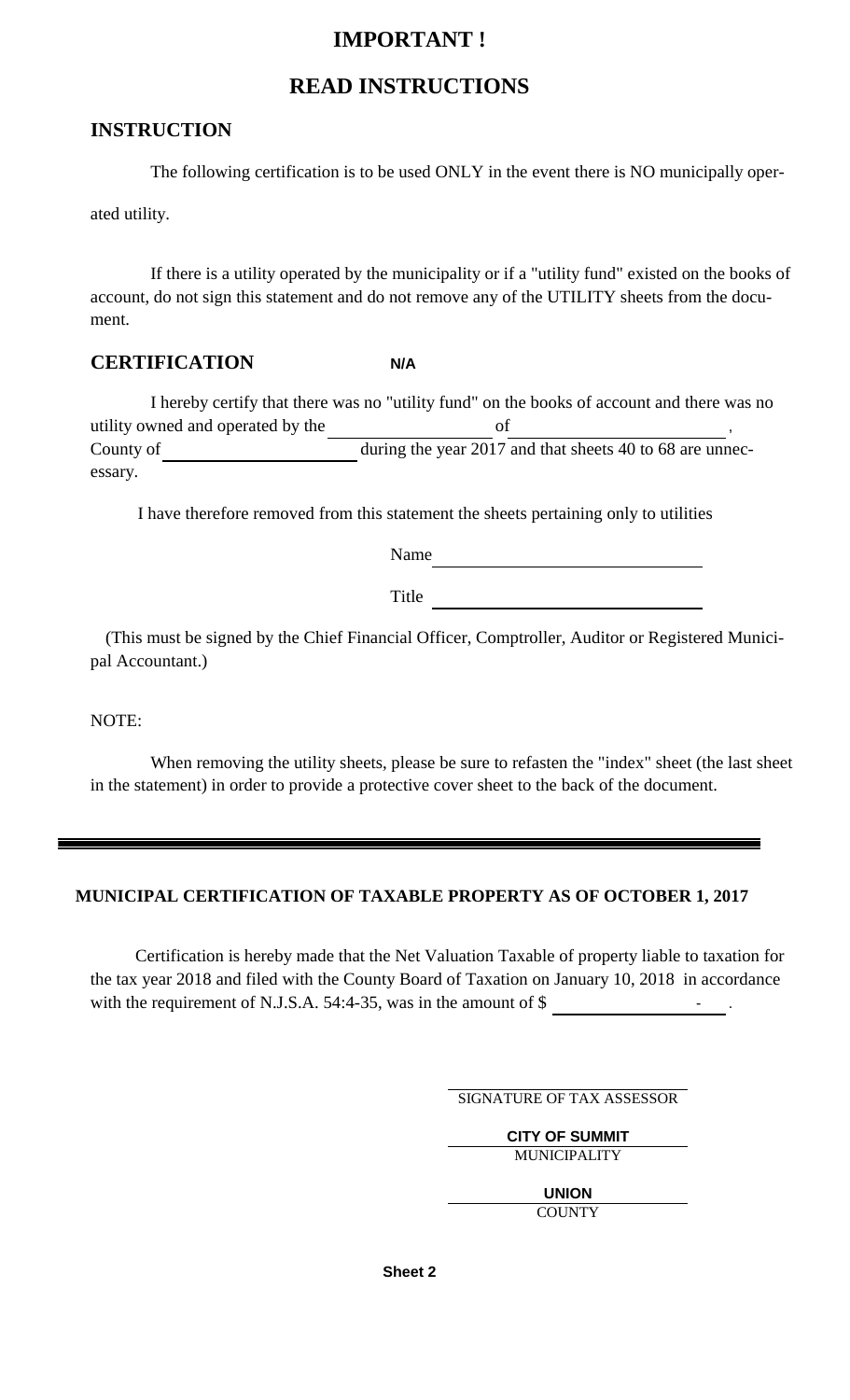### **POST CLOSING TRIAL BALANCE - CURRENT FUND AS AT DECEMBER 31, 2017**

*Cash Liabilities Must Be Subtotaled and Subtotal Must Be Marked With "C" - - Taxes Receivable Must Be Subtotaled*

| <b>Title of Account</b>                      | <b>Debit</b>  | <b>Credit</b> |
|----------------------------------------------|---------------|---------------|
| <b>CASH-CHECKING</b>                         | 38,558,654.16 |               |
| <b>CASH - CHANGE FUNDS</b>                   | 1,195.00      |               |
|                                              | 38,559,849.16 |               |
| <b>RECEIVABLES WITH FULL RESERVES</b>        |               |               |
| <b>DELINQUENT TAXES RECEIVABLE</b>           | 503,944.58    |               |
| ACCOUNTS RECEIVABLE - HOUSING AUTHORITY      | 3,406.52      |               |
| ACCOUNTS RECEIVABLE - OFF-DUTY POLICE        | 167,188.57    |               |
| <b>INTERFUND GENERAL CAPITAL</b>             | 19,285.75     |               |
| <b>INTERFUND SEWER OPERATING</b>             | 13,033.14     |               |
| <b>INTERFUND ANIMAL CONTROL</b>              | 15,402.72     |               |
| TOTAL RECEIVABLES WITH FULL RESERVES         | 722,261.28    |               |
|                                              |               |               |
| DUE STATE VETERANS & SENIOR CITIZENS DEDUCT. |               | 5,723.05      |
| <b>INTERFUND UCC PERMIT FEES</b>             |               | 500.00        |
| <b>INTERFUND GRANT FUND</b>                  |               | 334,303.26    |
| <b>INTERFUND OTHER TRUST</b>                 |               | 64,697.69     |
| <b>INTERFUND ASSESSMENT TRUST</b>            |               | 177,536.99    |
| <b>RESERVE FOR ENCUMBRANCES</b>              |               | 2,507,872.08  |
| <b>APPROPRIATION RESERVES</b>                |               | 338.32        |
| <b>TAX OVERPAYMENTS</b>                      |               | 95,387.83     |
| <b>COUNTY TAXES PAYABLE</b>                  |               | 353,928.03    |
| <b>PREPAID TAXES</b>                         |               | 24,368,473.71 |
| <b>PREPAID REVENUE</b>                       |               | 5,584.00      |
| SPECIAL DEPOSIT - LIBRARY A/C FINES          |               | 26,725.54     |
| SPECIAL DEPOSIT - LIBRARY COPY MACHINE       |               | 4,183.23      |
| SPECIAL DEPOSIT - REC. SALES TAX PAYABLE     |               | 2.48          |
| RESERVE FOR REGIONAL ENVIRON. HEALTH         |               | 18,123.88     |
| RESERVE FOR TAX APPEALS                      |               | 266,166.79    |
| RESERVE FOR SALE OF MUNICIPAL ASSETS         |               | 854,010.38    |
| RESERVE FOR MAINTENANCE OF PUBLIC LIBRARY    |               | 9,126.22      |
| -CONTINUED-                                  |               |               |

#### **(DO NOT CROWD - ADD ADDITIONAL SHEETS)**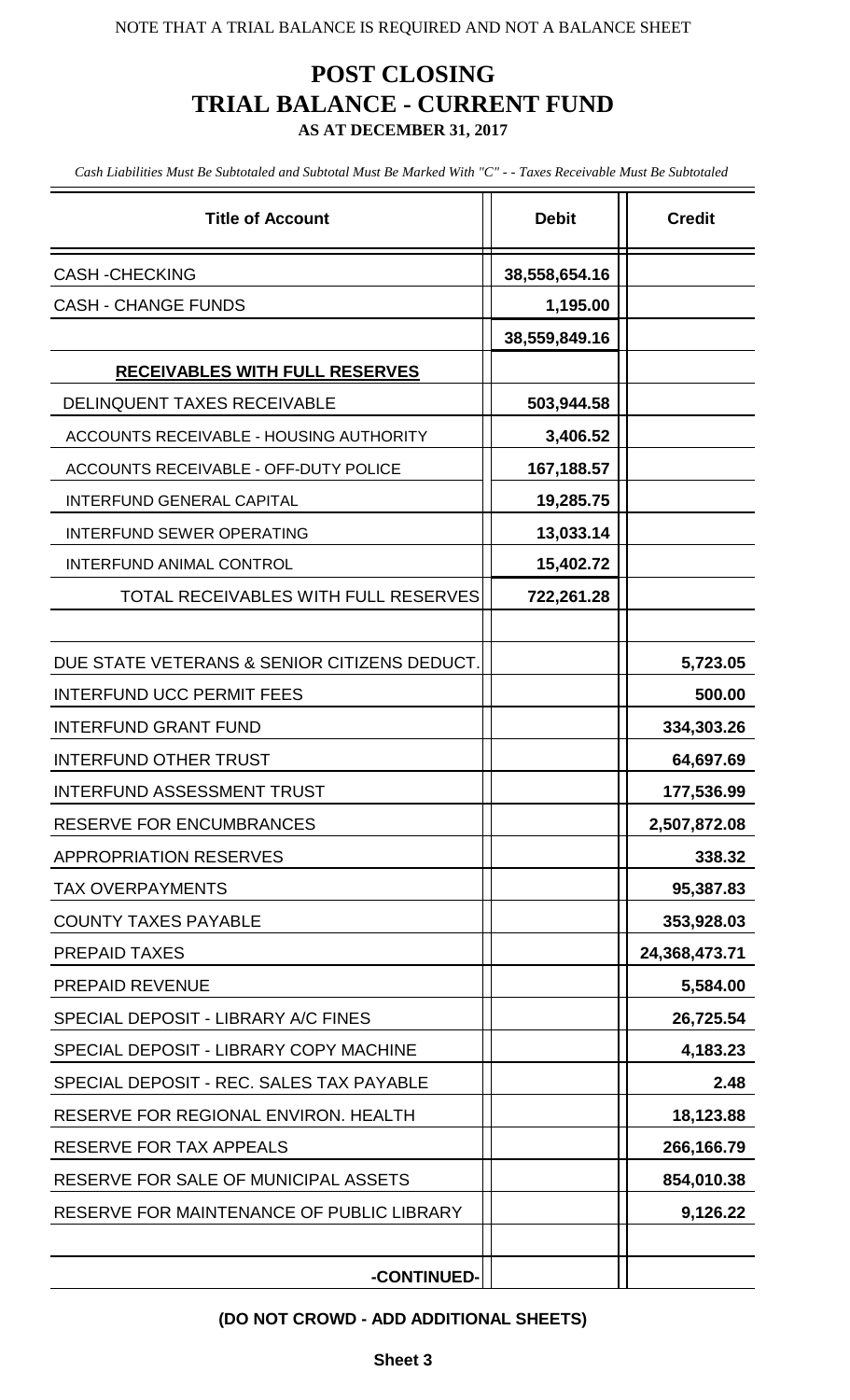### **POST CLOSING TRIAL BALANCE - CURRENT FUND (CONT'D) AS AT DECEMBER 31, 2017**

*Cash Liabilities Must Be Subtotaled and Subtotal Must Be Marked With "C" - - Taxes Receivable Must Be Subtotaled*

| <b>Title of Account</b>         | <b>Debit</b>  | <b>Credit</b> |     |
|---------------------------------|---------------|---------------|-----|
| RESERVE FOR OFF DUTY ESCROW     |               | 12,130.00     |     |
| DUE STATE OF NJ - BUILDING FEES |               | 49,918.00     |     |
| DUE STATE OF NJ - MARRIAGE FEES |               | 800.00        |     |
| DUE STATE OF NJ - BURIAL FEES   |               | 495.00        |     |
|                                 |               | 29,156,026.48 | "C" |
|                                 |               |               |     |
| RESERVE FOR RECEIVABLES         |               | 722,261.28    |     |
| <b>FUND BALANCE</b>             |               | 9,403,822.68  |     |
|                                 | 39,282,110.44 | 39,282,110.44 |     |
|                                 |               |               |     |
|                                 |               |               |     |
|                                 |               |               |     |
|                                 |               |               |     |
|                                 |               |               |     |
|                                 |               |               |     |
|                                 |               |               |     |
|                                 |               |               |     |
|                                 |               |               |     |
|                                 |               |               |     |
|                                 |               |               |     |
|                                 |               |               |     |
|                                 |               |               |     |
|                                 |               |               |     |
|                                 |               |               |     |
|                                 |               |               |     |
|                                 |               |               |     |
|                                 |               |               |     |
|                                 |               |               |     |
|                                 |               |               |     |
|                                 |               |               |     |
|                                 |               |               |     |
|                                 |               |               |     |
|                                 |               |               |     |
|                                 |               |               |     |
|                                 |               |               |     |

**(DO NOT CROWD - ADD ADDITIONAL SHEETS)**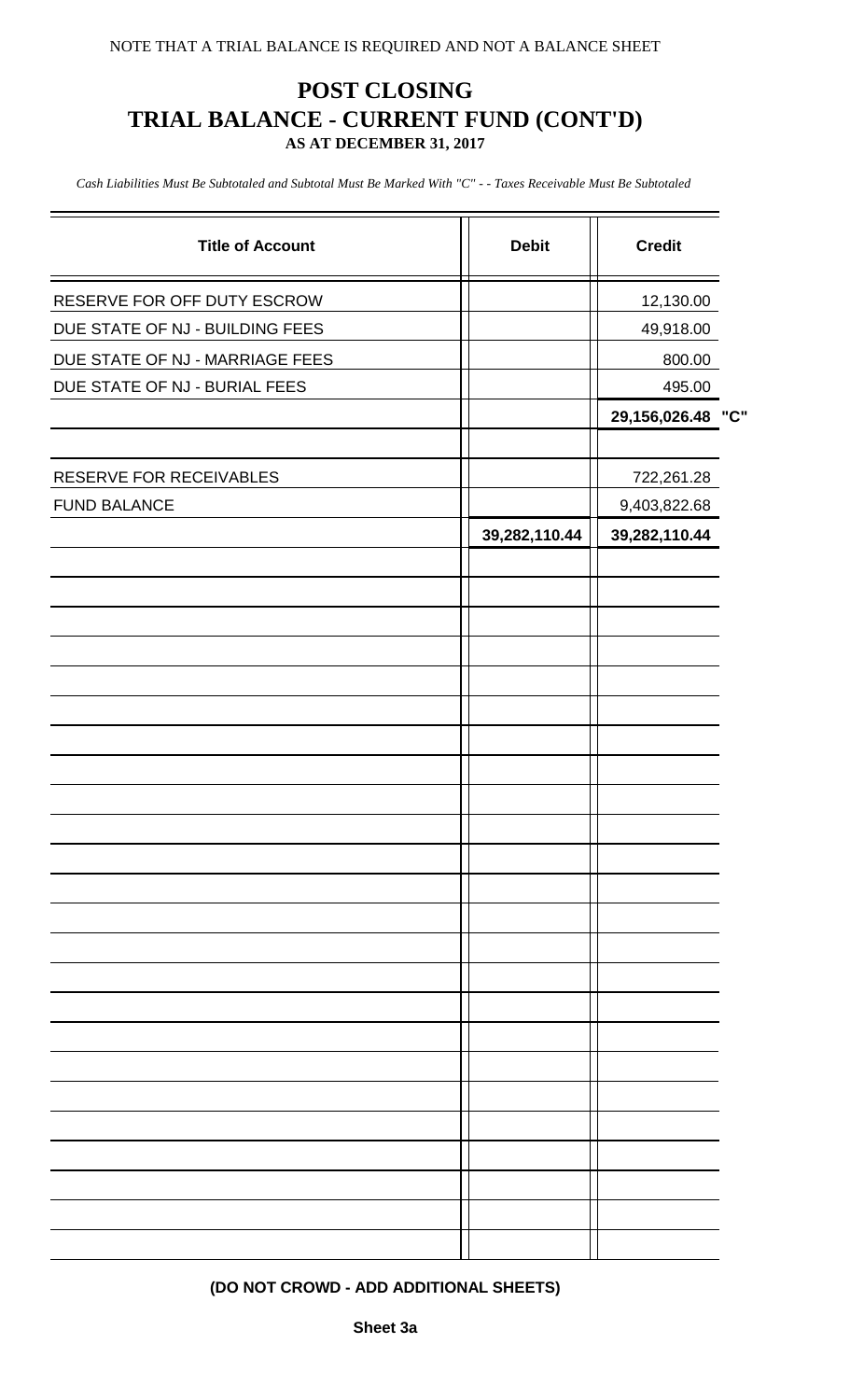## **POST CLOSING TRIAL BALANCE - PUBLIC ASSISTANCE FUND**

#### **ACCOUNTS #1 AND #2 \* AS AT DECEMBER 31, 2017**

| <b>Title of Accounts</b>      | <b>Debit</b> | <b>Credit</b> |
|-------------------------------|--------------|---------------|
| <b>PATF I</b>                 |              |               |
| <b>CASH - CHECKING</b>        | 17,125.32    |               |
| RESERVE FOR PUBLIC ASSISTANCE |              | 17,125.32     |
|                               | 17,125.32    | 17,125.32     |
|                               |              |               |
|                               |              |               |
|                               |              |               |
|                               |              |               |
|                               |              |               |
|                               |              |               |
|                               |              |               |
|                               |              |               |
|                               |              |               |
|                               |              |               |
|                               |              |               |
|                               |              |               |
|                               |              |               |
|                               |              |               |
|                               |              |               |
|                               |              |               |
|                               |              |               |
|                               |              |               |
|                               |              |               |
|                               |              |               |
|                               |              |               |
|                               |              |               |
|                               |              |               |
|                               |              |               |
|                               |              |               |
|                               |              |               |
|                               |              |               |

#### **(DO NOT CROWD - ADD ADDITIONAL SHEETS)**

\*To be prepared in compliance with Department of Human Services Municipal Audit Guide, Public Welfare, General Assistance Program.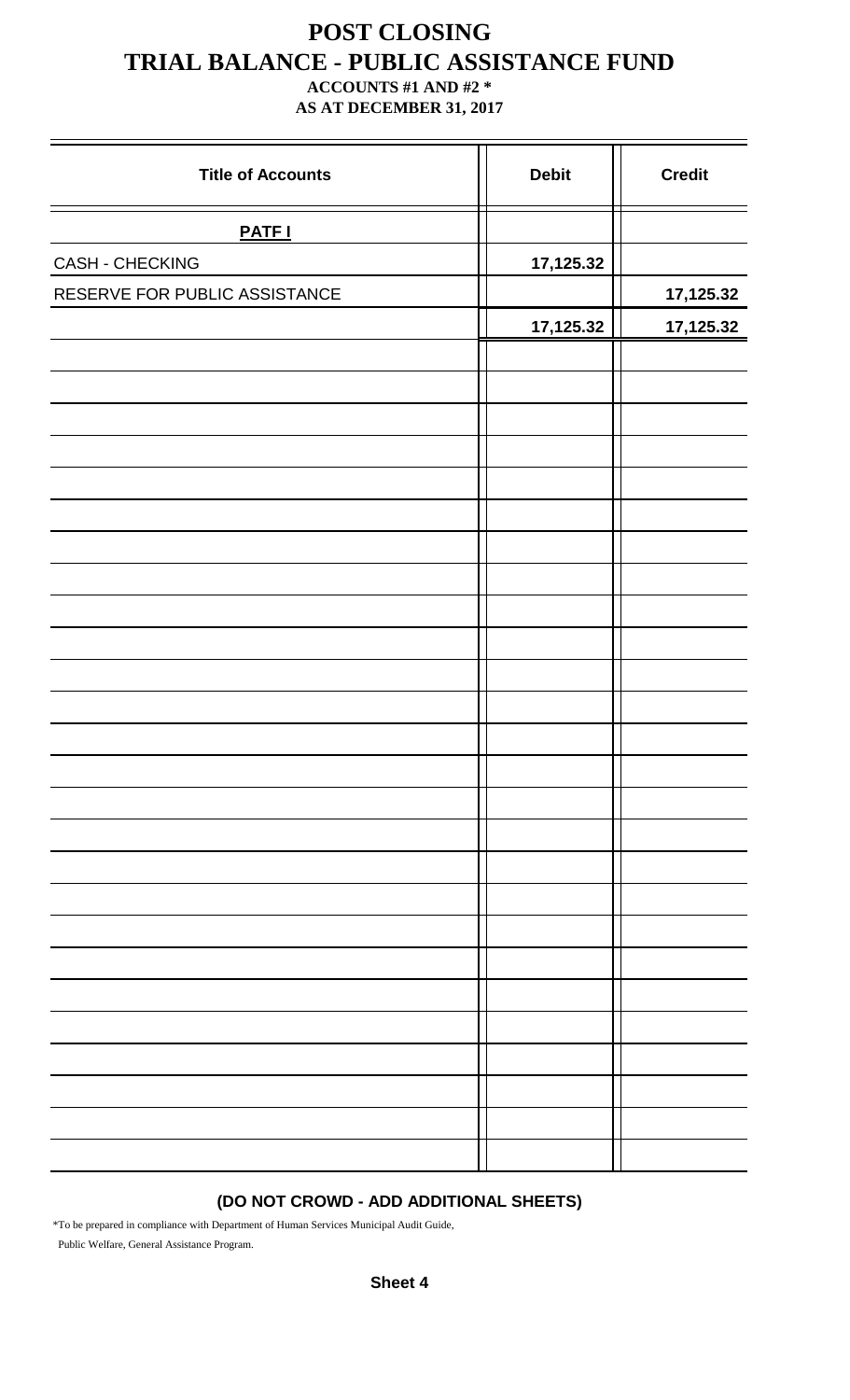## **POST CLOSING TRIAL BALANCE - FEDERAL AND STATE GRANTS**

#### **AS AT DECEMBER 31, 2017**

| <b>Title of Accounts</b>            | <b>Debit</b> | <b>Credit</b> |
|-------------------------------------|--------------|---------------|
| <b>INTERFUND - CURRENT FUND</b>     | 334,303.26   |               |
| STATE AND FEDERAL GRANTS RECEIVABLE | 60,360.86    |               |
| RESERVE FOR ENCUMBERANCE PAYABLE    |              | 37,521.01     |
| RESERVE FOR FEDERAL & STATE GRANTS: |              |               |
| APPROPRIATED                        |              | 320,331.48    |
| <b>UNAPPROPRIATED</b>               |              | 36,811.63     |
|                                     | 394,664.12   | 394,664.12    |
|                                     |              |               |
|                                     |              |               |
|                                     |              |               |
|                                     |              |               |
|                                     |              |               |
|                                     |              |               |
|                                     |              |               |
|                                     |              |               |
|                                     |              |               |
|                                     |              |               |
|                                     |              |               |
|                                     |              |               |
|                                     |              |               |
|                                     |              |               |
|                                     |              |               |
|                                     |              |               |
|                                     |              |               |
|                                     |              |               |
|                                     |              |               |
|                                     |              |               |
|                                     |              |               |
|                                     |              |               |
|                                     |              |               |
|                                     |              |               |

#### **(DO NOT CROWD - ADD ADDITIONAL SHEETS)**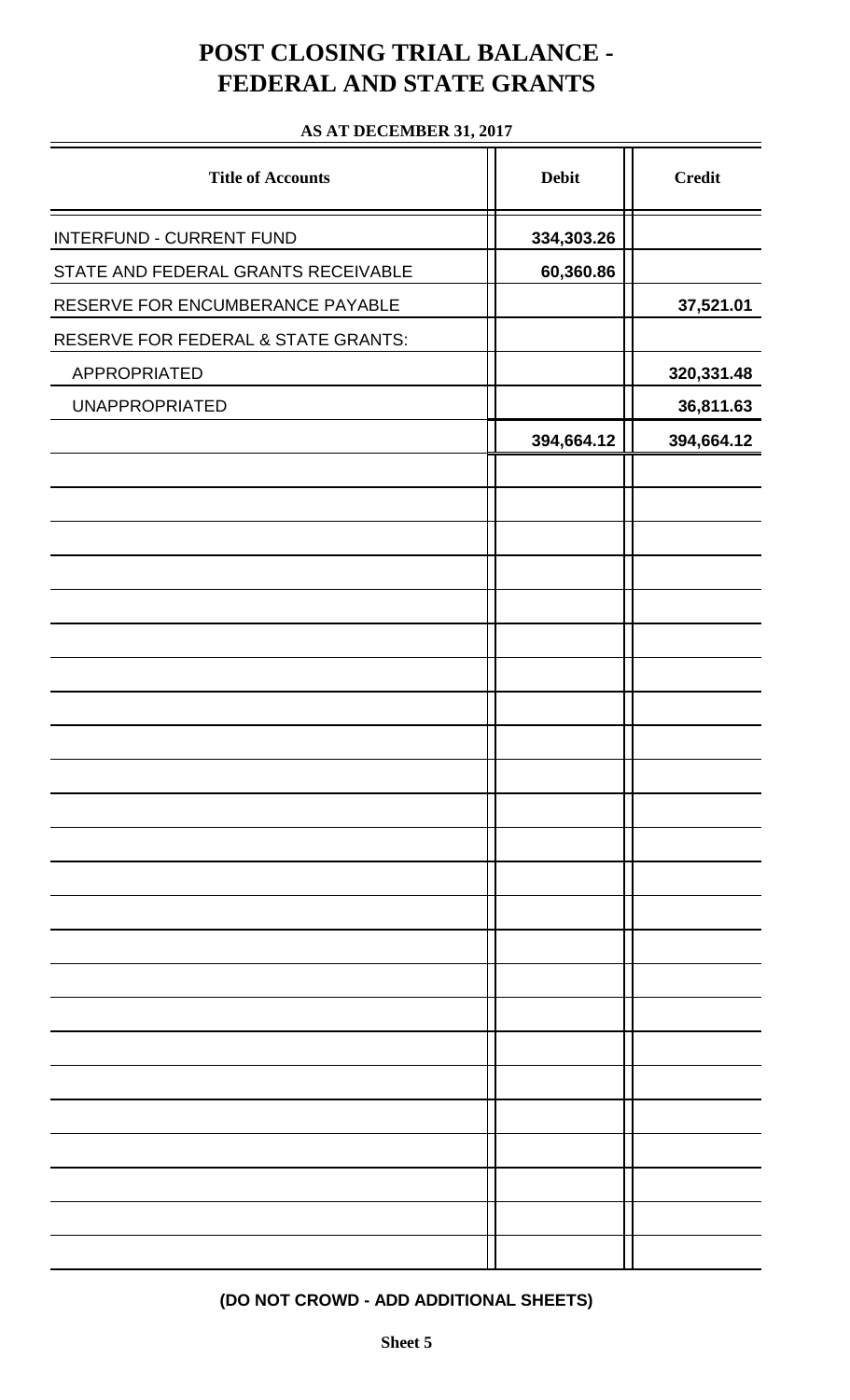## **POST CLOSING TRIAL BALANCE - TRUST FUNDS**

**(Assessment Section Must Be Separately Stated)**

#### **AS AT DECEMBER 31, 2017**

| <b>Title of Accounts</b>                  | <b>Debit</b> | <b>Credit</b> |
|-------------------------------------------|--------------|---------------|
| <b>ASSESSMENT TRUST FUND</b>              |              |               |
| <b>CASH - TREASURER</b>                   | 104,256.39   |               |
| <b>ASSESSMENT RECEIVABLE</b>              | 301,259.10   |               |
| DUE FROM CURRENT FUND                     | 177,536.99   |               |
| PROSPECTIVE ASSESSMENTS FUNDED            | 582,721.48   |               |
| DUE FROM GENERAL CAPITAL                  |              | 113,403.42    |
| DUE TO SEWER ASSESSMENTS A/C              |              | 4,659.89      |
| ASSESSMENT SERIAL BONDS                   |              | 770,000.00    |
| RESERVE FOR ASSESSMENTS RECEIVABLE        |              | 175,583.64    |
| RESERVE FOR UNCONFIRMED ASSESSMENTS       |              | 3,297.50      |
| <b>FUND BALANCE</b>                       |              | 98,829.51     |
|                                           | 1,165,773.96 | 1,165,773.96  |
| <b>ANIMAL CONTROL/DOG LICENSE FUND</b>    |              |               |
| CASH - TREASURER - ANIMAL CONTROL ACCOUNT | 57,982.51    |               |
| CASH - TREASURER - DOG LICENSE ACCOUNT    | 15.00        |               |
| <b>INTERFUND - CURRENT FUND</b>           |              | 15,402.72     |
| RESERVE FOR ANIMAL CONTROL FUND           |              | 42,579.79     |
| <b>RESERVE FOR DOG LICENSE</b>            |              | 15.00         |
|                                           | 57,997.51    | 57,997.51     |
| <b>SELF INSURANCE FUND</b>                |              |               |
| <b>CASH - TREASURER</b>                   | 1,798,092.95 |               |
| <b>RESERVE FOR ENCUMBRANCES</b>           |              | 271,525.91    |
| <b>RESERVE FOR SELF INSURANCE</b>         |              | 1,526,567.04  |
|                                           | 1,798,092.95 | 1,798,092.95  |
| FORFEITED PROPERTY FUND                   |              |               |
| <b>CASH - TREASURER</b>                   | 46,313.99    |               |
| RESERVE FOR FORFEITED PROPERTY            |              | 46,313.99     |
|                                           | 46,313.99    | 46,313.99     |
| <b>STATE UNEMPLOYMENT FUND</b>            |              |               |
| <b>CASH - TREASURER</b>                   | 78,957.90    |               |
| RESERVE FOR UNEMPLOYMENT INSURANCE        |              | 78,957.90     |
|                                           | 78,957.90    | 78,957.90     |

**(DO NOT CROWD - ADD ADDITIONAL SHEETS)**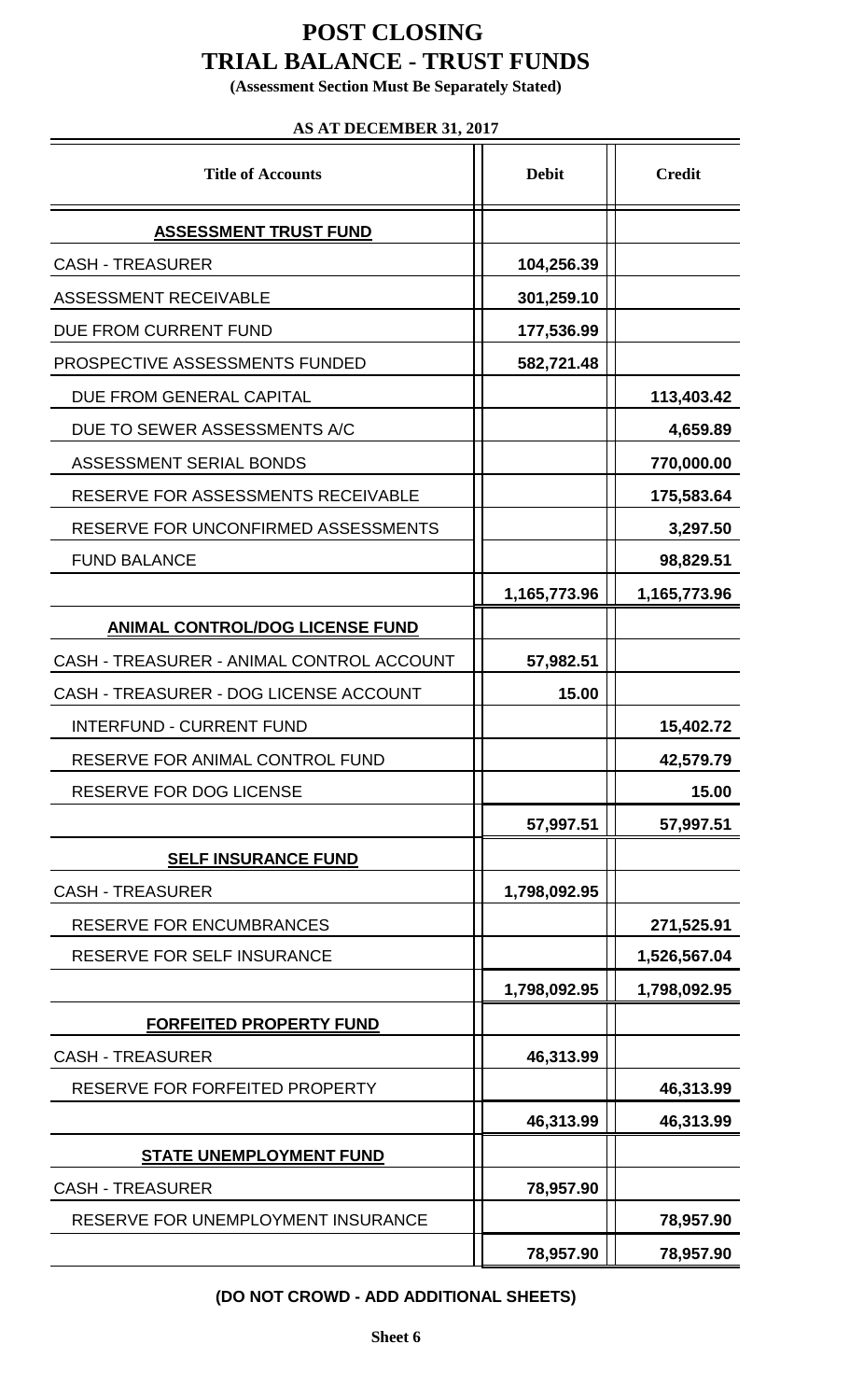## **POST CLOSING TRIAL BALANCE - TRUST FUNDS**

**(Assessment Section Must Be Separately Stated)**

#### **AS AT DECEMBER 31, 2017**

| <b>Title of Accounts</b>                 | <b>Debit</b> | <b>Credit</b> |  |
|------------------------------------------|--------------|---------------|--|
| <b>CONTINUED:</b>                        |              |               |  |
| <b>CONFIDENTIAL FUNDS</b>                |              |               |  |
| <b>CASH - TREASURER</b>                  | 1,402.05     |               |  |
| RESERVE FOR CONFIDENTIAL FUND            |              | 1,402.05      |  |
|                                          | 1,402.05     | 1,402.05      |  |
| <b>HOUSING AND COMMUNITY DEVELOPMENT</b> |              |               |  |
| <b>CASH - TREASURER</b>                  | 12,717.85    |               |  |
| <b>RECEIVABLE - CDBG</b>                 | 37,200.00    |               |  |
| RESERVE FOR COMMUNITY DEVELOPMENT        |              | 49,917.85     |  |
|                                          | 49,917.85    | 49,917.85     |  |
| <b>OTHER TRUST - SPECIAL DEPOSITS</b>    |              |               |  |
| <b>CASH - TRUST OTHER</b>                | 1,560,624.26 |               |  |
| <b>CASH - AFFORDABLE HOUSING</b>         | 1,838,866.36 |               |  |
| <b>CASH - DEVELOPER'S ESCROW</b>         | 580,790.45   |               |  |
| <b>INTERFUND CURRENT</b>                 | 64,697.69    |               |  |
| <b>INTERFUND RECREATION</b>              |              | 53,912.74     |  |
| <b>RESERVE FOR:</b>                      |              |               |  |
| <b>ENCUMBRANCES</b>                      |              | 104,247.48    |  |
| DEVELOPER'S ESCROW                       |              | 577,775.49    |  |
| <b>OVERLOOK HOSPITAL</b>                 |              | 23,797.71     |  |
| <b>COAH DEPOSITS</b>                     |              | 1,809,683.66  |  |
| <b>SPECIAL DEPOSITS</b>                  |              | 1,475,561.68  |  |
|                                          |              |               |  |
|                                          | 4,044,978.76 | 4,044,978.76  |  |
| <b>UNIFORM CONSTRUCTION CODE</b>         |              |               |  |
| <b>CASH - TREASURER</b>                  | 880,230.68   |               |  |
| <b>RESERVE FOR ENCUMBRANCES</b>          |              | 8,327.42      |  |
| RESERVE FOR UCC PENALTIES                |              | 3,250.00      |  |
| <b>RESERVE FOR UCC FEES</b>              |              | 868,653.26    |  |
|                                          | 880,230.68   | 880,230.68    |  |
|                                          |              |               |  |
|                                          |              |               |  |
| (DO NOT CROWD - ADD ADDITIONAL SHEETS)   |              |               |  |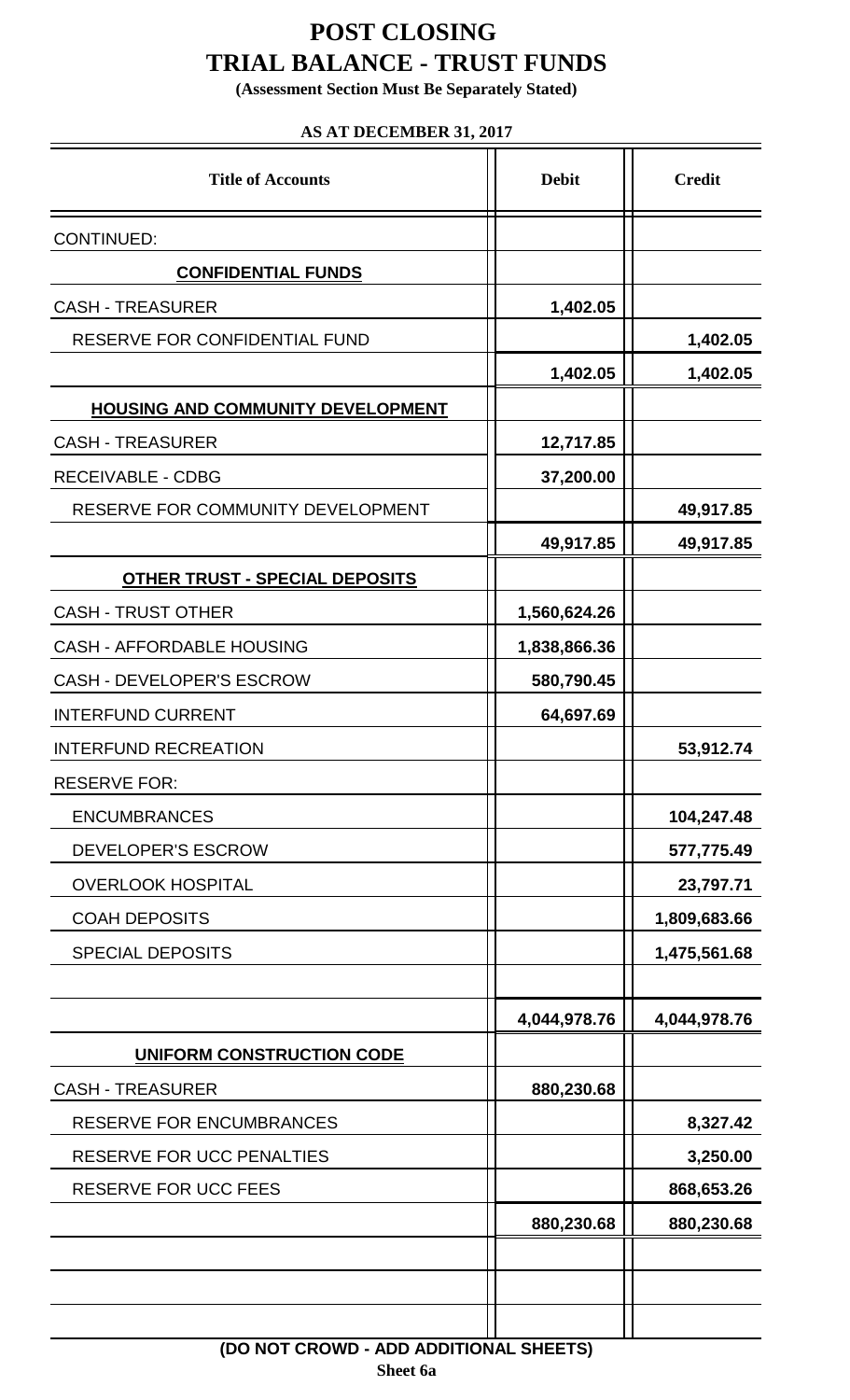## **POST CLOSING TRIAL BALANCE - TRUST FUNDS**

**(Assessment Section Must Be Separately Stated)**

#### **AS AT DECEMBER 31, 2017**

| <b>Title of Accounts</b>                | <b>Debit</b> | <b>Credit</b> |  |
|-----------------------------------------|--------------|---------------|--|
| <b>CONTINUED:</b>                       |              |               |  |
| FEDERAL E-SHARE FORFEITURE FUND         |              |               |  |
| <b>CASH - TREASURER</b>                 | 17,782.31    |               |  |
| RESERVE FOR FEDERAL E-SHARE FORFEITURES |              | 17,782.31     |  |
|                                         | 17,782.31    | 17,782.31     |  |
|                                         |              |               |  |
| <b>PAYROLL</b>                          |              |               |  |
| <b>CASH - NET PAYROLL</b>               | 241,091.23   |               |  |
| <b>CASH - PAYROLL DEDUCTIONS</b>        | 2,403.99     |               |  |
| <b>RESERVE FOR PAYROLL</b>              |              | 243,495.22    |  |
|                                         | 243,495.22   | 243,495.22    |  |
|                                         |              |               |  |
| <b>FIRE PREVENTION FUND</b>             |              |               |  |
| <b>CASH - TREASURER</b>                 | 14,064.76    |               |  |
| <b>RESERVE FOR ENCUMBRANCES</b>         |              | 1,140.00      |  |
| RESERVE FOR FIRE PREVENTION FUND        |              | 12,924.76     |  |
|                                         | 14,064.76    | 14,064.76     |  |
|                                         |              |               |  |
| <b>RECREATION FUND</b>                  |              |               |  |
| <b>CASH - TREASURER</b>                 | 935,035.80   |               |  |
| DUE FROM OTHER TRUST                    | 53,912.74    |               |  |
| RESERVE FOR ENCUMBRANCES                |              | 105,782.13    |  |
| RESERVE FOR RECREATION                  |              | 883,166.41    |  |
|                                         | 988,948.54   | 988,948.54    |  |
|                                         |              |               |  |
|                                         |              |               |  |
|                                         |              |               |  |
|                                         |              |               |  |
|                                         |              |               |  |
|                                         |              |               |  |
|                                         |              |               |  |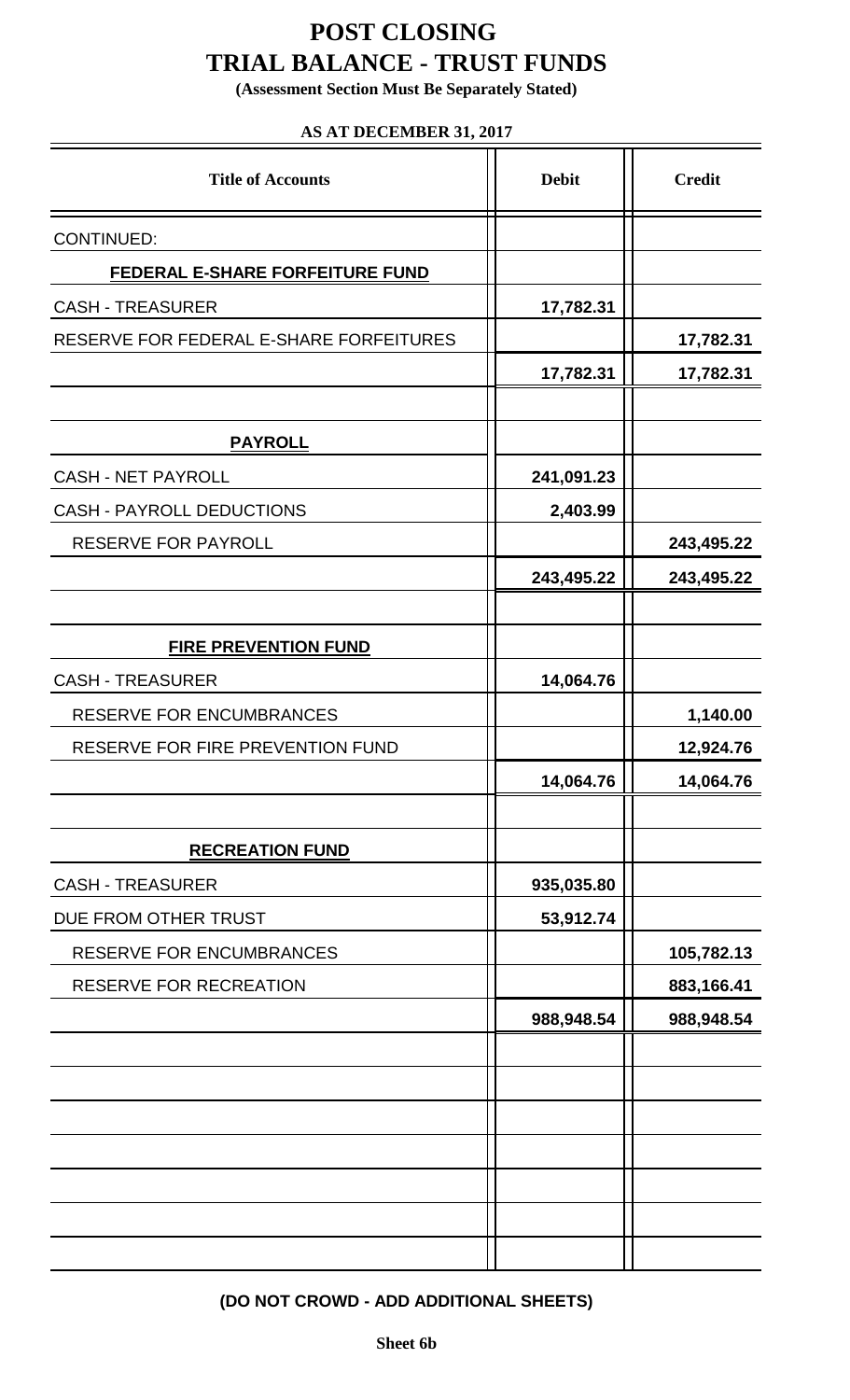# MUNICIPAL PUBLIC DEFENDER **CERTIFICATION**

Public Law 1998, C. 256

|          | 25%       |
|----------|-----------|
| $(2)$ \$ |           |
|          | 14,430.00 |

Note: If the amouny of money in a dedicated fund established pursuant to this section exceeds by more than 25% the amount which the municipality expended during the prior year providing the services of a municipal public defender, the amount in excess of the amount expended shall be forwarded to the Criminal Disposition and Review Collection Fund administrered by the Victims of Crime Compensation Board. (P.O. Box 084, Trenton, NJ 08625)

|  | $14,430.00$ * |  |
|--|---------------|--|
|  |               |  |

\* Excess due to funds received in advance of court session and unpaid invoices.

**The undersigned certifies that the municipality has complied with the regulations governing** *Municipal Public Defender* **as required under Public Law 1998, C. 256.**

**Chief Financial Officer:**

**Signature:**

**Certificate #:**

**Date:**

**Sheet 6c**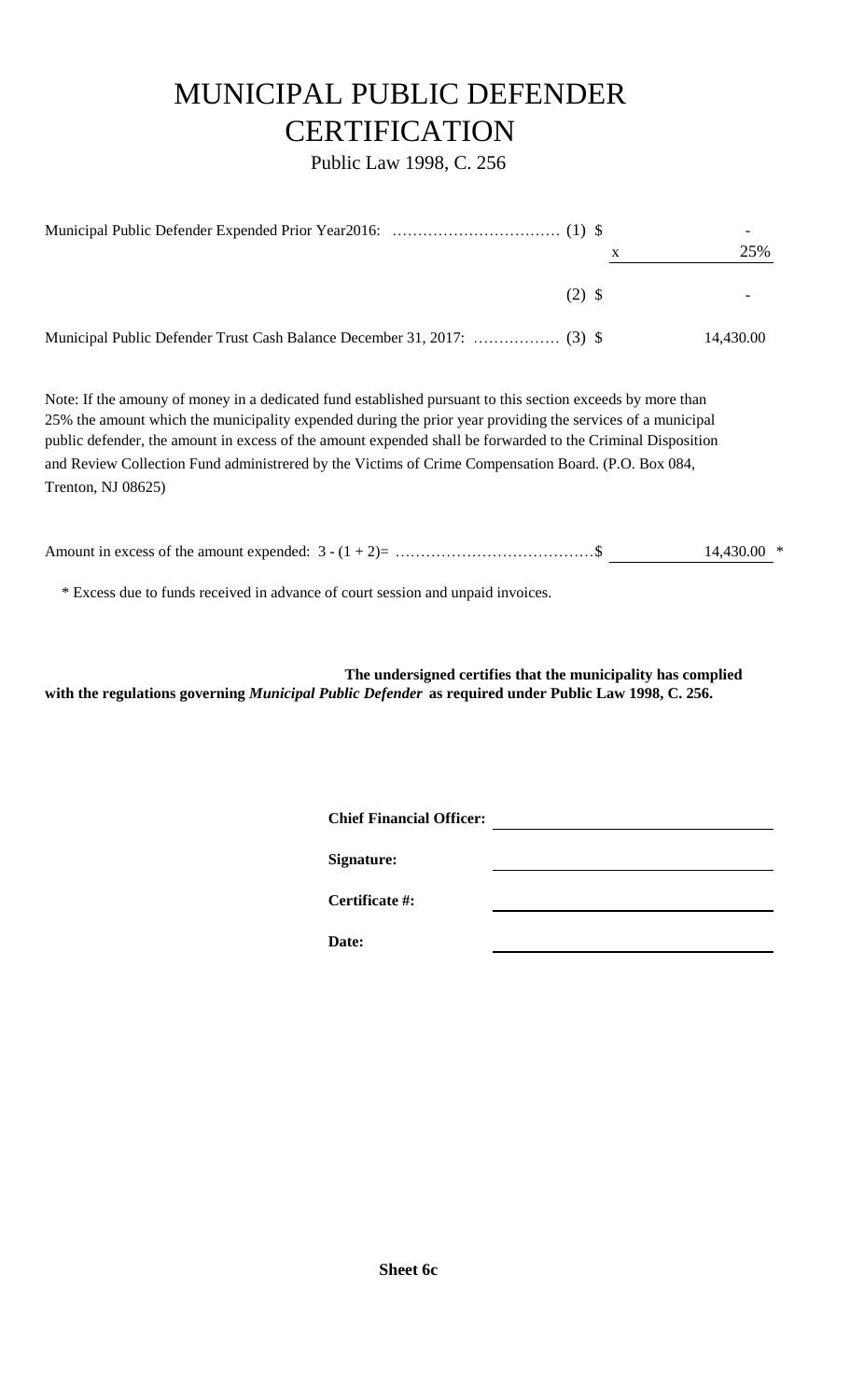## **Schedule of Trust Fund Deposits and Reserves**

| <b>Purpose</b>                     | <b>Amount</b><br>Dec. 31, 2016<br>per Audit<br><b>Report</b> | <b>Receipts</b>    | <b>Disbursements</b> | <b>Balance</b><br>as at<br>Dec. 31, 2017 |
|------------------------------------|--------------------------------------------------------------|--------------------|----------------------|------------------------------------------|
| 1 Application Fees                 | \$<br>1,500.00                                               | 570.00             | 0.00                 | \$<br>2,070.00                           |
| 2 Drainage/Grading Fees            | 850.00                                                       | 0.00               | 500.00               | 350.00                                   |
| <b>3 Recreation</b>                | 875,016.89                                                   | 3,008,982.45       | 3,000,832.93         | 883,166.41                               |
| <b>4 Snow Removal</b>              | 144,648.29                                                   | 33,672.53          | 0.00                 | 178,320.82                               |
| <b>5 Zoning Board</b>              | 59,622.71                                                    | 112,522.13         | 120,718.97           | 51,425.87                                |
| <b>6 Planning Board</b>            | (84, 657.11)                                                 | 44,269.55          | 22,051.58            | (62, 439.14)                             |
| <b>7 Eng. Inspection</b>           | 564,462.11                                                   | 71,388.86          | 68,013.75            | 567,837.22                               |
| <b>8 Tax Sale Premiums</b>         | 673,400.00                                                   | 89,600.00          | 634,500.00           | 128,500.00                               |
| <b>9 Summit Historical Society</b> | 4,710.16                                                     | 0.00               | 0.00                 | 4,710.16                                 |
| 10 Nettie Benson (NGC Oil)         | 3,262.10                                                     | 128.27             | 0.00                 | 3,390.37                                 |
| 11 POAA                            | 47,320.70                                                    | 8,414.25           | 2,566.85             | 53,168.10                                |
| 12 Sherrie Murphy Fund             | 2,382.50                                                     | 0.00               | 0.00                 | 2,382.50                                 |
| <b>13 Project Graduation</b>       | 494.64                                                       | 0.00               | 0.00                 | 494.64                                   |
| 14 Public Defender                 | 10,580.00                                                    | 3,850.00           | 0.00                 | 14,430.00                                |
| 15 Brayton School Tree Program     | 3,975.00                                                     | 0.00               | 0.00                 | 3,975.00                                 |
| 16 Johnson Center Refurbishment    | 4,805.50                                                     | 0.00               | 0.00                 | 4,805.50                                 |
| 17 D.A.R.E Program                 | 564.27                                                       | 8,000.00           | 5,955.71             | 2,608.56                                 |
| <b>18 Inspection Fees</b>          | 54,114.40                                                    | 2,450.00           | 0.00                 | 56,564.40                                |
| 19 Sewer Fees                      | 71,545.50                                                    | 12,000.00          | 0.00                 | 83,545.50                                |
| 20 Monitor Fees                    | 3,000.00                                                     | 18,500.00          | 0.00                 | 21,500.00                                |
| <b>21 Road Opening Deposits</b>    | 70,055.00                                                    | 17,500.00          | 4,105.00             | 83,450.00                                |
| 22 Plans & Specifications          | 1,175.00                                                     | 0.00               | 0.00                 | 1,175.00                                 |
| 23 Property Use Fees               | 2,150.00                                                     | 5,500.00           | 6,500.00             | 1,150.00                                 |
| 24 Exxon Volunteer Inv. Program    | 3,500.00                                                     | 0.00               | 0.00                 | 3,500.00                                 |
| <b>25 Recycling Containers</b>     | 3,199.50                                                     | 0.00               | 0.00                 | 3,199.50                                 |
| 26 Donations - 911 Memorial        | 6,929.84                                                     | 0.00               | 4,900.00             | 2,029.84                                 |
| 27 Investor's Field Signage        | 5,000.00                                                     | 0.00               | 0.00                 | 5,000.00                                 |
| 28 ANJEC - NJ Clean Energy         | 370.00                                                       | 0.00               | 0.00                 | 370.00                                   |
| 29 Village Green Trees SADC        | \$<br>6,624.05                                               | 10,000.00          | 1,492.00             | 15,132.05                                |
| <b>30 National Night Out</b>       | 334.00                                                       | 0.00               | 334.00               | 0.00                                     |
| <b>Sub-Totals:</b>                 | \$<br>2,540,935.05                                           | \$<br>3,447,348.04 | \$<br>3,872,470.79   | \$<br>2,115,812.30                       |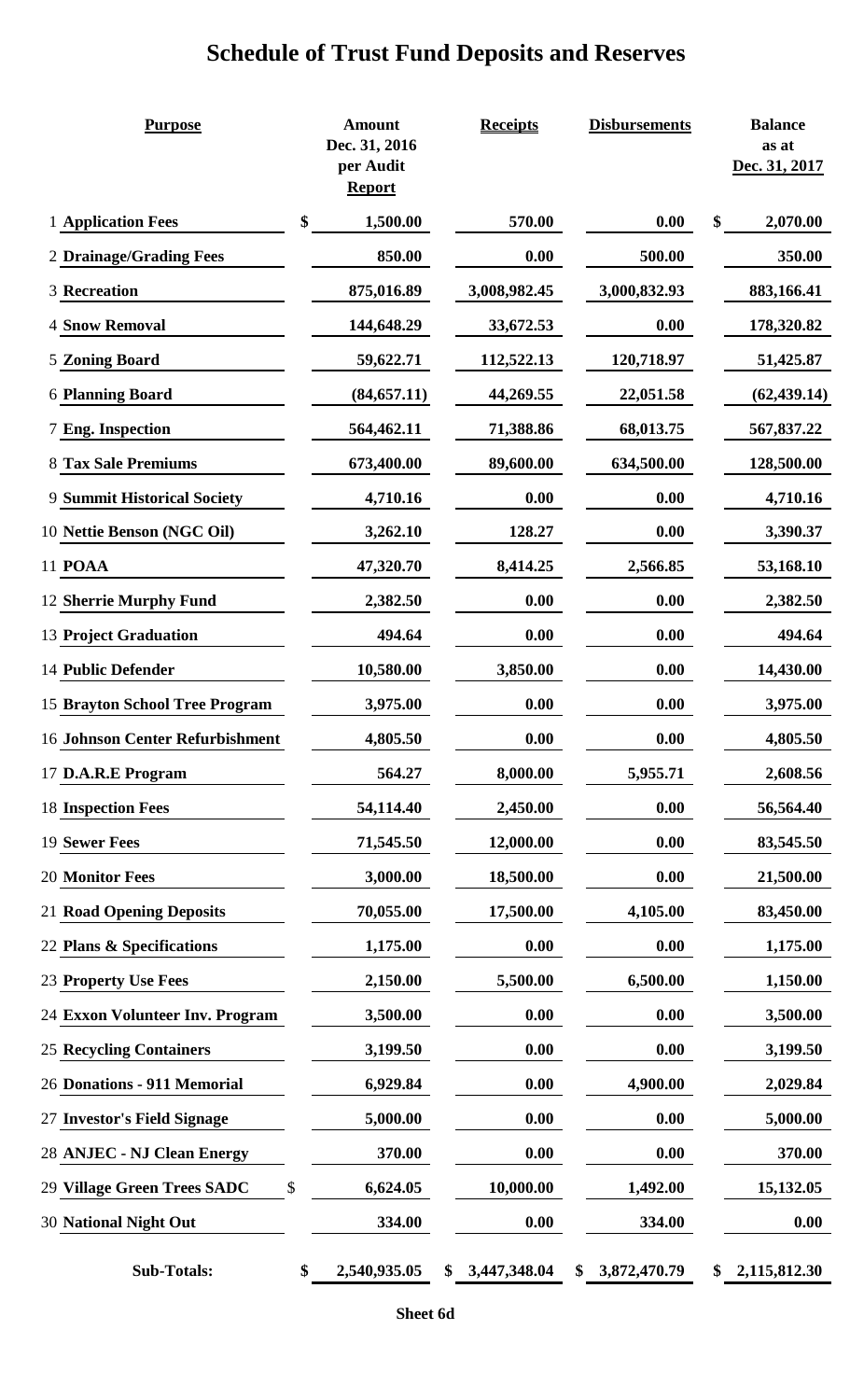# **Schedule of Trust Fund Deposits and Reserves**

| <b>Purpose</b>                        | <b>Amount</b><br>Dec. 31, 2014<br>per Audit<br><b>Report</b> | <b>Receipts</b> | <b>Disbursements</b> | <b>Balance</b><br>as at<br>Dec. 31, 2015 |
|---------------------------------------|--------------------------------------------------------------|-----------------|----------------------|------------------------------------------|
| 31 Donations - Police & Fire          | 50,940.74                                                    | 53,620.00       | 17,181.79            | \$<br>87,378.95                          |
| 32 Gas Fees                           | 27,550.00                                                    | 15,950.00       | 0.00                 | 43,500.00                                |
| <b>33 Electical Fees</b>              | 9,950.00                                                     | 3,150.00        | 0.00                 | 13,100.00                                |
| <b>34 Promenade Improvements</b>      | 60,000.00                                                    | 2,500.00        | 0.00                 | 62,500.00                                |
| <b>35 Tree Planting</b>               | 875.00                                                       | 0.00            | 0.00                 | 875.00                                   |
| <b>36 Summit Parkline</b>             | 2,743.05                                                     | 15,000.00       | 248.50               | 17,494.55                                |
| <b>37 Performance Guarantee</b>       | 16,500.00                                                    | 0.00            | 0.00                 | 16,500.00                                |
| <b>38 Fire Prevention</b>             | 21,670.75                                                    | 1,600.00        | 10,345.99            | 12,924.76                                |
| <b>39 Self Insurance</b>              | 1,130,723.22                                                 | 5,707,503.40    | 5,311,659.58         | 1,526,567.04                             |
| 40 C.O.A.H. Deposits                  | 1,640,796.14                                                 | 283,928.41      | 115,040.89           | 1,809,683.66                             |
| <b>41 Overlook Hospital</b>           | 23,795.61                                                    | 2.10            | 0.00                 | 23,797.71                                |
| <b>42 Developer's Escrow</b>          | 1,019,697.87                                                 | 147,501.10      | 589,423.48           | 577,775.49                               |
| <b>43 Forfeited Property</b>          | 45,933.55                                                    | 380.44          | 0.00                 | 46,313.99                                |
| <b>44 Uniform Construction Code</b>   | 650,077.38                                                   | 1,161,083.58    | 939,257.70           | 871,903.26                               |
| <b>45 Unemployment Insurance</b>      | 33,031.08                                                    | 78,684.94       | 32,758.12            | 78,957.90                                |
| <b>46 Confidential Funds</b>          | 2,887.04                                                     | 15.01           | 1,500.00             | 1,402.05                                 |
| 47 Payroll                            | 625,447.81                                                   | 20,733,535.76   | 21,115,488.35        | 243,495.22                               |
| <b>48 Redemption of Tax Sale Cert</b> | 1,483.36                                                     | 0.00            | 0.00                 | 1,483.36                                 |
| 49 Federal E-Share Forefeiture        | 17,636.25                                                    | 146.06          | 0.00                 | 17,782.31                                |
| 50 Refunds                            | 21,662.52                                                    | 0.00            | 21,578.59            | 83.93                                    |
| <b>51 Community Development</b>       | 56,312.85                                                    | 4,455.00        | 10,850.00            | 49,917.85                                |
| 52                                    |                                                              |                 |                      | 0.00                                     |
| 53                                    |                                                              |                 |                      | 0.00                                     |
| 54                                    |                                                              |                 |                      | 0.00                                     |
| 55                                    |                                                              |                 |                      | 0.00                                     |
|                                       |                                                              |                 |                      |                                          |
| 56                                    |                                                              |                 |                      |                                          |
| 57                                    |                                                              |                 |                      | 0.00                                     |
| 58                                    |                                                              |                 |                      | 0.00                                     |
| ####                                  |                                                              |                 |                      |                                          |
| <b>Totals:</b><br>\$                  | 8,000,649.27                                                 | \$31,656,403.84 | \$32,037,803.78      | \$<br>7,619,249.33                       |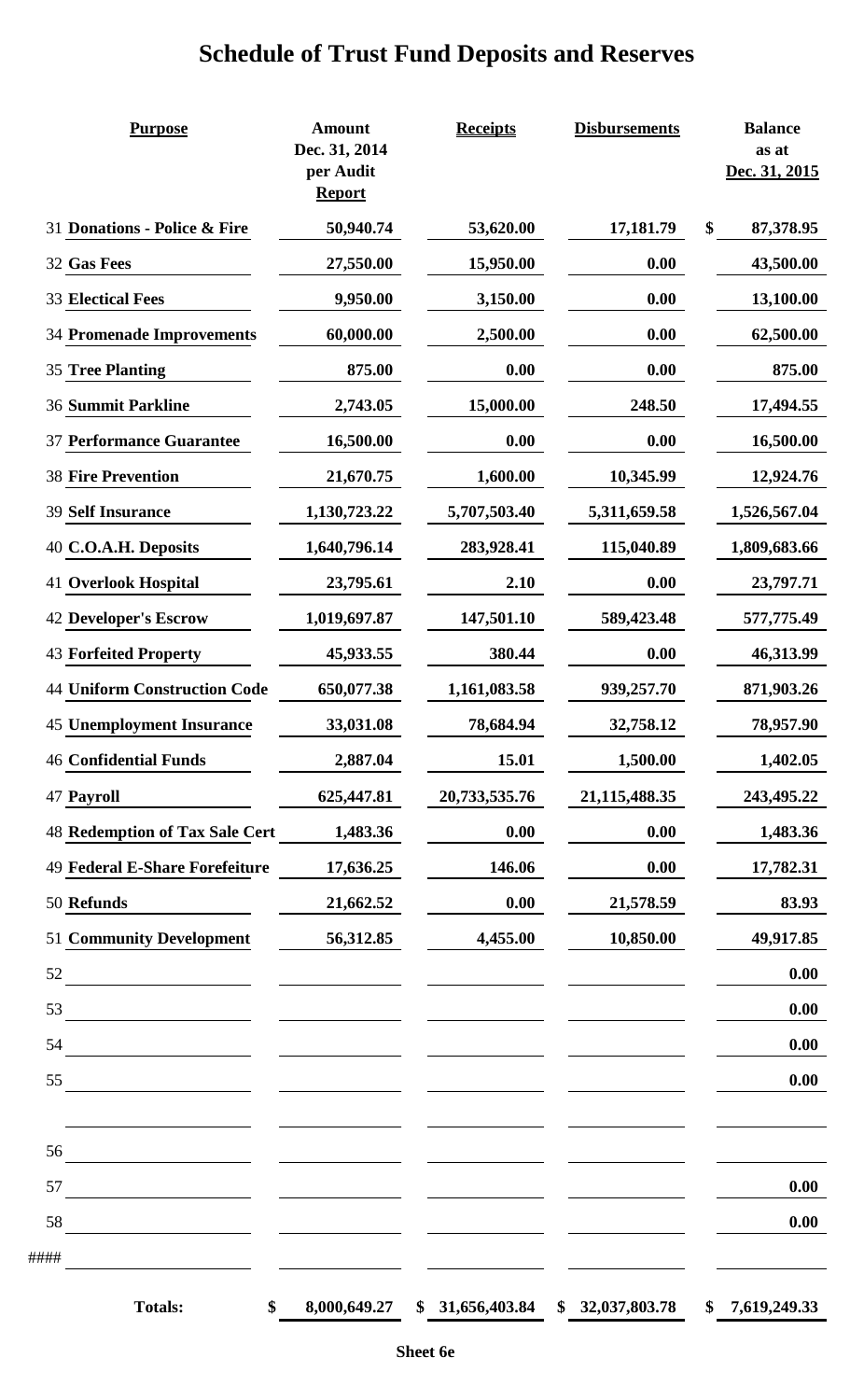## **ANALYSIS OF TRUST ASSESSMENT CASH AND INVESTMENTS PLEDGED TO LIABILITIES AND SURPLUS**

| Title of Liability to which Cash                  | <b>Audit</b><br><b>Balance</b> | <b>Receipts</b>                |                                 |                |                |                 | <b>Balance</b>       |                |  |
|---------------------------------------------------|--------------------------------|--------------------------------|---------------------------------|----------------|----------------|-----------------|----------------------|----------------|--|
| and Investments are Pledged                       | Dec. 31, 2016                  | <b>Assessment</b><br>and Liens | <b>Current</b><br><b>Budget</b> | Other          |                | <b>Transfer</b> | <b>Disbursements</b> | Dec. 31, 2017  |  |
| <b>Assessment Serial Bond Issues:</b>             | <b>XXXXXXX</b>                 | <b>XXXXXXX</b>                 | <b>XXXXXXX</b>                  | <b>XXXXXXX</b> | <b>XXXXXXX</b> | <b>XXXXXXX</b>  | <b>XXXXXXX</b>       | <b>XXXXXXX</b> |  |
| Bonds of 1996                                     | 21,000.00                      |                                |                                 |                |                | (11,000.00)     |                      | 10,000.00      |  |
| Bonds of 2016                                     | 83,256.39                      |                                |                                 |                |                | 11,000.00       |                      | 94,256.39      |  |
|                                                   |                                |                                |                                 |                |                |                 |                      |                |  |
|                                                   |                                |                                |                                 |                |                |                 |                      |                |  |
|                                                   |                                |                                |                                 |                |                |                 |                      |                |  |
| <b>Assessment Bond Anticipation Notes Issues:</b> | <b>XXXXXXX</b>                 | <b>XXXXXXX</b>                 | <b>XXXXXXX</b>                  | <b>XXXXXXX</b> | <b>XXXXXXX</b> | <b>XXXXXXX</b>  | <b>XXXXXXX</b>       | <b>XXXXXXX</b> |  |
|                                                   |                                |                                |                                 |                |                |                 |                      |                |  |
|                                                   |                                |                                |                                 |                |                |                 |                      |                |  |
|                                                   |                                |                                |                                 |                |                |                 |                      |                |  |
|                                                   |                                |                                |                                 |                |                |                 |                      |                |  |
|                                                   |                                |                                |                                 |                |                |                 |                      |                |  |
| <b>Fund Balance</b>                               |                                |                                |                                 |                |                |                 |                      |                |  |
| *Less Assets "Unfinanced"                         | <b>XXXXXXX</b>                 | <b>XXXXXXX</b>                 | <b>XXXXXXX</b>                  | <b>XXXXXXX</b> | <b>XXXXXXX</b> | <b>XXXXXXX</b>  | <b>XXXXXXX</b>       | <b>XXXXXXX</b> |  |
|                                                   |                                |                                |                                 |                |                |                 |                      |                |  |
| <b>Amount Due from Current Fund</b>               |                                |                                |                                 |                |                |                 |                      |                |  |
| Amount Due to General Capital                     |                                |                                |                                 |                |                |                 |                      |                |  |
|                                                   | 104,256.39                     |                                |                                 |                | $\blacksquare$ |                 |                      | 104,256.39     |  |

**Sheet 7**

\* Show as red figure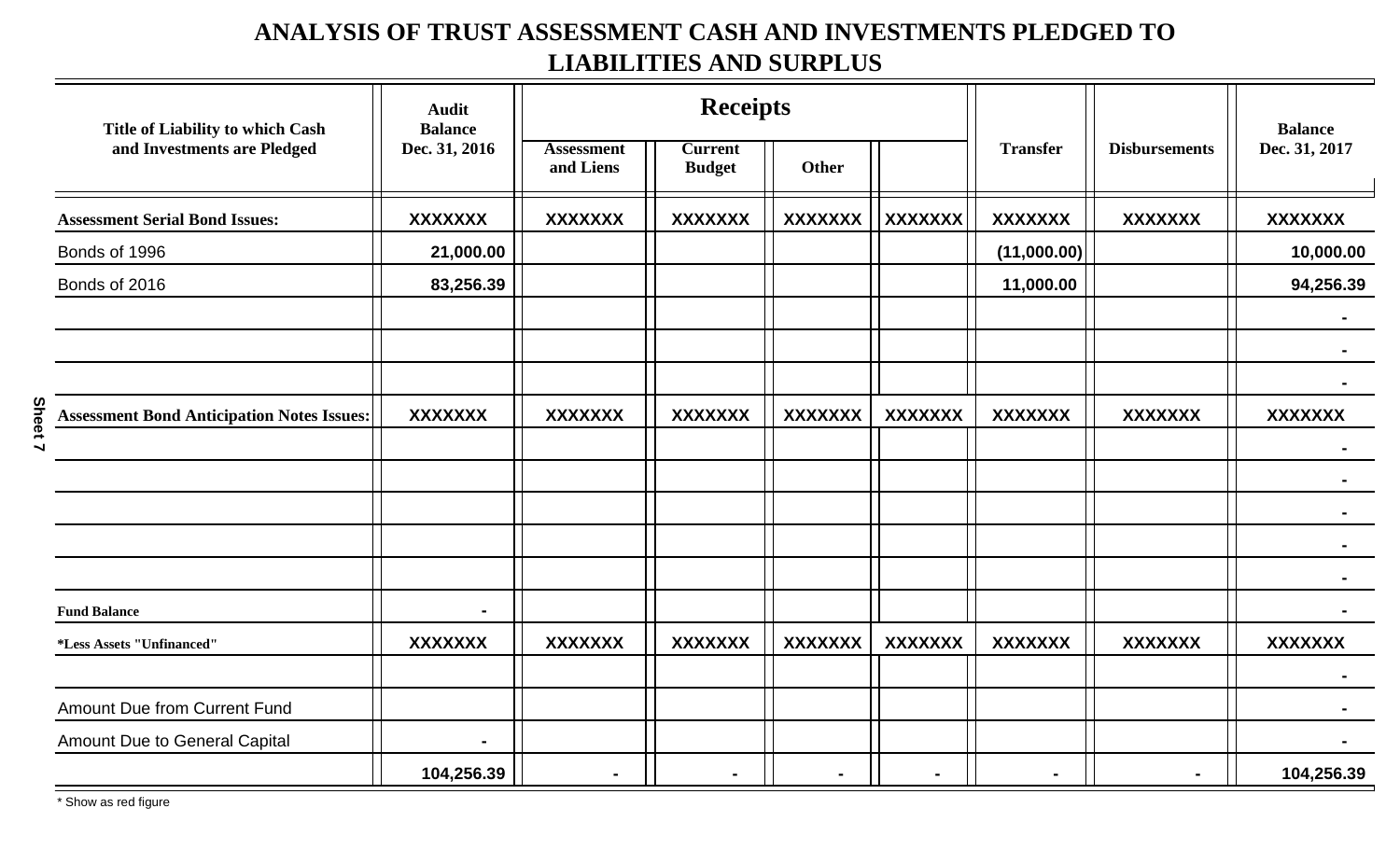## **POST CLOSING TRIAL BALANCE - GENERAL CAPITAL FUND**

# Title of Accounts **Debit Debit Credit** Est. Proceeds Bonds and Notes Authorized **13,726,681.63** | **xxxxxxxxx** Bonds and Notes Authorized but Not Issued **xxxxxxxxxx 13,726,681.63** CASH **11,863,266.78** STATE OF NJ DOT GRANTS RECEIVABLE **1998** | 282,500.00 DUE FROM BOE - RODS GRANT **11,816.86** DUE FROM/TO CURRENT FUND<br>
19,285.75 DUE FROM ASSESSMENT TRUST **113,403.42** DEFERRED CHARGES TO FUTURE TAXATION: FUNDED **58,155,000.00** UNFUNDED 10.4,698,314.41 PREMIUM ON SALE OF NOTES **1998 1998 120 1218,744.20** ENCUMBERANCE PAYABLE **9,165,635.07** IMPROVEMENT AUTHORIZATIONS - FUNDED **3,049,932.83** IMPROVEMENT AUTHORIZATIONS - UNFUNDED | | 10,831,846.13 MUNICIPAL BONDS **20,690,000.00** SCHOOL BONDS **37,465,000.00** BOND ANTICIPATION NOTES PAYABLE **20,667,000.00** TEMPORARY SCHOOL NOTES **1,630,000.00** CAPITAL IMPROVEMENT FUND **252,474.24** CAPITAL RESERVES: REFUNDING BONDS COST OF ISSUANCE  $\vert$  | 39,343.47 RESERVE FOR RECREATION KIDS TRUST  $||$  30,526.01 RESERVE FOR INSURANCE SETTLEMENT-PAYROLL |  $|$  207.43 RESERVE FOR COMMUNITY CENTER PROJECT | | 685,386.87 RESERVE FORREBATE LIABILITY **3,133.43** RESERVE FOR 2011 BOND SALE COST  $||$  604.12 RESERVE FOR GRANTS RECEIVABLE **1** 1 62,500.00 PREPAID ASSESSMENTS - MORRIS/KENT **5,000.00** FUND BALANCE **107,681.92 118,850,983.10 118,850,983.10**

#### **AS AT DECEMBER 31, 2017**

**(DO NOT CROWD - ADD ADDITIONAL SHEETS)**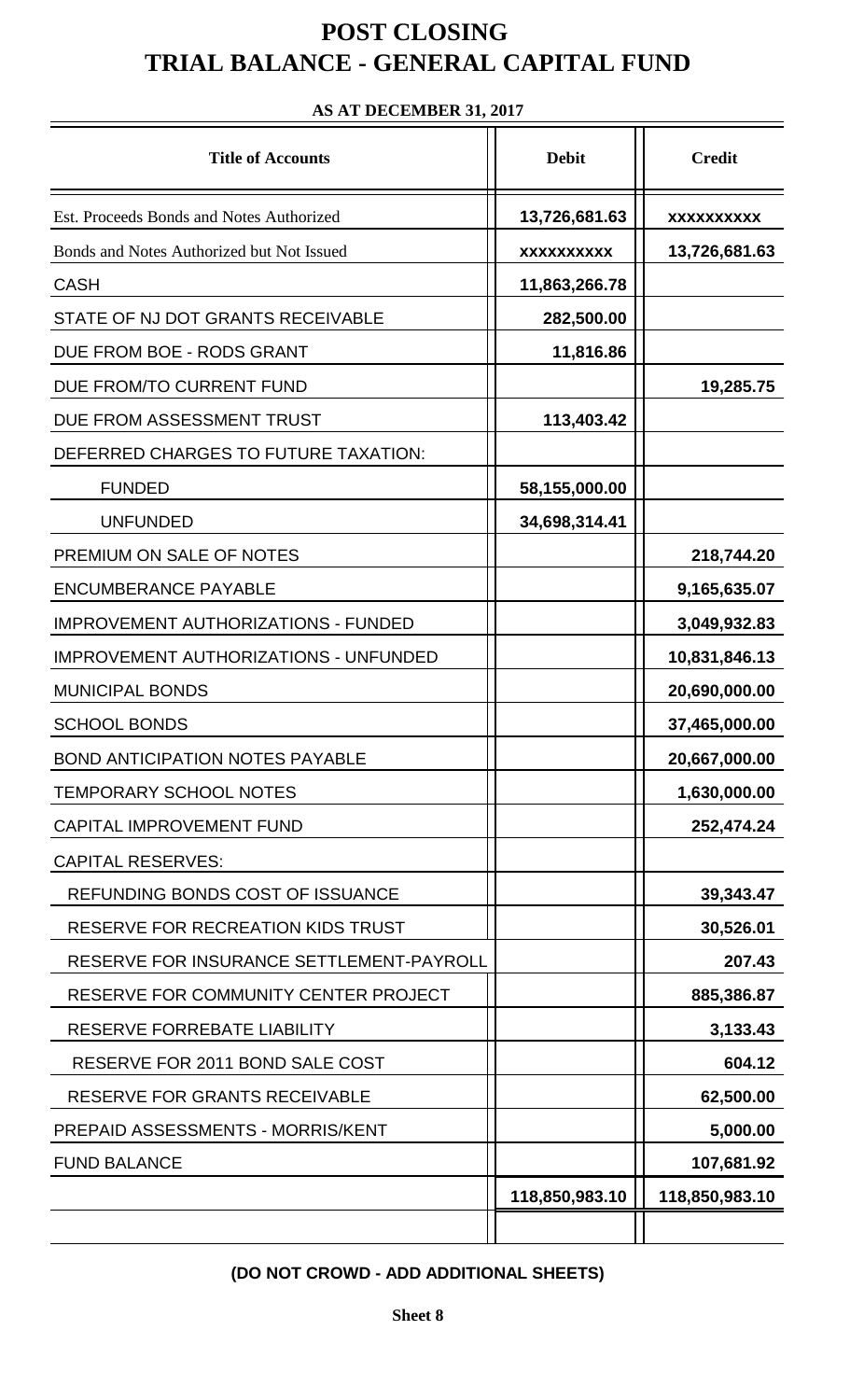## **CASH RECONCILIATION DECEMBER 31, 2017**

|                               | Cash         |                   | <b>Less Checks</b> | <b>Cash Book</b> |
|-------------------------------|--------------|-------------------|--------------------|------------------|
|                               | *On Hand     | <b>On Deposit</b> | Outstanding        | <b>Balance</b>   |
| <b>Current</b>                | 4,240,651.40 | 34,697,957.18     | 378,759.42         | 38,559,849.16    |
| <b>Trust - Assessment</b>     |              | 104,256.39        |                    | 104,256.39       |
| <b>Trust - Animal Control</b> |              | 58,126.71         | 129.20             | 57,997.51        |
| <b>Trust - Other</b>          | 96,375.22    | 8,380,434.00      | 468,434.64         | 8,008,374.58     |
| <b>Capital - General</b>      |              | 12,537,726.45     | 674,459.67         | 11,863,266.78    |
| <b>Public Assistance **</b>   |              | 17,125.32         |                    | 17,125.32        |
| <b>Sewer - Operating</b>      | 41,965.72    | 1,089,243.46      | 8,395.13           | 1,122,814.05     |
| <b>Sewer - Capital</b>        |              | 2,339,876.73      | 43,760.84          | 2,296,115.89     |
| <b>Parking - Operating</b>    | 37,724.94    | 2,622,921.39      | 19,708.42          | 2,640,937.91     |
| <b>Parking - Capital</b>      |              | 2,003,456.51      | 20,381.30          | 1,983,075.21     |
|                               |              |                   |                    |                  |
|                               |              |                   |                    |                  |
|                               |              |                   |                    |                  |
|                               |              |                   |                    |                  |
|                               |              |                   |                    |                  |
|                               |              |                   |                    |                  |
|                               |              |                   |                    |                  |
|                               |              |                   |                    |                  |
|                               |              |                   |                    |                  |
|                               |              |                   |                    |                  |
| <b>Total</b>                  | 4,416,717.28 | 63,851,124.14     | 1,614,028.62       | 66,653,812.80    |

\* Include Deposit In Transit

\* \* Be sure to include a Public Assistance Account reconciliation and trial balance if the municipality maintains such a bank account

#### **REQUIRED CERTIFICATION**

 I hereby certify that all amounts shown in the "Cash on Deposit" column on Sheet 9 and 9(a) have been verified with the applicable bank statements, certificates, agreements or passbooks at December 31, 2017.

 I also certify that all amounts, if any, shown for Investments in Savings and Loan Associations on any trial balance have been verified with the applicable passbooks at December 31, 2017.

 All "Certificates of Deposit" , "Repurchase Agreements" and other investments must be reported as cash and included in this certification.

 (THIS MUST BE SIGNED BY THE REGISTERED MUNICIPAL ACCOUNTANT (STATUTORY AUDITOR) OR CHIEF FINANCIAL OFFICER) depending on who prepares this Annual Financial Statement as certified to on Sheet 1 or 1 (a).

Signature: Title: CHIEF FINANICIAL OFFICER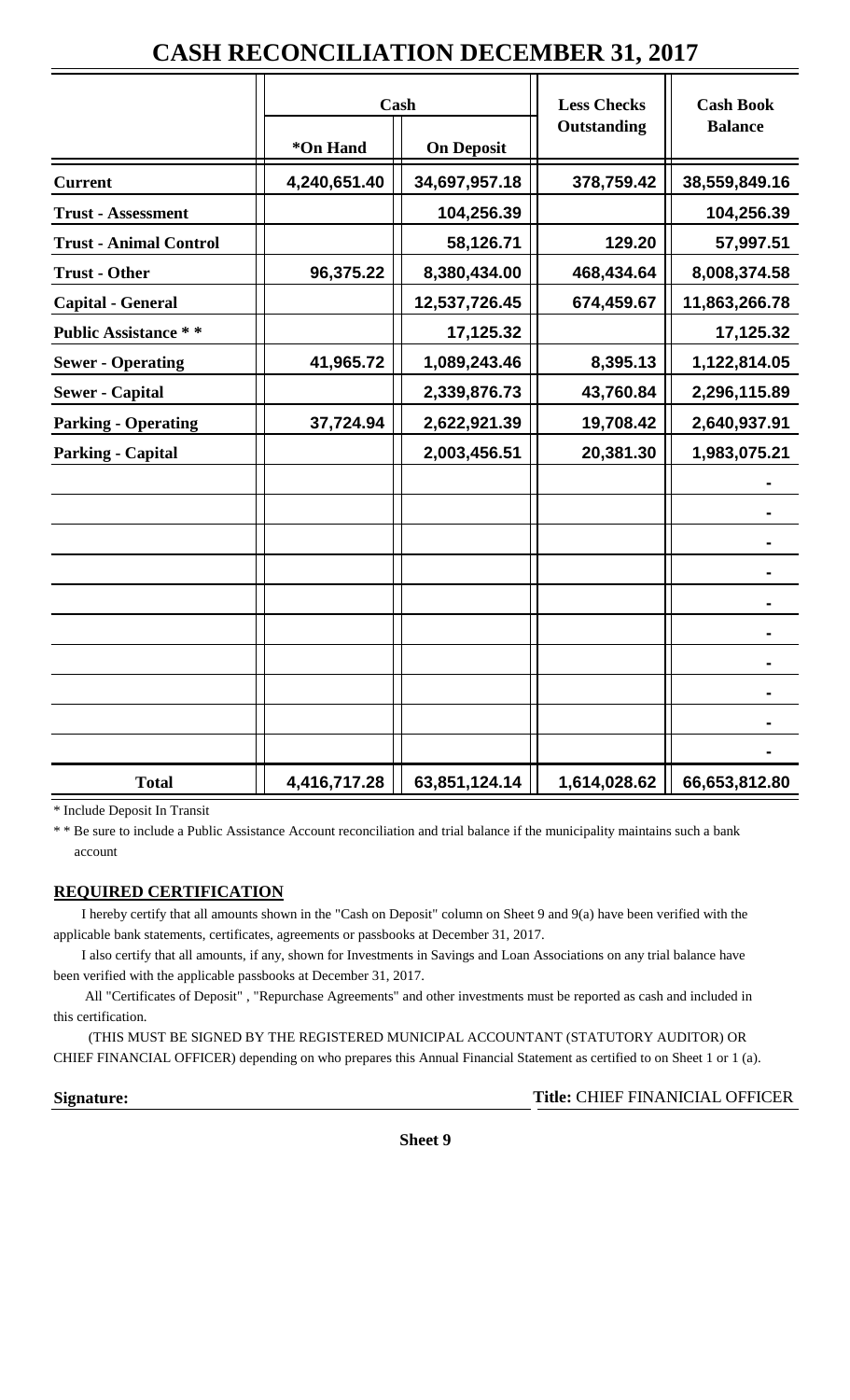## **CASH RECONCILIATION DECEMBER 31, 2017 (cont'd.)**

#### **LIST BANKS AND AMOUNTS SUPPORTING "CASH ON DEPOSIT"**

| <b>CURRENT FUND</b>                            |               |
|------------------------------------------------|---------------|
| <b>INVESTORS BANK - #539906300</b>             | 87,096.99     |
| INVESTORS BANK - #539906335                    | 527,078.50    |
| <b>INVESTORS BANK - #539906485</b>             | 163.42        |
| <b>INVESTORS BANK - #539906608</b>             | 34,083,618.27 |
|                                                | 34,697,957.18 |
|                                                |               |
| <b>ASSESSMENT TRUST FUND</b>                   |               |
| <b>INVESTORS BANK - #539906327</b>             | 104,256.39    |
|                                                | 104,256.39    |
|                                                |               |
| <b>ANIMAL CONTROL TRUST FUND</b>               |               |
| INVESTORS BANK - #539906319 Animal Control     | 57,982.51     |
| <b>INVESTORS BANK - #539906378</b>             | 144.20        |
|                                                | 58,126.71     |
|                                                |               |
| <b>TRUST - OTHER</b>                           |               |
| INVESTORS BANK - #539906616 Trust Account      | 1,572,022.38  |
| INVESTORS BANK - #539906295 Affordable Housing | 1,839,806.36  |
| TD BANK - XXXXXXX651                           | 580,790.45    |
| INVESTORS BANK - #539906351 Confidential Funds | 1,402.05      |
| INVESTORS BANK - #539906252 Federal Forfeiture | 17,782.31     |
| INVESTORS BANK - #539906568                    | 2,469.56      |
| INVESTORS BANK - #1000408565 Recreation        | 970,797.93    |
| INVESTORS BANK - #539906533 Payroll Deductions | 627,945.08    |
| INVESTORS BANK - #539906525 Net Payroll        | 3,889.25      |
|                                                | 5,616,905.37  |
|                                                |               |
| <b>GENERAL CAPITAL</b>                         |               |
| INVESTORS BANK - #539906418                    | 12,223,013.80 |
| <b>INVESTMENTS CAPITAL ACCOUNT</b>             | 314,712.65    |
|                                                | 12,537,726.45 |
|                                                |               |
| PUBLIC ASSISTANCE TRUST FUND                   |               |
| <b>INVESTORS BANK - #539906541</b>             | 17,125.32     |
|                                                | 17,125.32     |
|                                                |               |
|                                                |               |
|                                                |               |

**-CONTINUED-**

Note: Sections N.J.S. 40A:4-61, 40A:4-62 and 40A:4-63 of the Local Budget Law that separate bank accounts be maintained for each allocated fund.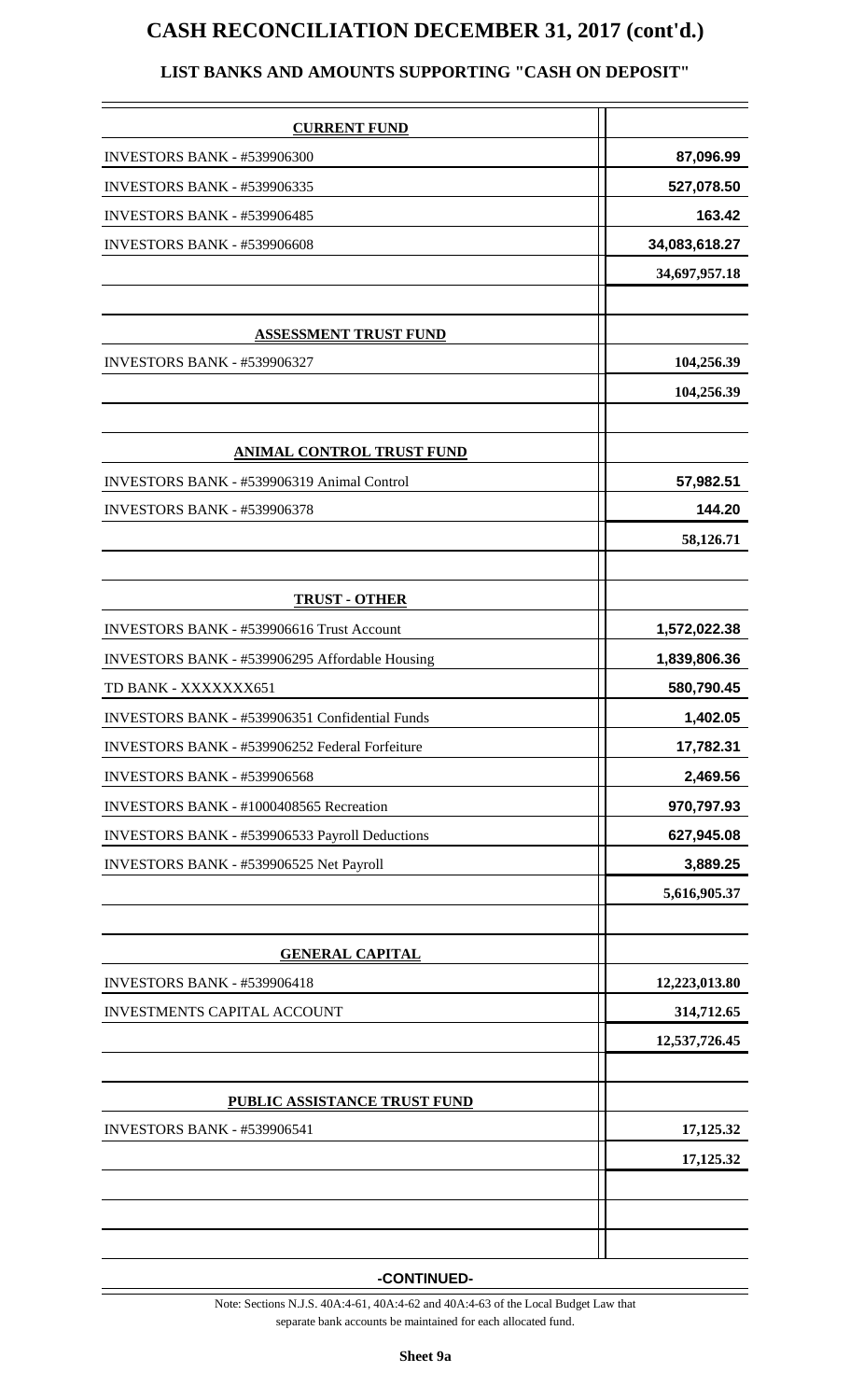## **CASH RECONCILIATION DECEMBER 31, 2017 (cont'd.)**

| <b>UNEMPLOYMENT INSURNACE TRUST FUND</b> |               |
|------------------------------------------|---------------|
| INVESTORS BANK - #00010006013            | 78,957.90     |
|                                          | 78,957.90     |
|                                          |               |
| <b>SELF INSURANCE TRUST FUND</b>         |               |
| <b>INVESTORS BANK - #539906576</b>       | 1,800,308.50  |
|                                          | 1,800,308.50  |
|                                          |               |
| <b>FORFEITED PROPERTY FUND</b>           |               |
| <b>INVESTORS BANK - #539906394</b>       | 46,313.99     |
|                                          | 46,313.99     |
|                                          |               |
| <b>COMMUNITY DEVELOPMENT FUND</b>        |               |
| INVESTORS BANK - #539906343              | 12,717.85     |
|                                          | 12,717.85     |
|                                          |               |
| <b>FIRE PREVENTION FUND</b>              |               |
| INVESTORS BANK - #539906386              | 14,235.76     |
|                                          | 14,235.76     |
| <b>SEWER OPERATING FUND</b>              |               |
| INVESTORS BANK - 539906584               | 1,089,243.46  |
|                                          | 1,089,243.46  |
|                                          |               |
| <b>SEWER CAPITAL FUND</b>                |               |
| INVESTORS BANK - 539906592               | 2,339,876.73  |
|                                          | 2,339,876.73  |
|                                          |               |
| <b>PARKING OPERATING FUND</b>            |               |
| <b>INVESTORS BANK - #539906509</b>       | 439,509.89    |
| <b>INVESTORS BANK - #539906517</b>       | 934,660.64    |
| <b>INVESTORS BANK - #539906228</b>       | 141,549.57    |
| <b>INVESTORS BANK - #539906236</b>       | 661,849.02    |
| INVESTORS BANK - #539906244              | 445,352.27    |
|                                          | 2,622,921.39  |
| <b>PARKING CAPITAL FUND</b>              |               |
| <b>INVESTORS BANK - #539906493</b>       | 2,003,456.51  |
|                                          | 2,003,456.51  |
|                                          |               |
| <b>UNIFORM CONSTRUCTION CODE</b>         |               |
| <b>INVESTORS BANK - #539906287</b>       | 810,994.63    |
| <b>TOTAL</b>                             | 63,851,124.14 |

#### **LIST BANKS AND AMOUNTS SUPPORTING "CASH ON DEPOSIT"**

Note: Sections N.J.S. 40A:4-61, 40A:4-62 and 40A:4-63 of the Local Budget Law that separate bank accounts be maintained for each allocated fund.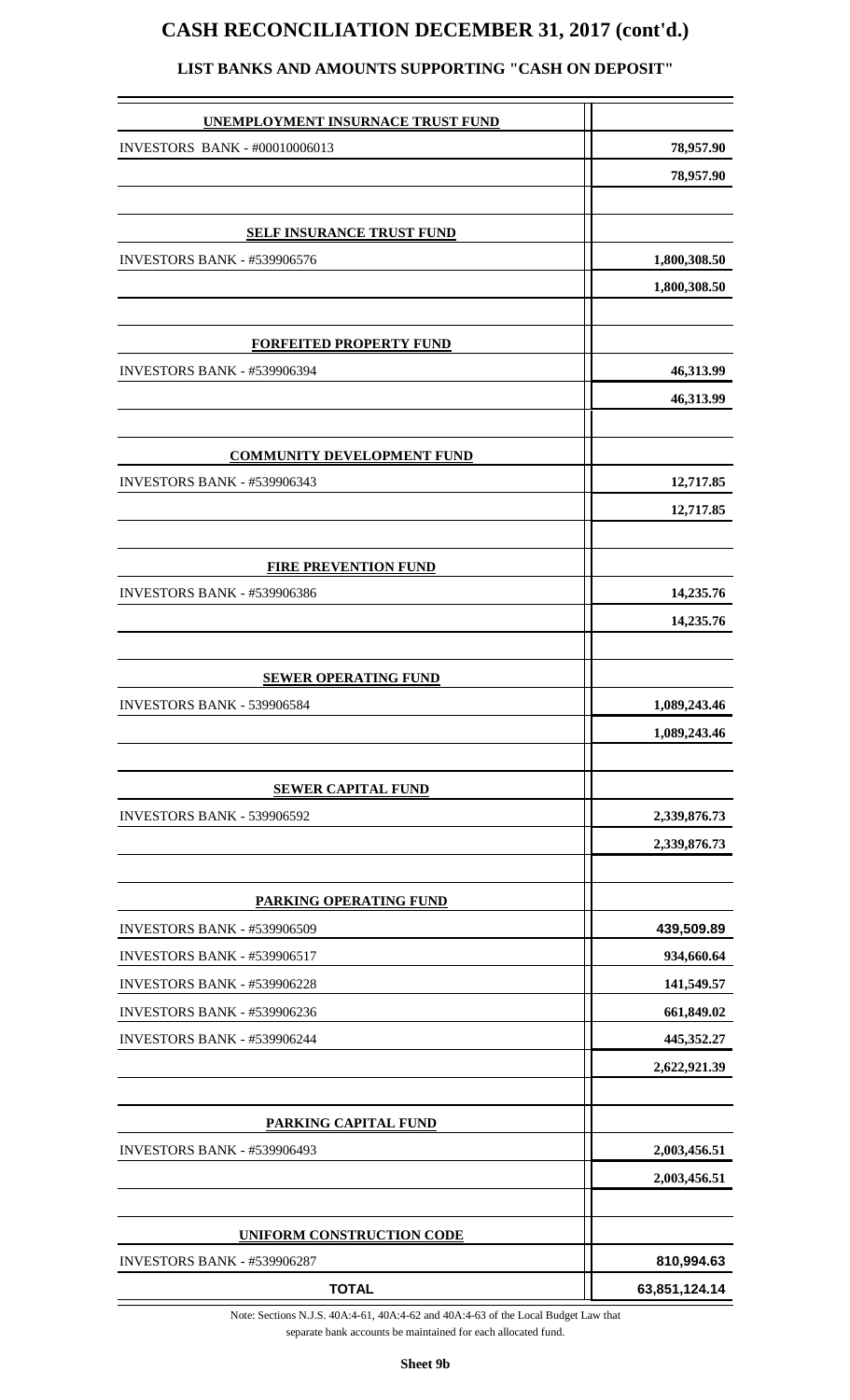## **MUNICIPALITIES AND COUNTIES FEDERAL AND STATE GRANTS RECEIVABLE**

|                                              | <b>Balance</b> | 2017            | <b>Received</b> | <b>Transferred</b> | <b>Canceled</b> | <b>Balance</b> |
|----------------------------------------------|----------------|-----------------|-----------------|--------------------|-----------------|----------------|
| <b>Grant</b>                                 | Jan. 1, 2017   | <b>Budget</b>   |                 | from               |                 | Dec. 31, 2017  |
|                                              |                | <b>Revenue</b>  |                 | Unappropriated     |                 |                |
|                                              |                | <b>Realized</b> |                 | <b>Reserves</b>    |                 |                |
| <b>County of Union</b>                       |                |                 |                 |                    |                 |                |
| <b>Greening Union County</b>                 | 6,875.00       |                 |                 |                    | 6,875.00        |                |
| Infrastructure and Municipal Aid             | 100,000.00     |                 | 100,000.00      |                    |                 |                |
| <b>Kids Recreation Grant</b>                 |                | 50,000.00       | 50,000.00       |                    |                 |                |
| <b>Senior Focus Grant</b>                    |                | 25,000.00       |                 |                    |                 | 25,000.00      |
| <b>Emergency Mangement Agency Assistance</b> |                | 5,000.00        | 5,000.00        |                    |                 |                |
| Local Match - EMA Grant                      |                | 5,000.00        | 5,000.00        |                    |                 |                |
| FEMA - Assistance to Firefighters Grant      | 529.00         |                 |                 |                    | 529.00          |                |
| Solid Waste Admin. - Recycling Tonnage       | 0.00           | 31,959.00       | 31,958.35       |                    | 0.65            | 0.00           |
| <b>Community Forestry Management Plan</b>    | 25,000.00      |                 |                 |                    |                 | 25,000.00      |
| <b>State of New Jersey</b>                   |                |                 |                 |                    |                 |                |
| <b>Body Armor Replacement Fund</b>           |                | 4,276.22        | 4,276.22        |                    |                 |                |
| <b>Clean Communities</b>                     |                | 41,488.55       | 41,488.55       |                    |                 |                |
| New Jersey Department of Transportation      |                |                 |                 |                    |                 |                |
| <b>Hospital Roads</b>                        |                | 62,500.00       | 62,500.00       |                    |                 |                |
| Ashwood Rd                                   |                | 165,000.00      | 165,000.00      |                    |                 |                |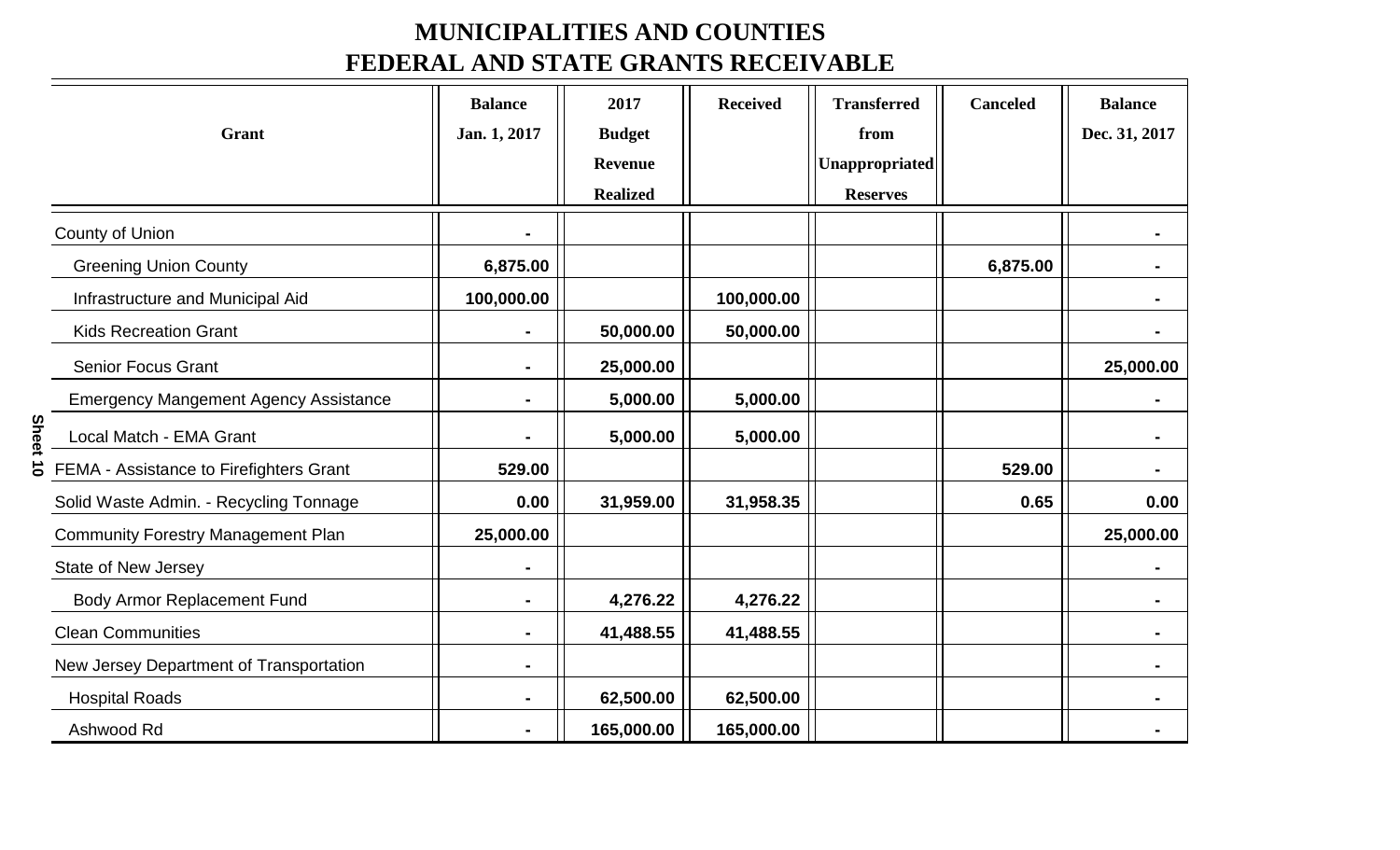## **MUNICIPALITIES AND COUNTIES FEDERAL AND STATE GRANTS RECEIVABLE**

|                                              | <b>Balance</b> | 2017            | <b>Received</b> | <b>Transferred</b>    | <b>Canceled</b> | <b>Balance</b> |
|----------------------------------------------|----------------|-----------------|-----------------|-----------------------|-----------------|----------------|
| Grant                                        | Jan. 1, 2017   | <b>Budget</b>   |                 | from                  |                 | Dec. 31, 2017  |
|                                              |                | <b>Revenue</b>  |                 | <b>Unappropriated</b> |                 |                |
|                                              |                | <b>Realized</b> |                 | <b>Reserves</b>       |                 |                |
| Open Space Stewardship Grant                 |                | 1,082.58        | 721.72          |                       |                 | 360.86         |
| <b>Investors Foundation Grant</b>            |                | 30,000.00       | 30,000.00       |                       |                 |                |
| <b>Community Policing Grant</b>              |                | 10,000.00       |                 |                       |                 | 10,000.00      |
| Recreation for Individuals with Disabilities |                | 21,600.00       | 21,600.00       |                       |                 |                |
|                                              |                |                 |                 |                       |                 |                |
|                                              |                |                 |                 |                       |                 | $\blacksquare$ |
|                                              |                |                 |                 |                       |                 |                |
|                                              |                |                 |                 |                       |                 |                |
|                                              |                |                 |                 |                       |                 |                |
|                                              |                |                 |                 |                       |                 |                |
|                                              |                |                 |                 |                       |                 |                |
|                                              |                |                 |                 |                       |                 |                |
|                                              |                |                 |                 |                       |                 |                |
|                                              |                |                 |                 |                       |                 |                |
|                                              |                |                 |                 |                       |                 |                |
|                                              |                |                 |                 |                       |                 |                |
| <b>Totals</b>                                | 132,404.00     | 452,906.35      | 517,544.84      | $\blacksquare$        | 7,404.65        | 60,360.86      |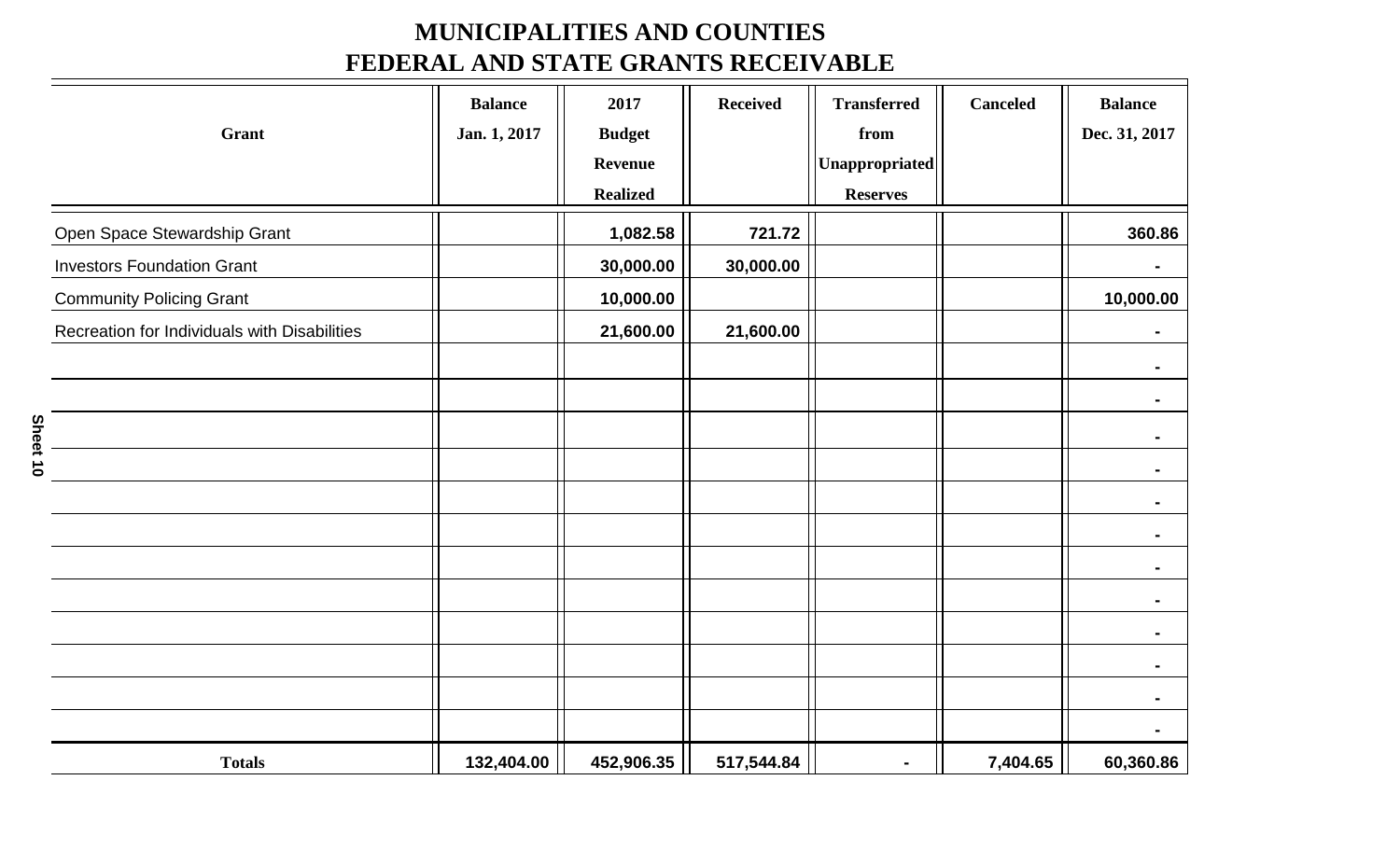## **SCHEDULE OF APPROPRIATED RESERVES FOR FEDERAL AND STATE GRANTS**

|          | Grant                                          | <b>Balance</b><br>Jan. 1, 2017 | <b>Budget</b> | <b>Transferred from 2017</b><br><b>Budget Appropriations</b><br><b>Appropriations</b><br>By 40a:4-87 | <b>Expended</b> | Cancel | <b>Encumbrance</b><br><b>Cancelled</b> | <b>Balance</b><br>Dec. 31, 2017 |
|----------|------------------------------------------------|--------------------------------|---------------|------------------------------------------------------------------------------------------------------|-----------------|--------|----------------------------------------|---------------------------------|
|          | <b>Public Health Priority Funding</b>          | 28,211.00                      |               |                                                                                                      |                 |        |                                        | 28,211.00                       |
|          | Solid Waste Administration - Recycling Tonnage | 26,814.35                      | 31,958.35     |                                                                                                      | 605.00          |        |                                        | 58,167.70                       |
|          | <b>Drunk Driving Enforcement</b>               | 18,055.20                      |               |                                                                                                      | 6,045.90        |        |                                        | 12,009.30                       |
|          | Summit Downtown Inc. - Security Cameras        | 10,000.00                      |               |                                                                                                      |                 |        |                                        | 10,000.00                       |
|          | <b>Small Tree Planting Grant</b>               | 14,773.00                      |               |                                                                                                      | 4,572.00        |        |                                        | 10,201.00                       |
|          | State of New Jersey - Division of Alcoholic    |                                |               |                                                                                                      |                 |        |                                        | $\sim$                          |
| Sheet 11 | <b>Beverage Commission - COPS</b>              | 400.00                         |               |                                                                                                      |                 |        |                                        | 400.00                          |
|          | N.J. American Water - Martin's Brook           |                                |               |                                                                                                      |                 |        |                                        |                                 |
|          | Watershed Cleanup                              | 8,388.92                       |               |                                                                                                      |                 |        |                                        | 8,388.92                        |
|          | State of New Jersey                            |                                |               |                                                                                                      |                 |        |                                        | $\blacksquare$                  |
|          | <b>Body Armor Replacement Fund</b>             | 4,269.33                       |               | 4,276.22                                                                                             | 3,714.15        |        |                                        | 4,831.40                        |
|          | <b>Clean Communities</b>                       | 13,326.75                      |               | 41,488.55                                                                                            | 25,603.45       |        |                                        | 29,211.85                       |
|          | <b>Community Policing Grant</b>                |                                |               | 10,000.00                                                                                            | 8,995.51        |        |                                        | 1,004.49                        |
|          | Federal Emergency Management Agency:           |                                |               |                                                                                                      |                 |        |                                        | $\sim$                          |
|          | Assistance to Firefighters Program             |                                |               |                                                                                                      |                 |        |                                        |                                 |
|          | Federal Share                                  | 6,767.70                       |               |                                                                                                      |                 | 529.00 |                                        | 6,238.70                        |
|          | <b>Investors Foundation Grant</b>              |                                |               | 30,000.00                                                                                            | 30,000.00       |        |                                        |                                 |
|          | NJ League of Municipalities                    |                                |               |                                                                                                      |                 |        |                                        |                                 |
|          | <b>Education Foundation Sustainable NJ</b>     | 5,000.00                       |               |                                                                                                      |                 |        |                                        | 5,000.00                        |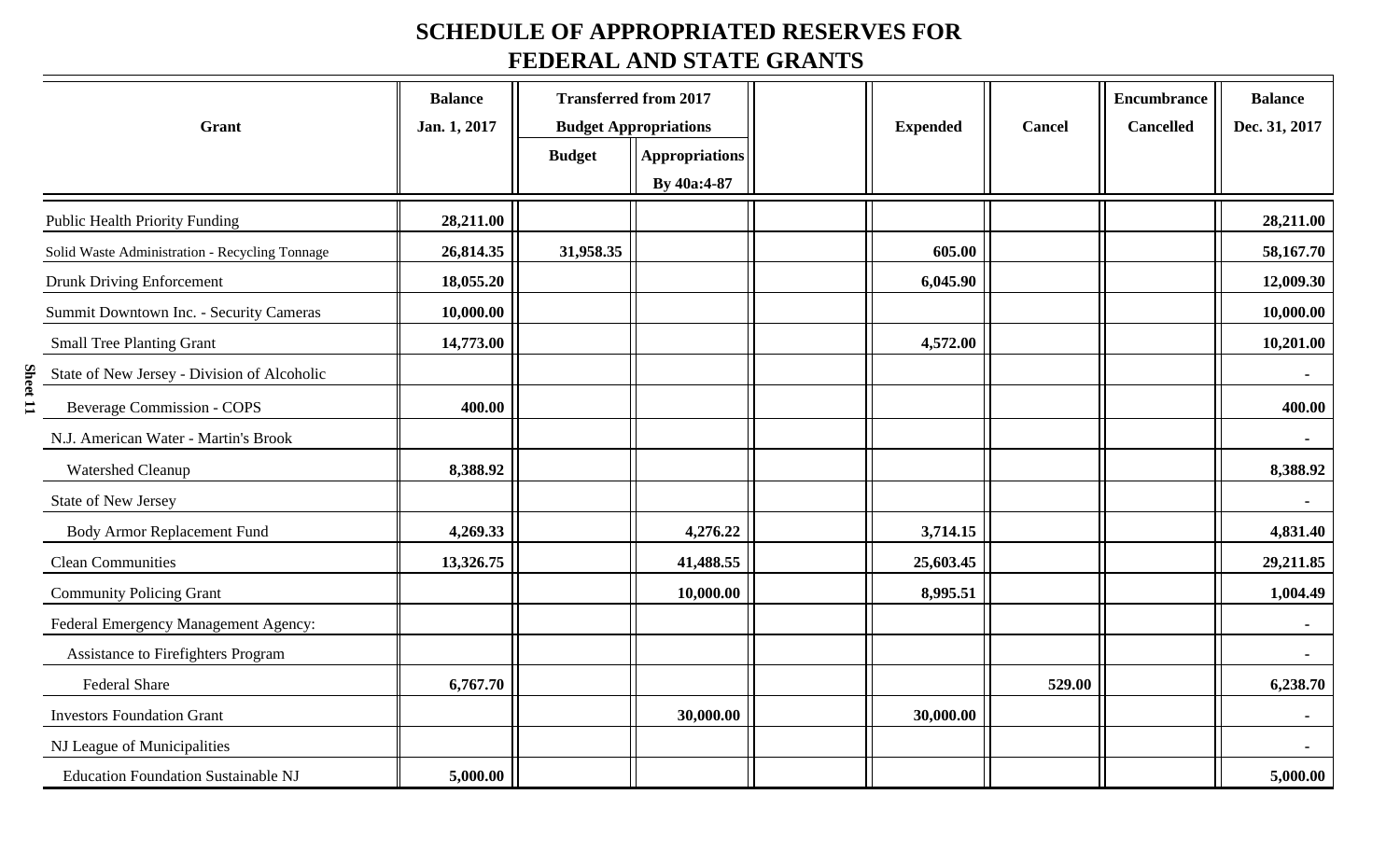### **SCHEDULE OF APPROPRIATED RESERVES FOR FEDERAL AND STATE GRANTS**

|                                                   | <b>Balance</b> |               | <b>Transferred from 2017</b> |                 |          | <b>Encumbrance</b> | <b>Balance</b> |
|---------------------------------------------------|----------------|---------------|------------------------------|-----------------|----------|--------------------|----------------|
| Grant                                             | Jan. 1, 2017   |               | <b>Budget Appropriations</b> | <b>Expended</b> | Cancel   | <b>Cancelled</b>   | Dec. 31, 2017  |
|                                                   |                | <b>Budget</b> | <b>Appropriations</b>        |                 |          |                    |                |
|                                                   |                |               | By 40a:4-87                  |                 |          |                    |                |
| <b>Union County:</b>                              |                |               |                              |                 |          |                    |                |
| Mayor's Partnership for the Arts                  | 1,083.75       |               |                              |                 |          |                    | 1,083.75       |
| <b>Recycling Enhancement</b>                      | 6,144.00       |               |                              |                 |          |                    | 6,144.00       |
| Greening Union County                             | 13,750.00      |               |                              |                 | 6,875.00 |                    | 6,875.00       |
| Infrastructure and Municipal Aid                  | 153,889.99     |               |                              | 80,411.51       |          |                    | 73,478.48      |
| Kids Recreation Grant                             | $\blacksquare$ | 50,000.00     |                              | 50,000.00       |          |                    |                |
| Senior Focus Grant                                |                |               | 25,000.00                    |                 |          |                    | 25,000.00      |
| <b>Emergency Management Agency Assistance</b>     |                |               | 5,000.00                     |                 |          |                    | 5,000.00       |
| Local Match - EMA Grant                           |                |               | 5,000.00                     |                 |          |                    | 5,000.00       |
| N.J. Department of Transportation:                |                |               |                              |                 |          |                    | Ξ.             |
| <b>Hospital Roads</b>                             | $\blacksquare$ |               | 62,500.00                    | 62,500.00       |          |                    |                |
| Ashwood Rd                                        | $\blacksquare$ |               | 165,000.00                   | 165,000.00      |          |                    | $\blacksquare$ |
| Municipal Land Use Center - Sustainable           |                |               |                              |                 |          |                    |                |
| <b>Communities - Implementation Grant Program</b> | 6,110.00       |               |                              |                 |          |                    | 6,110.00       |
| Summit Area Public Foundation:                    |                |               |                              |                 |          |                    |                |
| Food Composting                                   | 3,043.98       |               |                              |                 |          | 480.33             | 3,524.31       |
| Recycling Program                                 | 286.00         |               |                              |                 |          |                    | 286.00         |
| <b>Community Forestry Management Plan</b>         | 25,000.00      |               |                              | 25,000.00       |          |                    | $\blacksquare$ |
| Recreation fo Individuals with Disabilities       |                |               | 21,600.00                    | 8,142.00        |          |                    | 13,458.00      |
| Open Space Stewardship Grant                      |                |               | 1,082.58                     | 375.00          |          |                    | 707.58         |
| <b>Totals</b>                                     | 345,313.97     | 81,958.35     | 370,947.35                   | 470,964.52      | 7,404.00 | 480.33             | 320, 331. 48   |

Sheet 11a **Sheet 11a**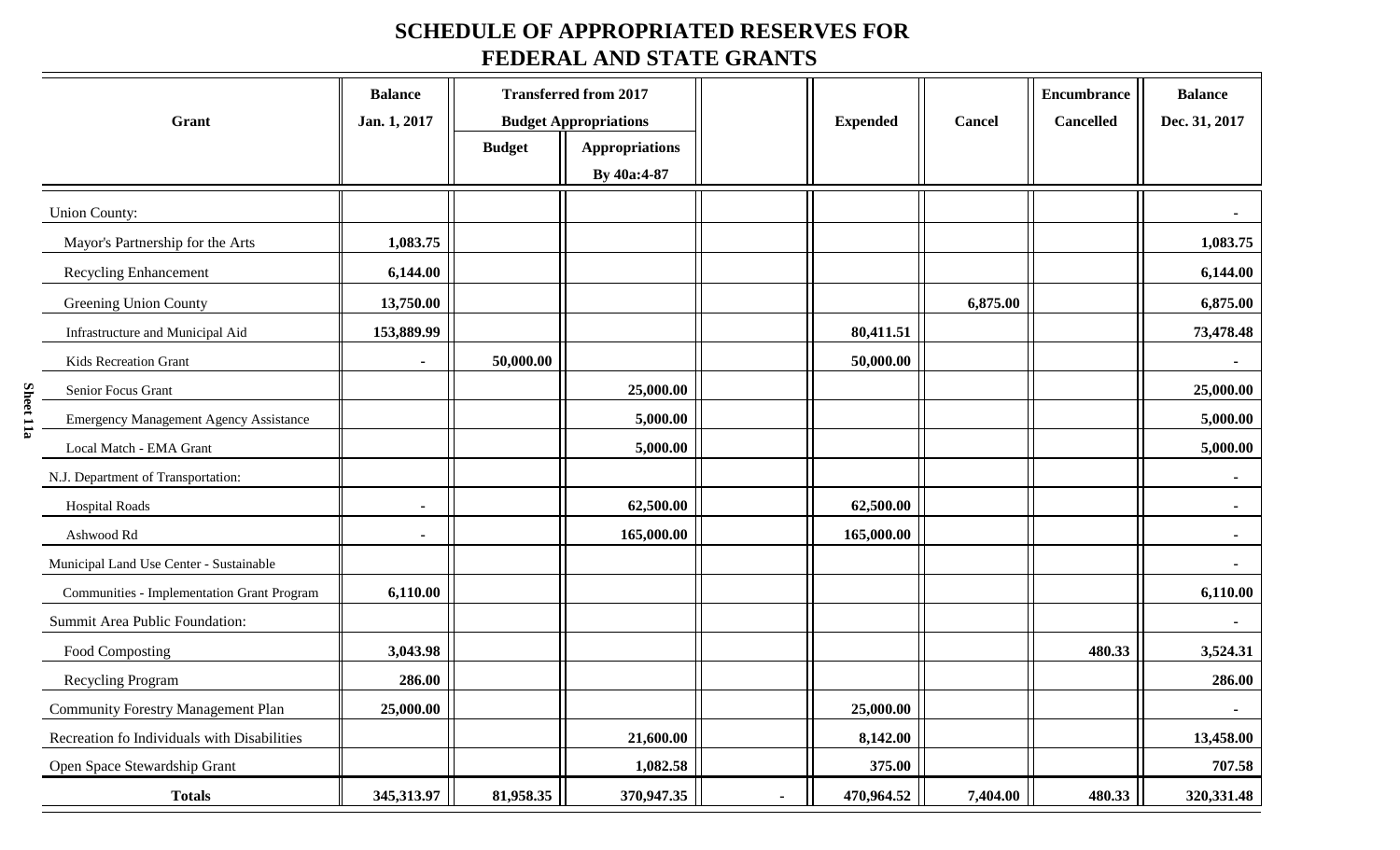## **SCHEDULE OF UNAPPROPRIATED RESERVES FOR FEDERAL AND STATE GRANTS**

| Grant                   | <b>Balance</b><br>Jan. 1, 2017 |                | <b>Transferred to 2017</b><br><b>Budget Appropriations</b> |                | <b>Received</b> |        | <b>Excess to</b> | <b>Balance</b><br>Dec. 31, 2017 |
|-------------------------|--------------------------------|----------------|------------------------------------------------------------|----------------|-----------------|--------|------------------|---------------------------------|
|                         |                                | <b>Budget</b>  | Appropriations<br>By 40a:4-87                              |                |                 |        | <b>Surplus</b>   |                                 |
| RECYCLING TONNAGE GRANT |                                |                |                                                            |                | 36,811.63       |        |                  | 36,811.63                       |
|                         |                                |                |                                                            |                |                 |        |                  | $\sim$                          |
|                         |                                |                |                                                            |                |                 |        |                  | $\sim$                          |
|                         |                                |                |                                                            |                |                 |        |                  | $\blacksquare$                  |
|                         |                                |                |                                                            |                |                 |        |                  | $\sim$                          |
|                         |                                |                |                                                            |                |                 |        |                  | $\blacksquare$                  |
|                         |                                |                |                                                            |                |                 |        |                  | $\sim$                          |
|                         |                                |                |                                                            |                |                 |        |                  | $\sim$                          |
|                         |                                |                |                                                            |                |                 |        |                  | $\sim$                          |
|                         |                                |                |                                                            |                |                 |        |                  |                                 |
|                         |                                |                |                                                            |                |                 |        |                  |                                 |
|                         |                                |                |                                                            |                |                 |        |                  |                                 |
|                         |                                |                |                                                            |                |                 |        |                  |                                 |
|                         |                                |                |                                                            |                |                 |        |                  |                                 |
|                         |                                |                |                                                            |                |                 |        |                  |                                 |
|                         |                                |                |                                                            |                |                 |        |                  |                                 |
|                         |                                |                |                                                            |                |                 |        |                  |                                 |
| <b>Totals</b>           | $\sim$                         | $\blacksquare$ | $\blacksquare$                                             | $\blacksquare$ | 36,811.63       | $\sim$ | $\blacksquare$   | 36,811.63                       |

Sheet 12 **Sheet 12**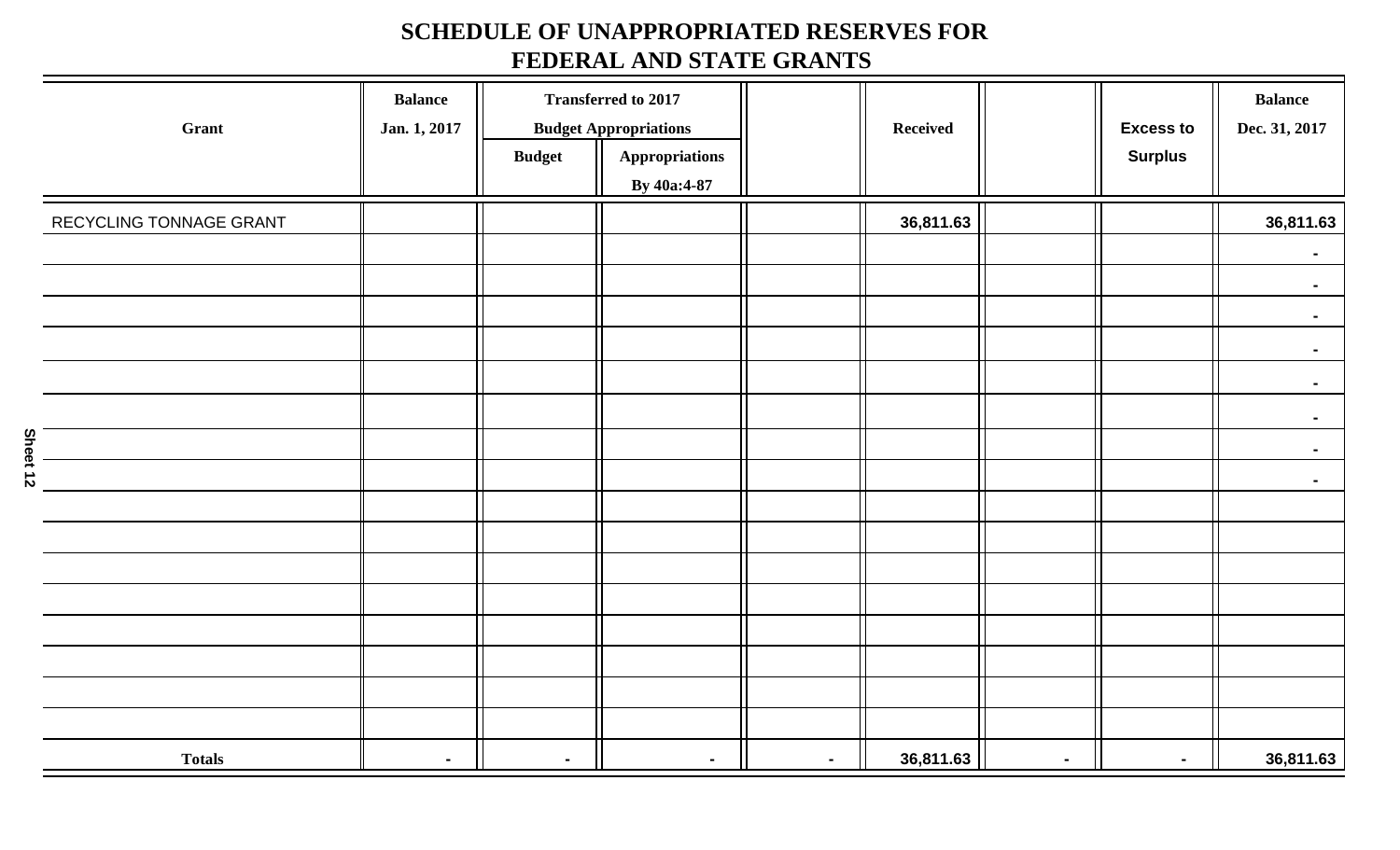## **\*LOCAL DISTRICT SCHOOL TAX**

|                                                                                                                                                |          | <b>DEBIT</b>      | <b>CREDIT</b>     |
|------------------------------------------------------------------------------------------------------------------------------------------------|----------|-------------------|-------------------|
| <b>Balance January 1, 2017</b>                                                                                                                 |          | <b>XXXXXXXXXX</b> | <b>XXXXXXXXXX</b> |
| <b>School Tax Payable #</b>                                                                                                                    | 85001-00 | <b>XXXXXXXXXX</b> | 0.50              |
| <b>School Tax Deferred</b><br>(Not in excess of 50% of Levy - 2016 - 2017)                                                                     | 85002-00 | <b>XXXXXXXXXX</b> |                   |
| Levy School Year July 1, 2017 - June 30, 2018                                                                                                  |          | <b>XXXXXXXXXX</b> |                   |
| <b>Levy Calendar Year 2017</b>                                                                                                                 |          | <b>XXXXXXXXXX</b> | 63,061,441.00     |
| Paid                                                                                                                                           |          | 63,061,441.50     |                   |
| <b>Balance December 31, 2017</b>                                                                                                               |          | <b>XXXXXXXXXX</b> | <b>XXXXXXXXXX</b> |
| <b>School Tax Payable #</b>                                                                                                                    | 85003-00 |                   | <b>XXXXXXXXXX</b> |
| <b>School Tax Deferred</b><br>(Not in excess of 50% of Levy - 2017 - 2018)                                                                     | 85004-00 |                   | <b>XXXXXXXXXX</b> |
| *Not Including Type I school debt service, emergency authorizations-schools, transfer to<br><b>Board of Education for use of local schools</b> |          | 63,061,441.50     | 63,061,441.50     |
| # Must Include unpaid requisitions                                                                                                             |          |                   |                   |

## **MUNICIPAL OPEN SPACE TAX**

| <b>NOT APPLICABLE</b>            |          | <b>DEBIT</b>      | <b>CREDIT</b>     |
|----------------------------------|----------|-------------------|-------------------|
| <b>Balance January 1, 2017</b>   | 85045-00 | <b>XXXXXXXXXX</b> |                   |
|                                  |          |                   |                   |
| <b>2017 Levy</b>                 | 81105-00 | <b>XXXXXXXXXX</b> |                   |
| <b>Levy on Addeds</b>            |          |                   |                   |
| <b>Interest Earned</b>           |          | <b>XXXXXXXXXX</b> |                   |
| <b>Premium Note Sale</b>         |          |                   |                   |
| <b>Expended</b>                  |          |                   | <b>XXXXXXXXXX</b> |
|                                  |          |                   |                   |
| <b>Balance December 31, 2017</b> | 85046-00 |                   | <b>XXXXXXXXXX</b> |
|                                  |          |                   |                   |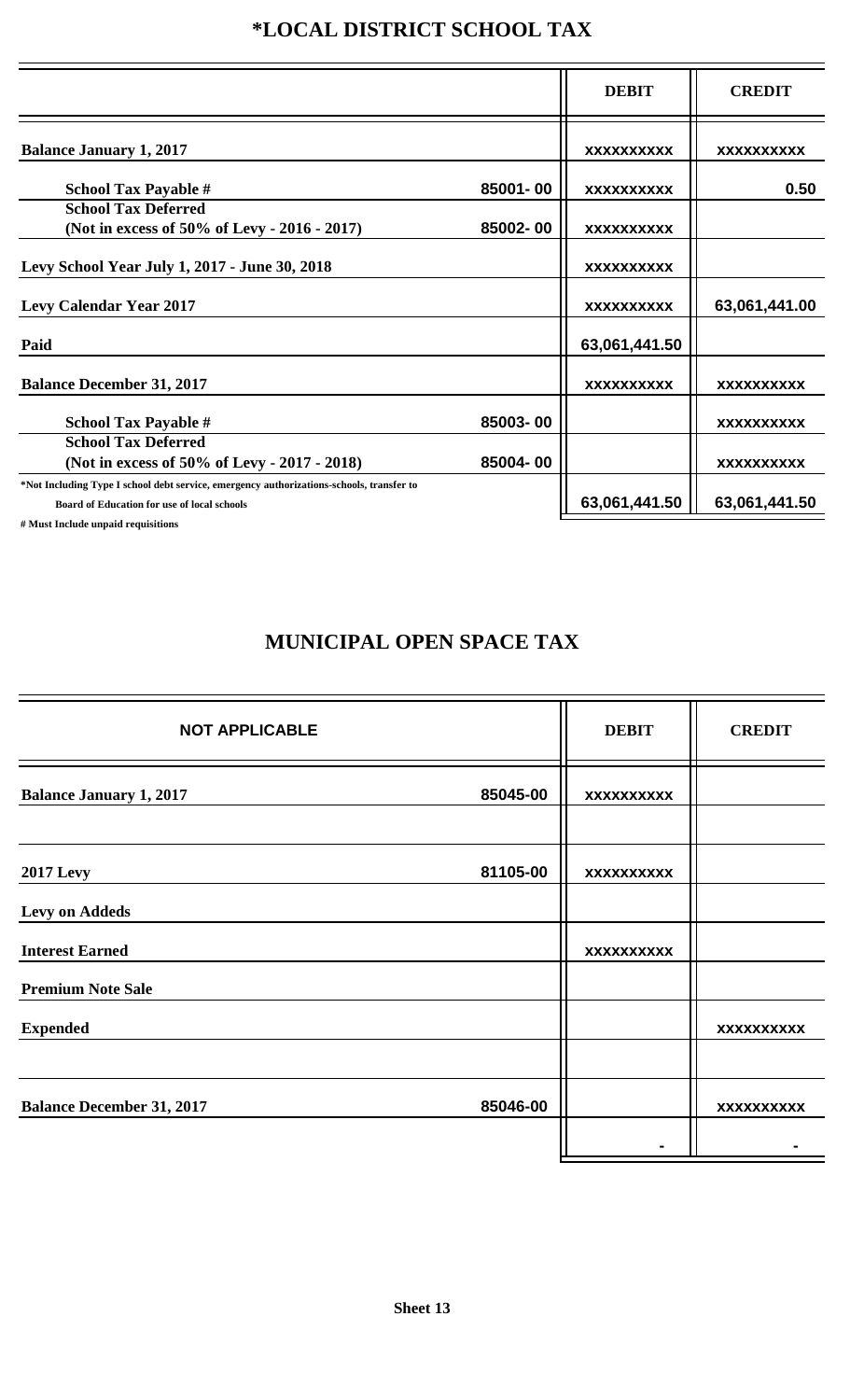### **REGIONAL SCHOOL TAX**

**(Provide a separate statement for each Regional District involved)**

| <b>NOT APPLICABLE</b>                                                      |          | <b>DEBIT</b>      | <b>CREDIT</b>     |
|----------------------------------------------------------------------------|----------|-------------------|-------------------|
| <b>Balance January 1, 2017</b>                                             |          | <b>XXXXXXXXXX</b> | <b>XXXXXXXXXX</b> |
| <b>School Tax Payable #</b>                                                | 85031-00 | <b>XXXXXXXXXX</b> |                   |
| <b>School Tax Deferred</b><br>(Not in excess of 50% of Levy - 2016 - 2017) | 85032-00 | <b>XXXXXXXXXX</b> |                   |
| Levy School Year July 1, 2017 - June 30, 2018                              |          | <b>XXXXXXXXXX</b> |                   |
| <b>Levy Calendar Year 2017</b>                                             |          | <b>XXXXXXXXXX</b> |                   |
| Paid                                                                       | N/A      |                   |                   |
| <b>Balance December 31, 2017</b>                                           |          | <b>XXXXXXXXXX</b> | <b>XXXXXXXXXX</b> |
| <b>School Tax Payable #</b>                                                | 85033-00 |                   | <b>XXXXXXXXXX</b> |
| <b>School Tax Deferred</b><br>(Not in excess of 50% of Levy - 2017 - 2018) | 85034-00 |                   | <b>XXXXXXXXXX</b> |
|                                                                            |          |                   |                   |

**# Must Include unpaid requisitions**

### **REGIONAL HIGH SCHOOL TAX**

| <b>NOT APPLICABLE</b>                         |          | <b>DEBIT</b>      | <b>CREDIT</b>     |
|-----------------------------------------------|----------|-------------------|-------------------|
| <b>Balance January 1, 2017</b>                |          | <b>XXXXXXXXXX</b> | <b>XXXXXXXXXX</b> |
| <b>School Tax Payable #</b>                   | 85041-00 | <b>XXXXXXXXXX</b> |                   |
| <b>School Tax Deferred</b>                    | 85042-00 |                   |                   |
| (Not in excess of 50% of Levy - 2016 - 2017)  |          | <b>XXXXXXXXXX</b> |                   |
| Levy School Year July 1, 2017 - June 30, 2018 |          | <b>XXXXXXXXXX</b> |                   |
| <b>Levy Calendar Year 2017</b>                |          | <b>XXXXXXXXXX</b> |                   |
| Paid                                          | N/A      |                   | <b>XXXXXXXXXX</b> |
| <b>Balance December 31, 2017</b>              |          | <b>XXXXXXXXXX</b> | <b>XXXXXXXXXX</b> |
| <b>School Tax Payable #</b>                   | 85043-00 |                   | <b>XXXXXXXXXX</b> |
| <b>School Tax Deferred</b>                    |          |                   |                   |
| (Not in excess of 50% of Levy - 2017 - 2018)  | 85044-00 |                   | <b>XXXXXXXXXX</b> |
|                                               |          |                   |                   |
|                                               |          |                   |                   |

**# Must include unpaid requisitions**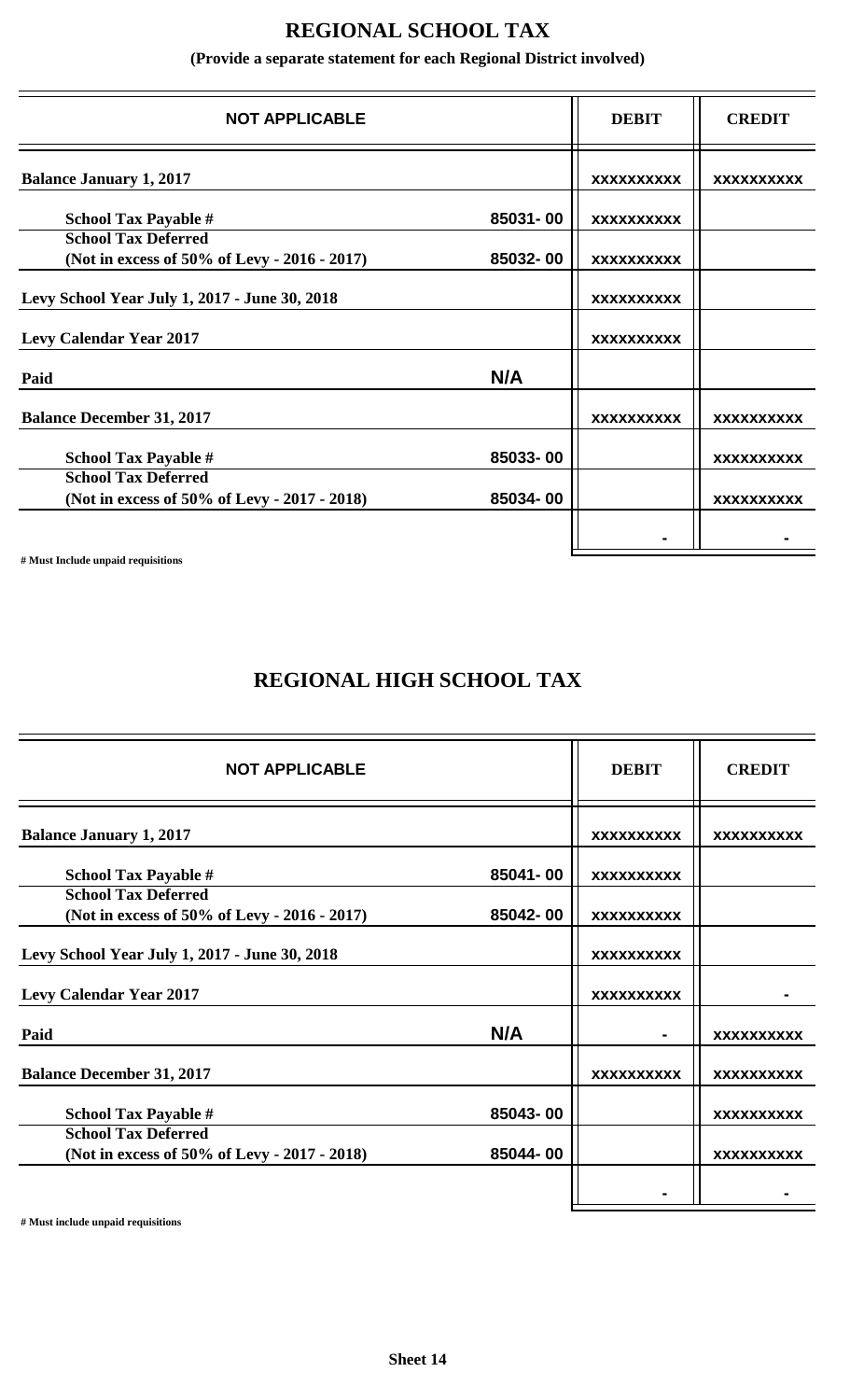|  | <b>COUNTY TAXES PAYABLE</b> |  |  |
|--|-----------------------------|--|--|
|--|-----------------------------|--|--|

|                                        |          | <b>DEBIT</b>      | <b>CREDIT</b>    |
|----------------------------------------|----------|-------------------|------------------|
| <b>Balance January 1, 2017</b>         |          | <b>XXXXXXXXXX</b> | <b>XXXXXXXXX</b> |
| <b>County Taxes</b>                    | 80003-01 | <b>XXXXXXXXXX</b> |                  |
| Due County for Added and Omitted Taxes | 80003-02 | <b>XXXXXXXXXX</b> | 187,362.81       |
| <b>2017 Levy:</b>                      |          | <b>XXXXXXXXXX</b> | <b>XXXXXXXXX</b> |
| <b>General County</b>                  | 80003-03 | <b>XXXXXXXXXX</b> | 38,548,844.78    |
| <b>County Library</b>                  | 80003-04 | <b>XXXXXXXXXX</b> |                  |
| <b>County Health</b>                   |          | <b>XXXXXXXXXX</b> |                  |
| <b>County Open Space Preservation</b>  |          | <b>XXXXXXXXXX</b> | 1,104,641.17     |
| Due County for Added and Omitted Taxes | 80003-05 | <b>XXXXXXXXXX</b> | 353,928.03       |
| Paid                                   |          | 39,840,848.76     | <b>XXXXXXXXX</b> |
| <b>Balance December 31, 2017</b>       |          |                   | <b>XXXXXXXXX</b> |
| <b>County Taxes</b>                    |          |                   | <b>XXXXXXXXX</b> |
| Due County for Added and Omitted Taxes |          |                   | <b>XXXXXXXXX</b> |
|                                        |          | 39,840,848.76     | 40,194,776.79    |

## **SPECIAL DISTRICT TAXES**

|                                                                       |              |              | <b>DEBIT</b>      | <b>CREDIT</b>    |
|-----------------------------------------------------------------------|--------------|--------------|-------------------|------------------|
| <b>Balance January 1, 2017</b>                                        |              | $80003 - 06$ | <b>XXXXXXXXXX</b> | 248,089.39       |
| 2017 Levy: (List Each Type of District Tax Separately - see Footnote) |              |              | <b>XXXXXXXXXX</b> | <b>XXXXXXXXX</b> |
| Fire -                                                                | $81108 - 00$ |              | <b>XXXXXXXXXX</b> | <b>XXXXXXXXX</b> |
| Sewer-                                                                | $81111 - 00$ |              | <b>XXXXXXXXXX</b> | <b>XXXXXXXXX</b> |
| Water -                                                               | $81112 - 00$ |              | <b>XXXXXXXXXX</b> | <b>XXXXXXXXX</b> |
| Garbage -                                                             | $81109 - 00$ |              | <b>XXXXXXXXXX</b> | <b>XXXXXXXXX</b> |
| <b>Downtown Improvements</b>                                          |              | 260,000.00   | <b>XXXXXXXXXX</b> | <b>XXXXXXXXX</b> |
|                                                                       |              |              | <b>XXXXXXXXXX</b> | <b>XXXXXXXXX</b> |
|                                                                       |              |              | <b>XXXXXXXXXX</b> | <b>XXXXXXXXX</b> |
| <b>Total 2017 Levy</b>                                                |              | $80003 - 07$ | <b>XXXXXXXXXX</b> | 260,000.00       |
| Paid                                                                  |              | $80003 - 08$ | 260,000.00        | <b>XXXXXXXXX</b> |
| <b>Balance December 31, 2017</b>                                      |              | $80003 - 09$ | 248,089.39        | <b>XXXXXXXXX</b> |
|                                                                       |              |              | 508,089.39        | 508,089.39       |
|                                                                       |              |              |                   |                  |

**Footnote: Please state the number of districts in each instance.**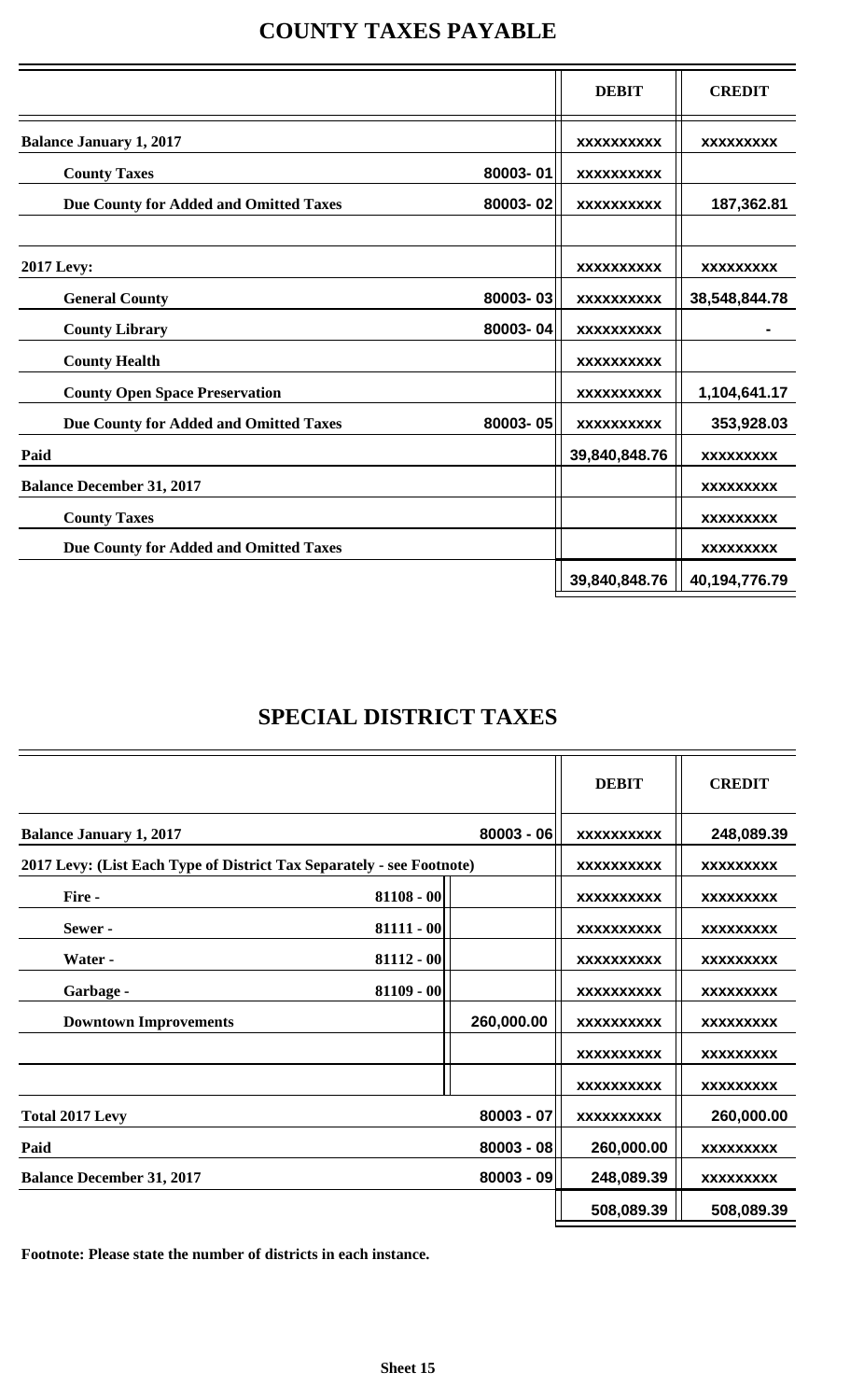### **STATE LIBRARY AID**

#### **RESERVE FOR MAINTENANCE OF FREE PUBLIC LIBRARY WITH STATE AID**

|                                           |              | <b>DEBIT</b>           | <b>CREDIT</b>     |
|-------------------------------------------|--------------|------------------------|-------------------|
| <b>Balance January 1, 2017</b>            | $80004 - 01$ | П<br><b>XXXXXXXXXX</b> | 9,239.36          |
| <b>State Library Aid Received in 2017</b> | $80004 - 02$ | <b>XXXXXXXXXX</b>      | 9,302.00          |
|                                           |              |                        |                   |
| <b>Expended</b>                           | $80004 - 09$ | 9,415.14               | <b>XXXXXXXXXX</b> |
|                                           |              |                        |                   |
| <b>Balance December 31, 2017</b>          | $80004 - 10$ | 9,126.22               |                   |
|                                           |              | 18,541.36              | 18,541.36         |

#### **RESERVE FOR EXPENSE OF PARTICIPATION IN FREE COUNTY LIBRARY WITH STATE AID**

| <b>Balance January 1, 2017</b>            | $80004 - 03$ | <b>XXXXXXXXXX</b> | <b>XXXXXXXXXX</b> |
|-------------------------------------------|--------------|-------------------|-------------------|
| <b>State Library Aid Received in 2017</b> | $80004 - 04$ | <b>XXXXXXXXXX</b> |                   |
| <b>NOT APPLICABLE</b>                     |              |                   |                   |
| <b>Expended</b>                           | $80004 - 11$ |                   | <b>XXXXXXXXXX</b> |
|                                           |              |                   |                   |
| <b>Balance December 31, 2017</b>          | $80004 - 12$ |                   |                   |
|                                           |              |                   |                   |
|                                           |              |                   |                   |

#### **RESERVE FOR AID TO LIBRARY OR READING ROOM WITH STATE AID (N.J.S.A.40:54-35)**

| <b>Balance January 1, 2017</b>            | $80004 - 05$ | <b>XXXXXXXXXX</b> |                   |
|-------------------------------------------|--------------|-------------------|-------------------|
| <b>State Library Aid Received in 2017</b> | $80004 - 06$ | <b>XXXXXXXXXX</b> | <b>XXXXXXXXXX</b> |
| <b>NOT APPLICABLE</b>                     |              |                   |                   |
| <b>Expended</b>                           | $80004 - 13$ |                   | <b>XXXXXXXXXX</b> |
|                                           |              |                   |                   |
| <b>Balance December 31, 2017</b>          | $80004 - 14$ |                   |                   |
|                                           |              |                   |                   |
|                                           |              |                   |                   |

#### **RESERVE FOR LIBRARY SERVICES WITH FEDERAL AID**

| <b>Balance January 1, 2017</b>            | $80004 - 07$ | <b>XXXXXXXXXX</b> |                   |
|-------------------------------------------|--------------|-------------------|-------------------|
| <b>State Library Aid Received in 2017</b> | $80004 - 08$ | <b>XXXXXXXXXX</b> | <b>XXXXXXXXXX</b> |
| <b>NOT APPLICABLE</b>                     |              |                   |                   |
| <b>Expended</b>                           | $80004 - 15$ |                   | <b>XXXXXXXXXX</b> |
|                                           |              |                   |                   |
| <b>Balance December 31, 2017</b>          | $80004 - 16$ |                   |                   |
|                                           |              |                   |                   |
|                                           |              |                   |                   |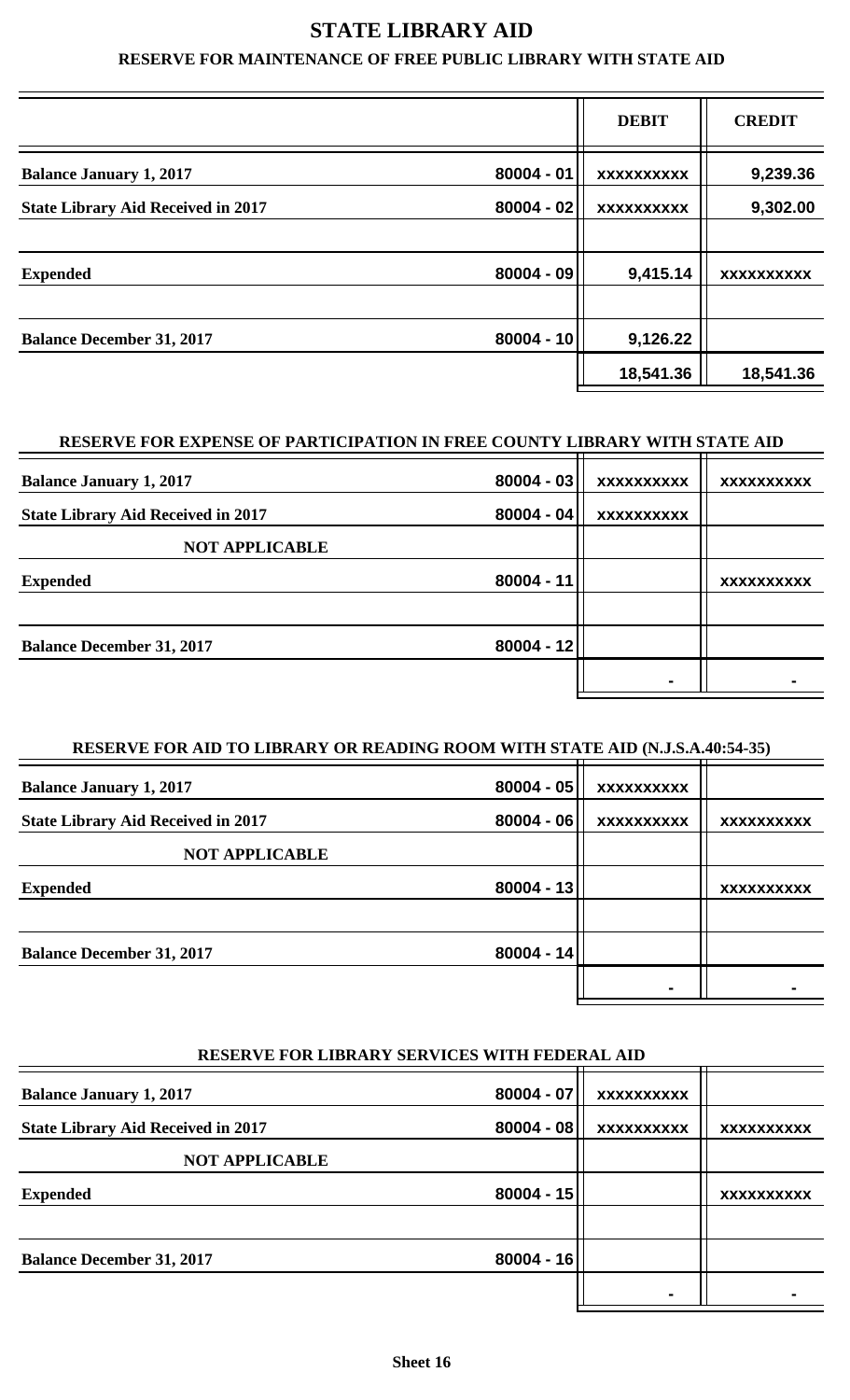## **STATEMENT OF GENERAL BUDGET REVENUES 2017**

| <b>Source</b>                                                                                   |        | <b>Budget</b><br>$-01$ | <b>Realized</b><br>$-02$ | <b>Excess or Deficit *</b><br>$-03$ |
|-------------------------------------------------------------------------------------------------|--------|------------------------|--------------------------|-------------------------------------|
| <b>Surplus Anticipated</b>                                                                      | 80101- | 7,100,000.00           | 7,100,000.00             |                                     |
| <b>Surplus Anticipated with Prior Written Consent of</b><br><b>Director of Local Government</b> | 80102- |                        |                          |                                     |
| <b>Miscellaneous Revenue Anticipated:</b>                                                       |        | <b>XXXXXXXXXX</b>      | <b>XXXXXXXXXX</b>        | <b>XXXXXXXXX</b>                    |
| <b>Adopted Budget</b>                                                                           |        | 9,455,328.00           | 9,713,012.49             | 257,684.49                          |
| Added by N.J.S. 40A:4-87: (List on 17a)                                                         |        | <b>XXXXXXXXXX</b>      | <b>XXXXXXXXXX</b>        | <b>XXXXXXXXX</b>                    |
|                                                                                                 |        | 370,947.35             | 370,947.35               |                                     |
|                                                                                                 |        |                        |                          |                                     |
| <b>Total Miscellaneous Revenue Anticipated</b>                                                  | 80103- | 9,826,275.35           | 10,083,959.84            | 257,684.49                          |
| <b>Receipts from Delinquent Taxes</b>                                                           | 80104- | 500,000.00             | 508,625.79               | 8,625.79                            |
|                                                                                                 |        |                        |                          |                                     |
| <b>Amount to be Raised by Taxation:</b>                                                         |        | <b>XXXXXXXXXX</b>      | <b>XXXXXXXXXX</b>        | <b>XXXXXXXXX</b>                    |
| (a) Local Tax for Municipal Purposes                                                            | 80105- | 26,214,106.00          | <b>XXXXXXXXXX</b>        | <b>XXXXXXXXX</b>                    |
| (b) Addition to Local District School Tax                                                       | 80106- | 4,287,129.00           | <b>XXXXXXXXXX</b>        | <b>XXXXXXXXX</b>                    |
| (c) Minimum Library Tax                                                                         |        | 2,450,334.00           | <b>XXXXXXXXXX</b>        | <b>XXXXXXXXX</b>                    |
| <b>Total Amount to be Raised by Taxation</b>                                                    | 80107- | 32,951,569.00          | 38,257,598.90            | 5,306,029.90                        |
|                                                                                                 |        | 50,377,844.35          | 55,950,184.53            | 5,572,340.18                        |

## **ALLOCATION OF CURRENT TAX COLLECTIONS**

|                                                                     |              | <b>DEBIT</b>      | <b>CREDIT</b>    |
|---------------------------------------------------------------------|--------------|-------------------|------------------|
| Current Taxes Realized in Cash (Total of Item 10 or 14 on Sheet 22) | $80108 - 00$ | <b>XXXXXXXXXX</b> | 136,369,081.88   |
| <b>Amount to be Raised by Taxation</b>                              |              | <b>XXXXXXXXXX</b> | <b>XXXXXXXXX</b> |
| <b>Local District School Tax</b>                                    | $80109 - 00$ | 63,061,441.00     | <b>XXXXXXXXX</b> |
| <b>Regional School Tax</b>                                          | $80119 - 00$ |                   | <b>XXXXXXXXX</b> |
| <b>Regional High School Tax</b>                                     | $80110 - 00$ |                   | <b>XXXXXXXXX</b> |
| <b>County Tax</b>                                                   | $80111 - 00$ | 39,653,485.95     | <b>XXXXXXXXX</b> |
| Due County for Added and Omitted Taxes                              | $80112 - 00$ | 353,928.03        | <b>XXXXXXXXX</b> |
| <b>Special District Taxes</b>                                       | $80113 - 00$ | 260,000.00        | <b>XXXXXXXXX</b> |
| <b>Municipal Open Space Tax</b>                                     | $80120 - 00$ |                   | <b>XXXXXXXXX</b> |
| <b>Reserve for Uncollected Taxes</b>                                | $80114 - 00$ | <b>XXXXXXXXXX</b> | 5,217,372.00     |
| <b>Deficit in Required Collection of Current Taxes (or)</b>         | $80115 - 00$ | <b>XXXXXXXXXX</b> |                  |
| <b>Balance for Support of Municipal Budget (or)</b>                 | $80116 - 00$ | 38,257,598.90     | <b>XXXXXXXXX</b> |
| <i>*Excess Non-Budget Revenue (see footnote)</i>                    | $80117 - 00$ |                   | <b>XXXXXXXXX</b> |
| *Deficit Non-Budget Revenue (see footnote)                          | $80118 - 00$ | <b>XXXXXXXXXX</b> |                  |
|                                                                     |              | 141,586,453.88    | 141,586,453.88   |

**\*These items are applicable only when there is no "Amount to be Raised by Taxation" in the "Budget" column of the statement at the top of this sheet. In such instances, any excess or deficit in the above allocated would apply to "Non - Budget Revenue" only.**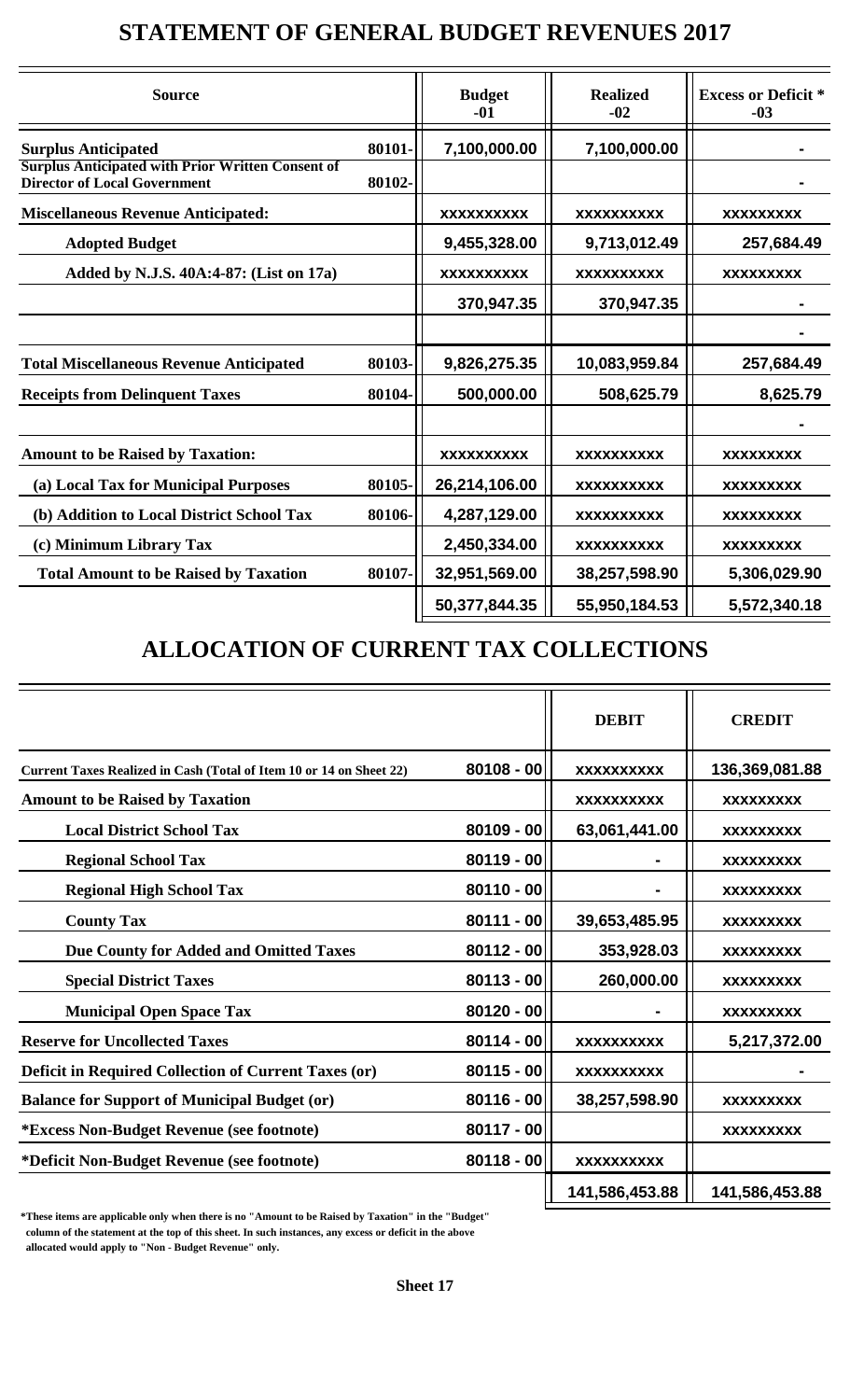## **STATEMENT OF GENERAL BUDGET REVENUES 2017 (Continued)**

| Miscenancous Kevenues Anticipateu. Autreu Dy 15350. 40 A.4-07 |               |                 |                          |
|---------------------------------------------------------------|---------------|-----------------|--------------------------|
| <b>Source</b>                                                 | <b>Budget</b> | <b>Realized</b> | <b>Excess or Deficit</b> |
| <b>Clean Communities</b>                                      | 41,488.55     | 41,488.55       |                          |
| <b>NJ Body Armor Replacement</b>                              | 4,276.22      | 4,276.22        |                          |
| <b>Community Policing Grant</b>                               | 10,000.00     | 10,000.00       |                          |
| <b>Recreation for Individuals with Disabilities</b>           | 21,600.00     | 21,600.00       |                          |
| <b>NJ DOT Municipal Aid - Hospital Roads</b>                  | 62,500.00     | 62,500.00       |                          |
| NJ DOT Municipal Aid - Ashwood Rd                             | 165,000.00    | 165,000.00      |                          |
| <b>Open Space Stewardship Grant</b>                           | 1,082.58      | 1,082.58        |                          |
| <b>Investors Foundation Grant</b>                             | 30,000.00     | 30,000.00       |                          |
| <b>County of Union - Senior Focus Grant</b>                   | 25,000.00     | 25,000.00       |                          |
| <b>County of Union - EMA</b>                                  |               |                 |                          |
| <b>County Share</b>                                           | 5,000.00      | 5,000.00        |                          |
| <b>Local Share</b>                                            | 5,000.00      | 5,000.00        |                          |
|                                                               |               |                 |                          |
|                                                               |               |                 |                          |
|                                                               |               |                 |                          |
|                                                               |               |                 |                          |
|                                                               |               |                 |                          |
|                                                               |               |                 |                          |
|                                                               |               |                 |                          |
|                                                               |               |                 |                          |
|                                                               |               |                 |                          |
|                                                               |               |                 |                          |
|                                                               |               |                 |                          |
|                                                               |               |                 |                          |
|                                                               |               |                 |                          |
|                                                               |               |                 |                          |
|                                                               |               |                 |                          |
|                                                               |               |                 |                          |
|                                                               |               |                 |                          |
|                                                               |               |                 |                          |
|                                                               |               |                 |                          |
|                                                               |               |                 |                          |
|                                                               |               |                 |                          |
|                                                               |               |                 |                          |
| <b>Total (Sheet 17)</b>                                       | 370,947.35    | 370,947.35      |                          |

**Miscellaneous Revenues Anticipated: Added By N.J.S. 40 A:4-87**

I hereby certify that the above list of Chapter 159 insertions of revenue have been realized in cash or I have received written notification of the award of public or private revenue. These insertions meet the statutory requirements of N.J.S.A. 40A:4-87 and matching funds have been provided if applicable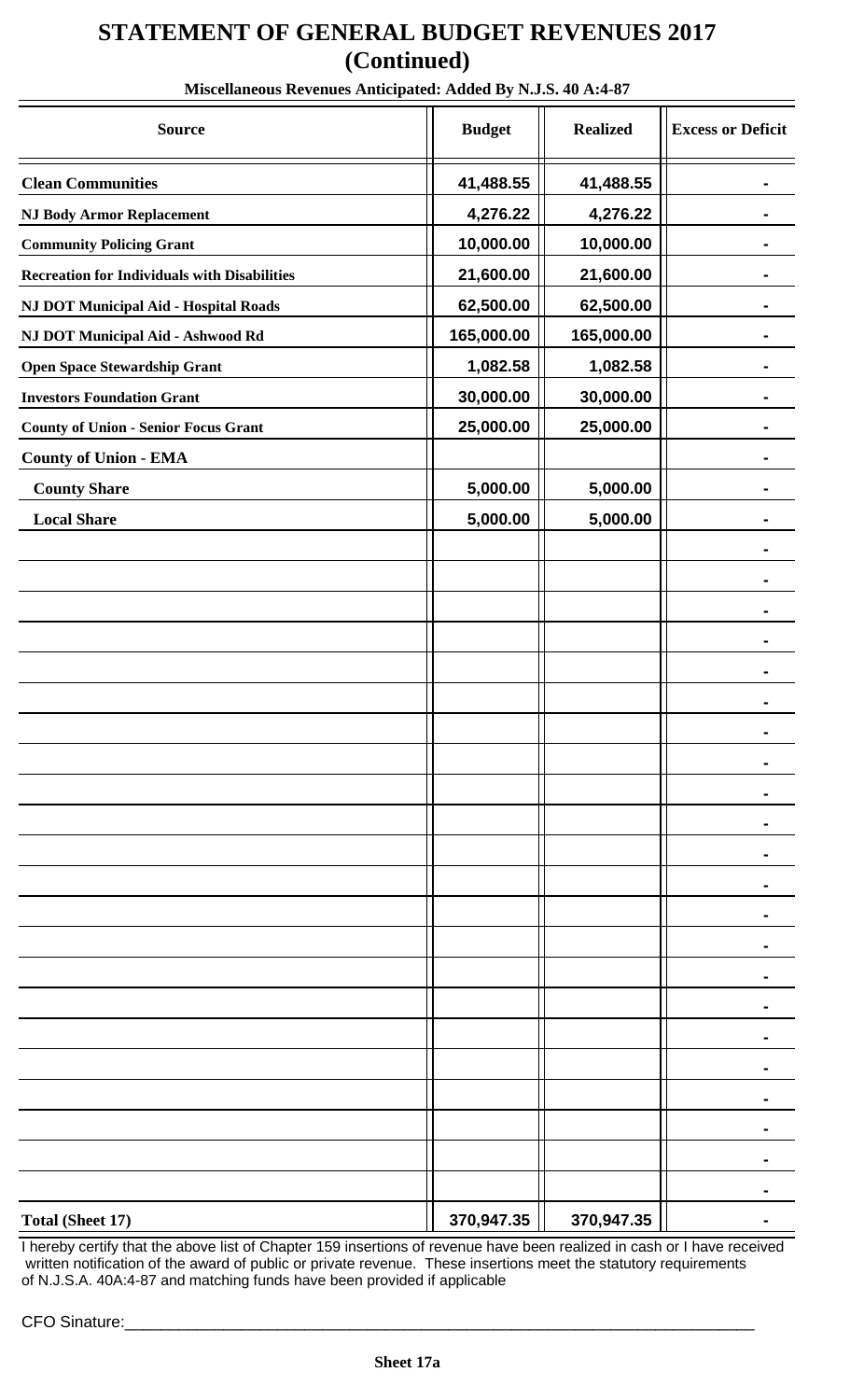### **STATEMENT OF GENERAL BUDGET APPROPRIATIONS 2017**

| 2017 Budget as Adopted                                                     |          | 80012-01      | 50,006,897.00 |
|----------------------------------------------------------------------------|----------|---------------|---------------|
| 2017 Budget - Added by N.J.S. 40A:4-87                                     |          | 80012-02      | 370,947.35    |
| Appropriated for 2017 (Budget Statement Item 9)                            |          | 80012-03      | 50,377,844.35 |
| Appropriated for 2017 by Emergency Appropriation (Budget Statement Item 9) |          | 80012-04      |               |
| <b>Total General Appropriations (Budget Statement Item 9)</b>              |          | 80012-05      | 50,377,844.35 |
| <b>Add: Overexpenditures (see footnote)</b>                                |          | 80012-06      |               |
| <b>Total Appropriations and Overexpenditures</b>                           |          | 80012-07      | 50,377,844.35 |
| <b>Deduct Expenditures:</b>                                                |          |               |               |
| Paid or Charged [Budget Statement Item (L)]                                | 80012-08 | 42,556,598.95 |               |
| <b>Paid or Charged - Reserve for Uncollected Taxes</b>                     | 80012-09 | 5,217,372.00  |               |
| <b>Reserved</b>                                                            | 80012-10 | 2,507,872.08  |               |
| <b>Total Expenditures</b>                                                  |          | 80012-11      | 50,281,843.03 |
| <b>Unexpended Balances Canceled (see footnote)</b>                         |          | 80012-12      | 96,001.32     |
|                                                                            |          |               |               |

**FOOTNOTES - RE: OVEREXPENDITURES:**

 **Every appropriation overexpended in the budget document must be marked with an \* and must agree in the aggregate with this item. RE: UNEXPENDED BALANCES CANCELED:**

 **Are not to be shown as "Paid or Charged" in the budget document. In all instances "Total Appropriations" and "Overexpenditures" must equal the sum of "Total Expenditures" and "Unexpended Balances Canceled".**

## **SCHEDULE OF EMERGENCY APPROPRIATIONS FOR LOCAL DISTRICT SCHOOL PURPOSES**

**(EXCEPT FOR TYPE I SCHOOL DEBT SERVICE)**

| <b>2017 Authorizations</b>                    |     |  |
|-----------------------------------------------|-----|--|
| N.J.S. 40A:4-46 (After adoption of budget)    |     |  |
| N.J.S. 40A:4-20 (Prior to adoption of budget) |     |  |
| <b>Total Authorizations</b>                   |     |  |
| <b>Deduct Expenditures:</b>                   | N/A |  |
| <b>Paid or Charged</b>                        |     |  |
| <b>Reserved</b>                               |     |  |
| <b>Total Expenditures</b>                     |     |  |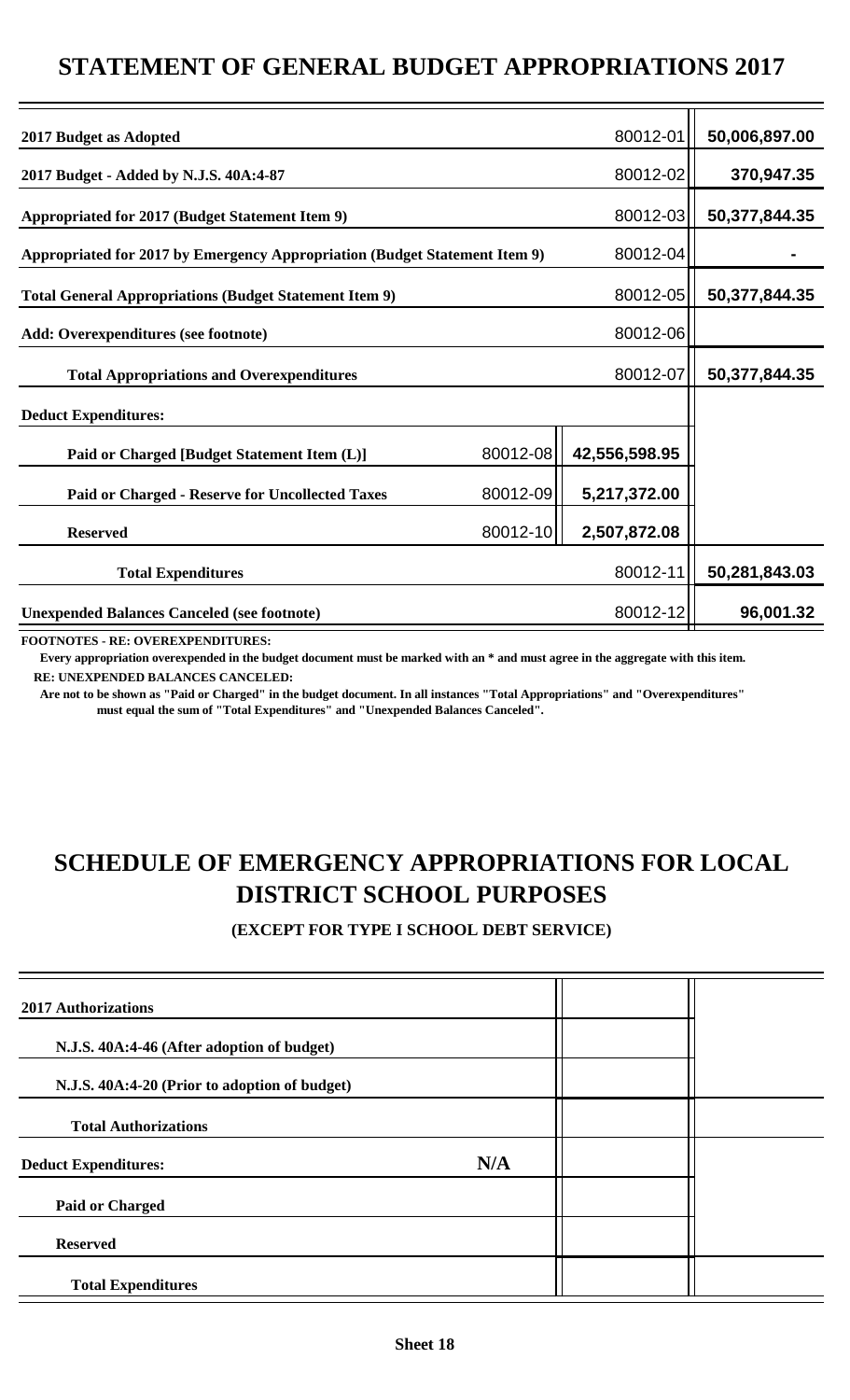## **RESULTS OF 2017 OPERATION CURRENT FUND**

|                                                                                                     |              | <b>Debit</b>    | <b>Credit</b>   |
|-----------------------------------------------------------------------------------------------------|--------------|-----------------|-----------------|
| <b>Excess of anticipated Revenues:</b>                                                              |              | XXXXXXXX        | XXXXXXXX        |
| <b>Miscellaneous Revenues anticipated</b>                                                           | $80013 - 01$ | XXXXXXXX        | 257,684.49      |
| <b>Delinquent Tax Collections</b>                                                                   | $80013 - 02$ | <b>XXXXXXXX</b> | 8,625.79        |
|                                                                                                     |              | XXXXXXXX        |                 |
| <b>Required Collection of Current Taxes</b>                                                         | $80013 - 03$ | XXXXXXXX        | 5,306,029.90    |
| <b>Unexpended Balances of 2017 Budget Appropriations</b>                                            | $80013 - 04$ | <b>XXXXXXXX</b> | 96,001.32       |
| <b>Miscellaneous Revenues Not Anticipated</b>                                                       | $81113 -$    | XXXXXXXX        | 1,184,388.78    |
| <b>Miscellaneous Revenues Not Anticipated</b><br>Proceeds of Sale of Foreclosed Property (Sheet 27) | $81114 -$    | <b>XXXXXXXX</b> |                 |
| <b>Payments in Lieu of Taxes on Real Property</b>                                                   | 81120 -      | XXXXXXXX        |                 |
| <b>Sale of Municipal Assets</b>                                                                     |              | <b>XXXXXXXX</b> |                 |
| <b>Unexpended Balances of 2016 Appropriation Reserves</b>                                           | $80013 - 05$ | XXXXXXXX        | 1,549,889.58    |
| <b>Prior Years Interfunds Returned in 2017</b>                                                      | $80013 - 06$ | XXXXXXXX        |                 |
| <b>Cancellation of Accounts Payable</b>                                                             |              | XXXXXXXX        | 22,092.39       |
| <b>Miscellaneous Receivables Returned in 2016</b>                                                   |              | <b>XXXXXXXX</b> | 12,983.20       |
| <b>Cancellation of Grant Appropriation</b>                                                          |              | <b>XXXXXXXX</b> |                 |
| Deferred School Tax Revenue: (See School Taxes, Sheets 13 & 14)                                     |              | <b>XXXXXXXX</b> | <b>XXXXXXXX</b> |
| <b>Balance January 1, 2017</b>                                                                      | $80013 - 07$ |                 | <b>XXXXXXXX</b> |
| <b>Balance December 31, 2017</b>                                                                    | $80013 - 08$ | <b>XXXXXXXX</b> |                 |
| <b>Deficit in Anticipated Revenues:</b>                                                             |              | <b>XXXXXXXX</b> | XXXXXXXX        |
| <b>Miscellaneous Revenues Anticipated</b>                                                           | $80013 - 09$ |                 | XXXXXXXX        |
| <b>Delinquent Tax Collections</b>                                                                   | $80013 - 10$ |                 | XXXXXXXX        |
| <b>Cancellation of Grants Receivable</b>                                                            |              |                 | <b>XXXXXXXX</b> |
| <b>Required Collections of Current Taxes</b>                                                        | $80013 - 11$ |                 | <b>XXXXXXXX</b> |
| <b>Interfund Advances Originating in 2017</b>                                                       | $80013 - 12$ | 11,942.81       | XXXXXXXX        |
| <b>Refund of Prior Year Taxes</b>                                                                   |              |                 | XXXXXXXX        |
| <b>Refund of Prior Year FEMA Revenues</b>                                                           |              |                 | <b>XXXXXXXX</b> |
| <b>Prior Year Seniors &amp; Vets Disallowed</b>                                                     |              | 1,250.00        | <b>XXXXXXXX</b> |
| <b>Adjustment to Prior Year Added/Omitted</b>                                                       |              | 5,262.40        | <b>XXXXXXXX</b> |
| <b>Deficit Balance - To Trial Balance (Sheet 3)</b>                                                 | $80013 - 13$ | XXXXXXXX        |                 |
| <b>Surplus Balance - To Surplus (Sheet 21)</b>                                                      | $80013 - 14$ | 8,419,240.24    | XXXXXXXX        |
|                                                                                                     |              | 8,437,695.45    | 8,437,695.45    |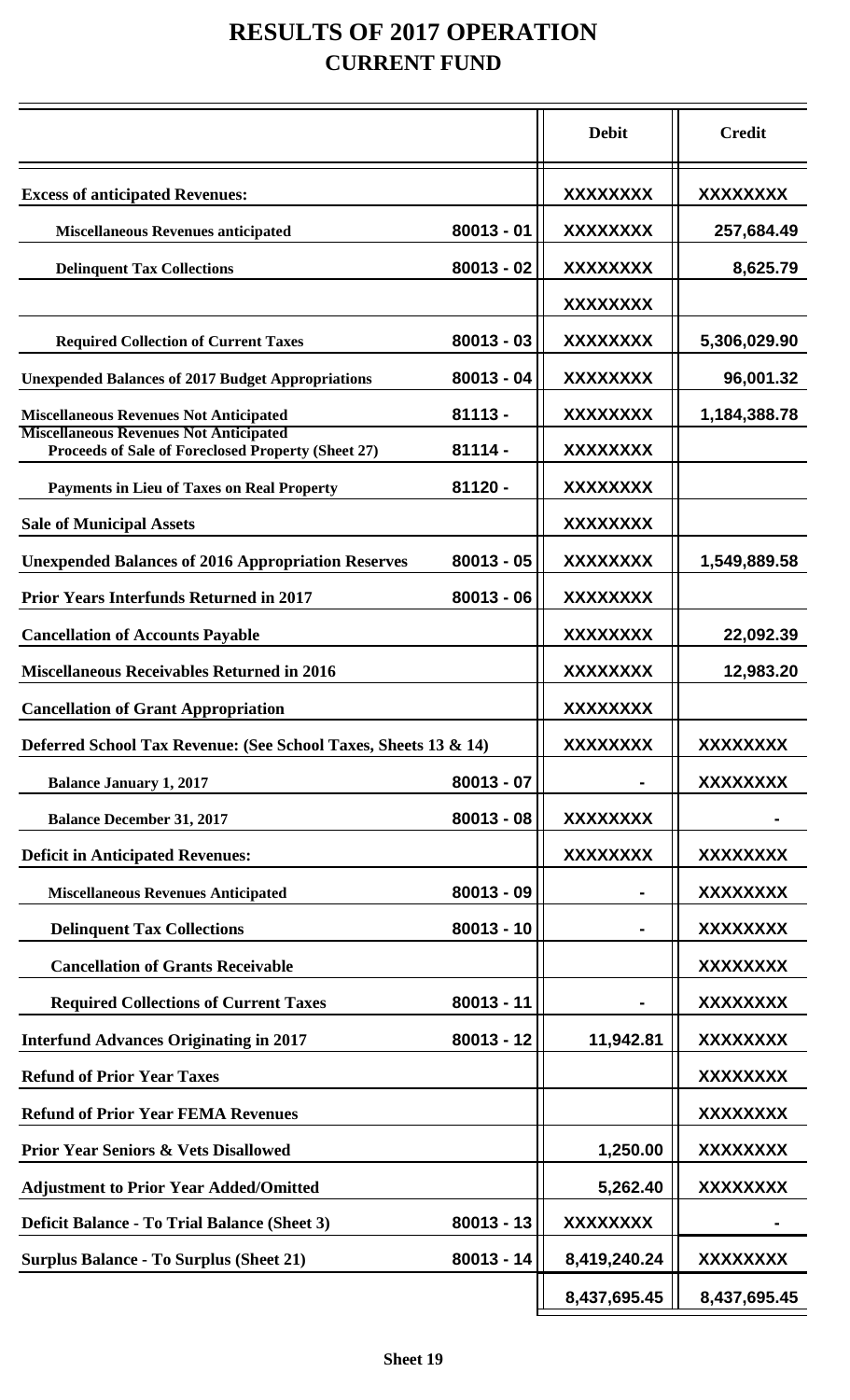## **SCHEDULE OF MISCELLANEOUS REVENUES NOT ANTICIPATED**

| <b>SOURCE</b>                                                            | <b>Amount Realized</b> |
|--------------------------------------------------------------------------|------------------------|
| <b>MISCELLANEOUS</b>                                                     | 124,923.49             |
| ATLANTIC HEALTH AGREEMENT                                                | 795,400.00             |
| <b>TAX COLLECTOR</b>                                                     | 440.00                 |
| <b>HEALTH DEPARTMENT CEREMONY FEES</b>                                   | 4,300.00               |
| <b>OFF-DUTY VEHICLE FEES</b>                                             | 122,501.93             |
| <b>ALARMS REGISTRATIONS</b>                                              | 16,945.00              |
| <b>CITY CLERK</b>                                                        | 209.20                 |
| PLANNING BOARD/INSPECTION FEES                                           | 1,900.00               |
| <b>INTEREST ON ASSESSMENTS</b>                                           | 10,110.68              |
| <b>POLICE RECORDS</b>                                                    | 6,491.05               |
| <b>OUR HOUSE - PAYMENT IN LIEU OF TAXES</b>                              | 1,500.00               |
| <b>SENIOR &amp; VET ADMIN FEES</b>                                       | 1,402.16               |
| <b>STATE OF NJ DMV</b>                                                   | 3,900.00               |
| <b>VENDING MACHINE REVENUES</b>                                          | 1,620.09               |
| <b>ADDITIONAL HOMESTEAD BENEFIT REBATE</b>                               | 401.40                 |
| STATE OF NJ FEMA - HURRICANE SANDY                                       | 92,343.78              |
|                                                                          |                        |
|                                                                          |                        |
|                                                                          |                        |
|                                                                          |                        |
|                                                                          |                        |
|                                                                          |                        |
|                                                                          |                        |
|                                                                          |                        |
|                                                                          |                        |
| <b>Total Amount of Miscellaneous Revenues Not Anticipated (Sheet 19)</b> | \$1,184,388.78         |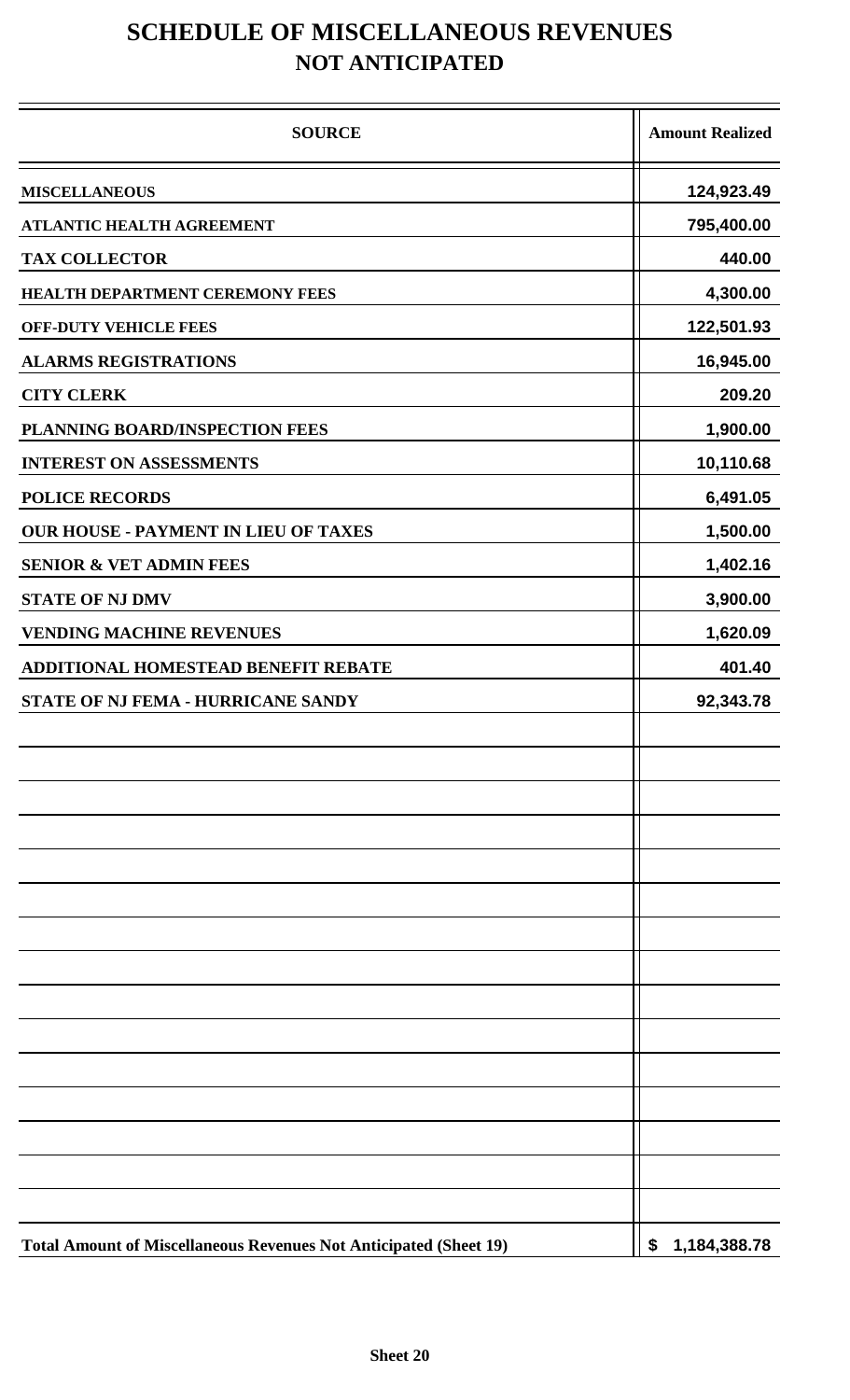## **SURPLUS - CURRENT FUND YEAR 2017**

|                                                                                                                  |              | <b>Debit</b>    | <b>Credit</b>   |
|------------------------------------------------------------------------------------------------------------------|--------------|-----------------|-----------------|
| <b>Balance January 1, 2017</b><br>1.                                                                             | $80014 - 01$ | <b>XXXXXXXX</b> | 8,084,582.98    |
| 2.                                                                                                               |              | <b>XXXXXXXX</b> |                 |
| 3. Excess Resulting from 2017 Operations                                                                         | $80014 - 02$ | <b>XXXXXXXX</b> | 8,419,240.24    |
| 4. Amount Appropriated in the 2017 Budget - Cash                                                                 | $80014 - 03$ | 7,100,000.00    | <b>XXXXXXXX</b> |
| 5. Amount Appropriated in 2017 Budget - with Prior Writ-<br>ten Consent of Director of Local Government Services | $80014 - 04$ |                 | <b>XXXXXXXX</b> |
| 6.                                                                                                               |              |                 | <b>XXXXXXXX</b> |
| 7. Balance December 31, 2017                                                                                     | $80014 - 05$ | 9,403,823.22    | <b>XXXXXXXX</b> |
|                                                                                                                  |              | 16,503,823.22   | 16,503,823.22   |

### **ANALYSIS OF BALANCE DECEMBER 31, 2017 (FROM CURRENT FUND - TRIAL BALANCE)**

| Cash                                                                        |              | $80014 - 06$ | 38,559,849.16 |
|-----------------------------------------------------------------------------|--------------|--------------|---------------|
| <b>Investments</b>                                                          |              | $80014 - 07$ |               |
|                                                                             |              |              |               |
| <b>Sub Total</b>                                                            |              |              | 38,559,849.16 |
| Deduct Cash Liabilities Marked with "C" on Trial Balance                    |              | $80014 - 08$ | 29,156,026.48 |
| <b>Cash Surplus</b>                                                         |              | $80014 - 09$ | 9,403,822.68  |
| <b>Deficit in Cash Surplus</b>                                              |              | $80014 - 10$ |               |
| <b>Other Assets Pledged to Surplus: *</b>                                   |              |              |               |
| (1) Due from State of N.J. Senior<br><b>Citizens and Veterans Deduction</b> | $80014 - 16$ |              |               |
| <b>Deferred Charges #</b>                                                   | $80014 - 12$ |              |               |
| <b>Cash Deficit #</b>                                                       | $80014 - 13$ |              |               |
|                                                                             |              |              |               |
|                                                                             |              |              |               |
|                                                                             |              |              |               |
|                                                                             |              |              |               |
| <b>Total Other Assets</b>                                                   |              | $80014 - 14$ |               |
| * IN THE CASE OF A "DEFICIT IN CASH SURPLUS", OTHER ASSETS                  |              | $80014 - 15$ | 9,403,822.68  |
| WAITER AT GO BE BEED GED GO CAGILLIABIE WIEG                                |              |              |               |

#### **WOULD ALSO BE PLEDGED TO CASH LIABILITIES.**

#### **# MAY NOT BE ANTICIPATED AS NON - CASH SURPLUS IN 2018 BUDGET. (1) MAY BE ALLOWED UNDER CERTAIN CONDITIONS.**

NOTE: Deferred charges for authorizations under N.J.S. 40A:4-55 (Tax Map ect.), N.J.S. 40A:4-55 (Flood Damage, ect.), N.J.S. 40A:4-55.1 (Roads and Bridges, ect.) and N.J.S. 40A:4-55.13 (Public Exigencies, ect.) to the extent of emergency notes issued and outstanding for such purposes, together with such emergency notes, may be omitted from this analysis.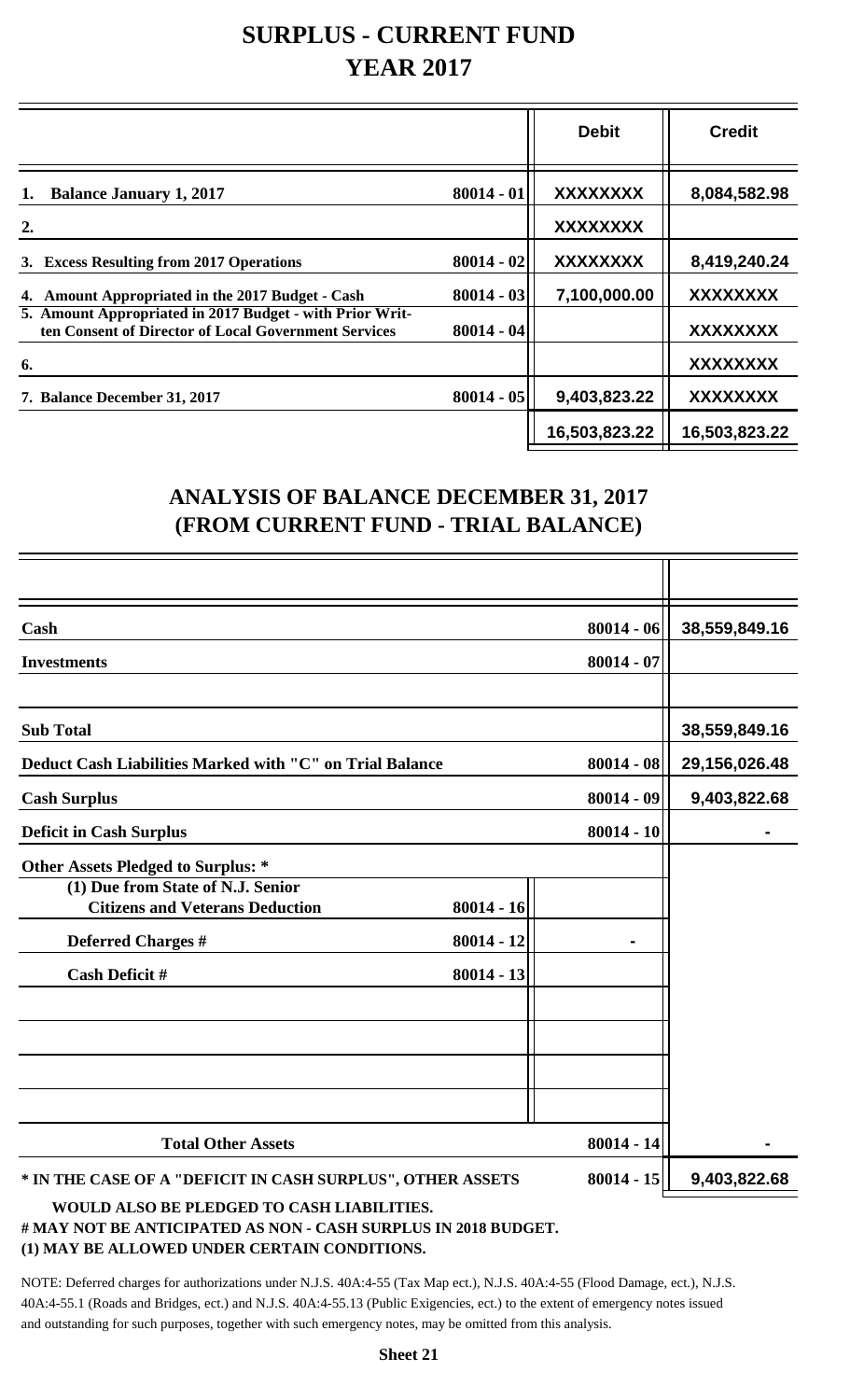### **(FOR MUNICIPALITIES ONLY) CURRENT TAXES - 2017 LEVY**

| 1. Amount of Levy as per Duplicate (Analysis) #                                                                                                                                                                                                                                                                                                       |          |    | 82101-00                      |               | \$135,935,312.58 |  |
|-------------------------------------------------------------------------------------------------------------------------------------------------------------------------------------------------------------------------------------------------------------------------------------------------------------------------------------------------------|----------|----|-------------------------------|---------------|------------------|--|
| <b>or</b><br>(Abstract of Ratables)                                                                                                                                                                                                                                                                                                                   |          |    | 82113-00                      |               |                  |  |
| 2. Amount of Levy Special District Taxes                                                                                                                                                                                                                                                                                                              |          |    | 82102-00                      |               |                  |  |
| <b>3. Amount Levied for Omitted Taxes under</b><br>N.J.S.A. 54:4-63.12 et seq.                                                                                                                                                                                                                                                                        |          |    | 82103-00                      |               |                  |  |
| 4. Amount Levied for Added Taxes under<br>N.J.S.A. 54:4-63.1 et. seq.                                                                                                                                                                                                                                                                                 |          |    | 82104-00                      | \$            | 1,220,925.75     |  |
| 5a. Subtotal 2017 Levy<br>5b. Reductions due to tax appeals**<br>5. Total 2017 Levy                                                                                                                                                                                                                                                                   | \$       |    | 137, 156, 238. 33<br>82106-00 |               | \$137,156,238.33 |  |
|                                                                                                                                                                                                                                                                                                                                                       |          |    |                               |               |                  |  |
| <b>6. Transferred to Tax Title Liens</b>                                                                                                                                                                                                                                                                                                              |          |    | 82107-00                      | \$            |                  |  |
| 7. Transferred to Foreclosed Property                                                                                                                                                                                                                                                                                                                 |          |    | 82108-00                      | \$            |                  |  |
| 8. Remitted, Abated or Canceled                                                                                                                                                                                                                                                                                                                       |          |    | 82109-00                      | \$            | 287,164.20       |  |
| 9. Discount Allowed                                                                                                                                                                                                                                                                                                                                   |          |    | 82110-00                      |               |                  |  |
| 10. Collected in Cash: In 2016                                                                                                                                                                                                                                                                                                                        | 82121-00 | S. | 1,122,604.28                  |               |                  |  |
| In $2017*$                                                                                                                                                                                                                                                                                                                                            | 82122-00 |    | \$134,767,083.21              |               |                  |  |
| <b>State's Share of 2017 Senior Citizens</b><br>and Veterans Deductions Allowed                                                                                                                                                                                                                                                                       | 82123-00 | \$ | 71,500.00                     |               |                  |  |
| <b>Homestead Benefit Credit</b>                                                                                                                                                                                                                                                                                                                       | 82124-00 | \$ | 407,894.39                    |               |                  |  |
| <b>Total To Line 14</b>                                                                                                                                                                                                                                                                                                                               | 82111-00 |    | \$136,369,081.88              |               |                  |  |
| 11. Total Credits                                                                                                                                                                                                                                                                                                                                     |          |    |                               |               | \$136,656,246.08 |  |
| 12. Amount Outstanding December 31, 2017                                                                                                                                                                                                                                                                                                              |          |    | 82120-00                      | $\mathbf{\$}$ | 499,992.25       |  |
| 13. Percentage of Cash Collections to Total 2017 Levy,<br>(Item 10 divided by Item 5) is<br>99.42%<br>82112-00                                                                                                                                                                                                                                        |          |    |                               |               |                  |  |
| Note: If municipality conducted Accererated Tax Sale or Tax Levy Sale check here__& complete sheet 22a                                                                                                                                                                                                                                                |          |    |                               |               |                  |  |
| 14. Calculation of Current Taxes Realized in Cash:                                                                                                                                                                                                                                                                                                    |          |    |                               |               |                  |  |
| <b>Total of Line 10</b><br><b>Less: Reserve for Tax Appeals Pending</b><br><b>State Division of Tax Appeals</b>                                                                                                                                                                                                                                       |          |    |                               |               | \$136,369,081.88 |  |
| To Current Taxes Realized in Cash (Sheet 17)                                                                                                                                                                                                                                                                                                          |          |    |                               |               | \$136,369,081.88 |  |
| Note A: In showing the above percentage the following should be noted:<br>Where Item 5 shows \$1,5000,000.00, and Item 10 shows \$1,049,977.50,<br>the percentage represented by the cash collections would be<br>\$1,049,977.50 / \$1,500,000.00 or .699985. The correct percentage to<br>be shown as Item 13 is 69.99% and not 70.00%, nor 69.999%. |          |    |                               |               |                  |  |
| # Note: On Item 1 if Duplicate (Analysis) Figure is used; be sure to include<br>Senior Citizens and Veterans Deductions.                                                                                                                                                                                                                              |          |    |                               |               |                  |  |

\* Include overpayments applied as part of 2017 collections.

\*\* Tax appeals pursuant to R.S. 54:3-21 et seq and/or R.S. 54:48-1 etseq approved by esolution of the governing body prior to introduction of municipal budget.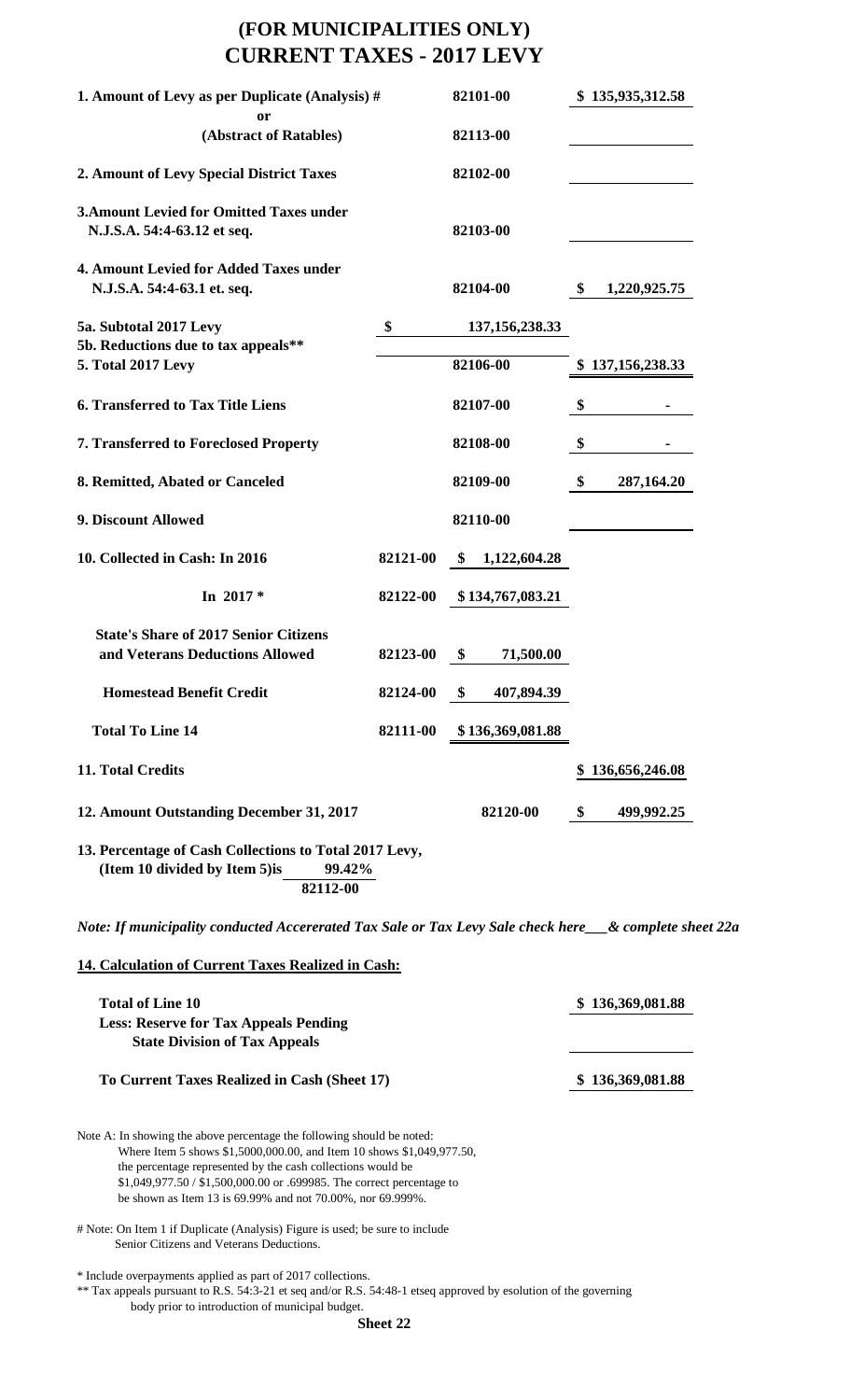### **ACCELERATED TAX SALE / TAX LEVY SALE - CHAPTER 99**

### **To Calculate Underlying Tax Collection Rate For 2017**

Utilize this sheet only if you conducted an accelerated Tax Sale or Tax Levy Sale pursuant to Chapter 99, P.L. 1997.

| (1) Utilizing Accelerated Tax Sale                               | <b>NOT APPLICABLE</b> |
|------------------------------------------------------------------|-----------------------|
|                                                                  |                       |
|                                                                  |                       |
|                                                                  |                       |
|                                                                  |                       |
| Percentage of Collection excluding Accelerated Tax Sale Proceeds | $\%$                  |

| (2) Utilizing Tax Levy Sale                                      | <b>NOT APPLICABLE</b> |      |
|------------------------------------------------------------------|-----------------------|------|
|                                                                  |                       |      |
| LESS: Proceeds from Accelerated Tax Levy Sale(excluding premium) |                       |      |
|                                                                  | \$                    |      |
|                                                                  | \$                    |      |
| Percentage of Collection excluding Accelerated Tax Sale Proceeds |                       | $\%$ |

 $\overline{\phantom{0}}$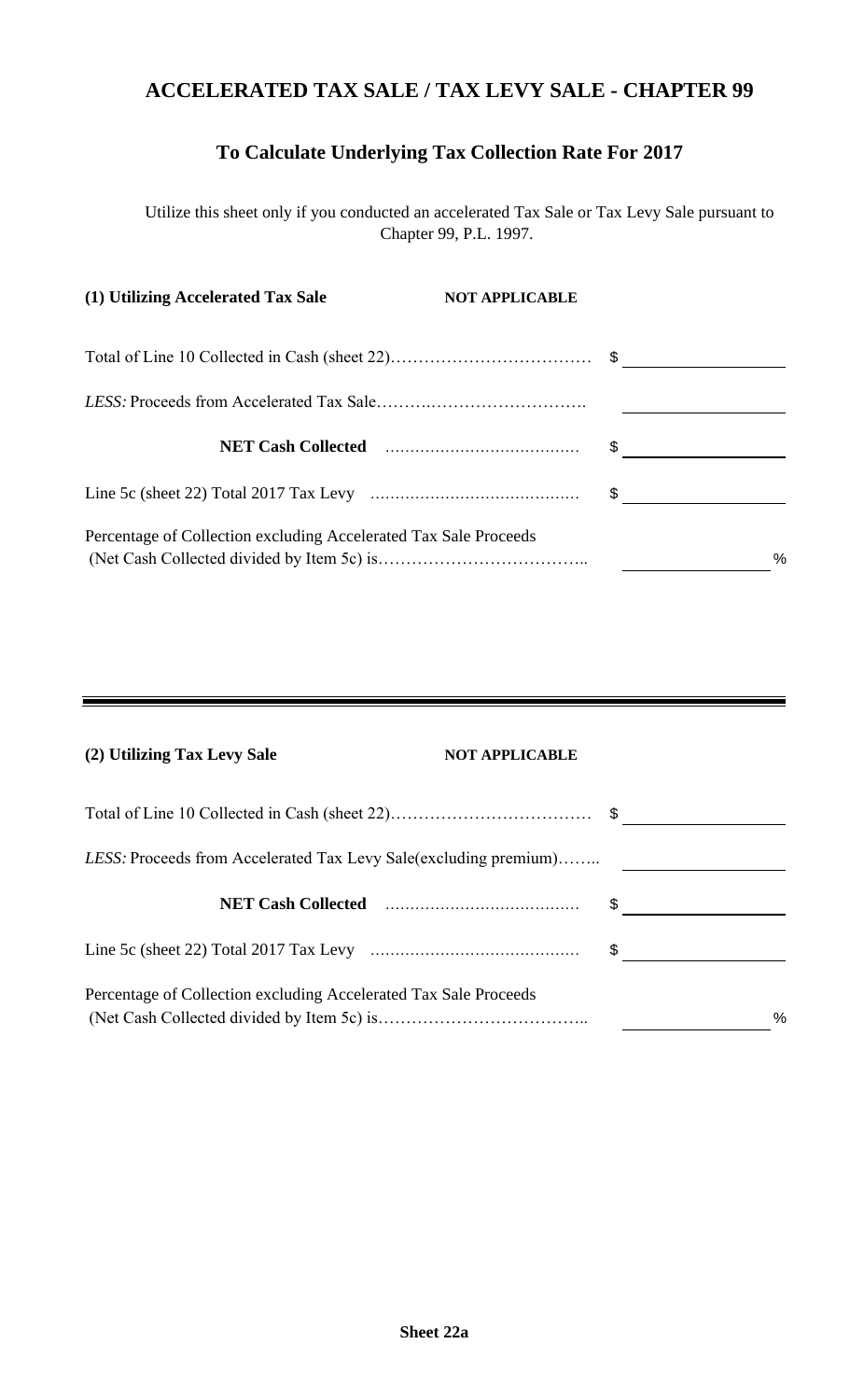## **SCHEDULE OF DUE FROM/TO STATE OF NEW JERSEY FOR SENIOR CITIZENS AND VETERANS DEDUCTIONS**

|                                                                   | <b>Debit</b>    | <b>Credit</b>   |
|-------------------------------------------------------------------|-----------------|-----------------|
| <b>Balance January 1, 2017</b><br>1.                              | <b>XXXXXXXX</b> | <b>XXXXXXXX</b> |
| Due From State of New Jersey                                      |                 | <b>XXXXXXXX</b> |
| Due To State of New Jersey                                        | <b>XXXXXXXX</b> | 6,114.83        |
| 2. Sr. Citizens Deductions Per Tax Billings                       | 7,750.00        | <b>XXXXXXXX</b> |
| 3. Veterans Deductions Per Tax Billings                           | 63,500.00       | <b>XXXXXXXX</b> |
| 4. Sr. Citizens Deductions Allowed By Tax Collector               | 250.00          | <b>XXXXXXXX</b> |
| 5. Veterans Deductions Allowed By Tax Collector                   |                 |                 |
| 9. Sr. Citizens Deductions Allowed By Tax Collector 2016 Taxes    |                 |                 |
| 7. Veterans Deductions Disallowed By Tax Collector                | <b>XXXXXXXX</b> |                 |
| 8. Sr. Citizens Deductions Disallowed By Tax Collector            | <b>XXXXXXXX</b> |                 |
| 9. Sr. Citizens Deductions Disallowed By Tax Collector 2016 Taxes | <b>XXXXXXXX</b> | 1,250.00        |
| 10. Received in Cash from State                                   | <b>XXXXXXXX</b> | 69,858.22       |
| 11.                                                               |                 |                 |
| 12. Balance December 31, 2017                                     | <b>XXXXXXXX</b> | <b>XXXXXXXX</b> |
| Due From State of New Jersey                                      | <b>XXXXXXXX</b> |                 |
| Due To State of New Jersey                                        | 5,723.05        | <b>XXXXXXXX</b> |
|                                                                   | 77,223.05       | 77,223.05       |

**Calculation of Amount to be included on Sheet 22, Item 10-**

**2017 Senior Citizens and Veterans Deductions Allowed**

| Line 2               | 7,750.00  |
|----------------------|-----------|
| Line 3               | 63,500.00 |
| Line $4 & 5$         | 250.00    |
| Sub - Total          | 71,500.00 |
| Less: Line 6 $& 7$   |           |
| To Item 10, Sheet 22 | 71,500.00 |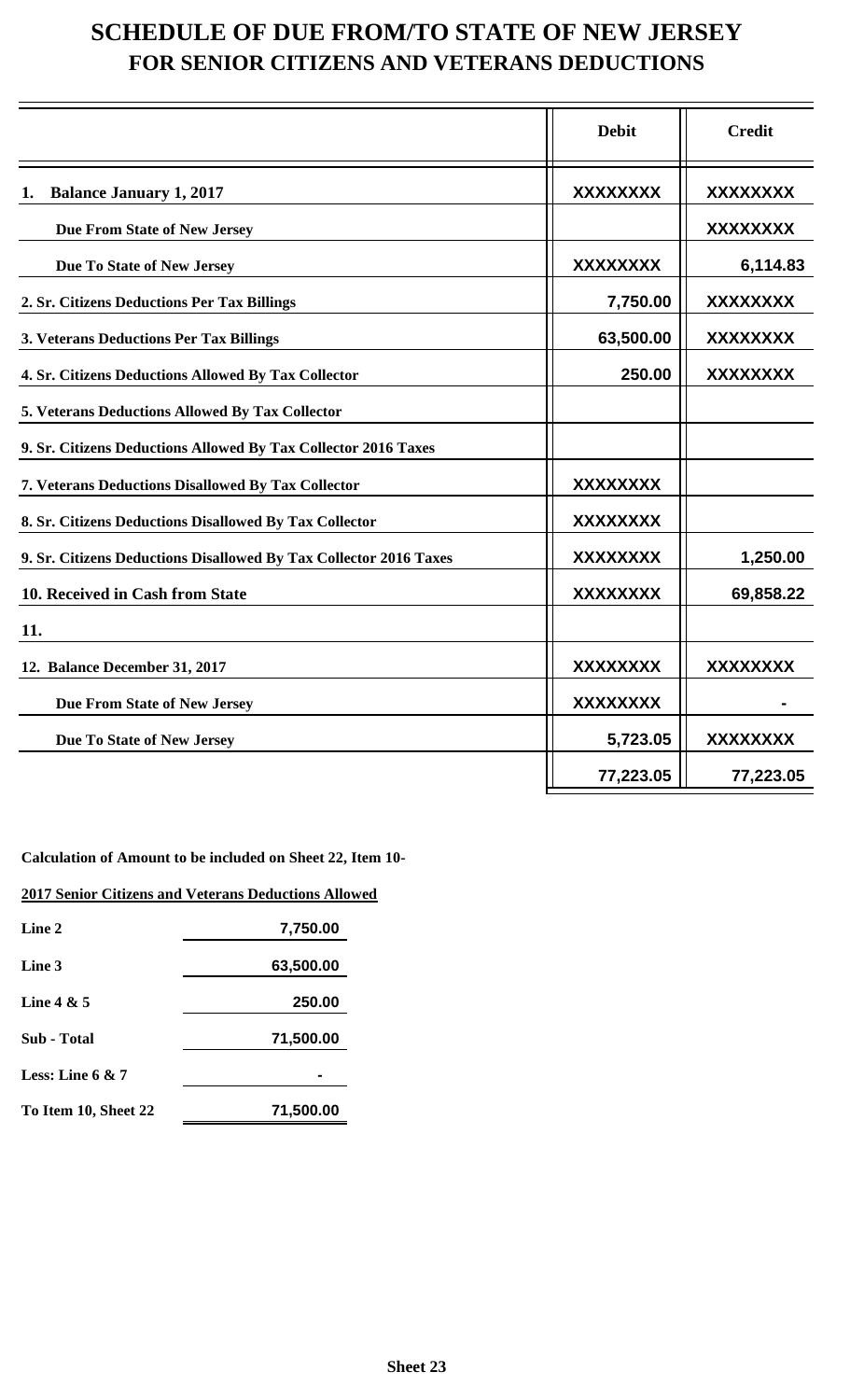## **SCHEDULE OF RESERVE FOR TAX APPEALS PENDING - N.J. DIVISION OF TAX APPEALS (N.J.S.A. 54:3-27)**

|                                                                      |                 | <b>Debit</b>    | <b>Credit</b>   |  |
|----------------------------------------------------------------------|-----------------|-----------------|-----------------|--|
| <b>Balance January 1, 2017</b>                                       | <b>XXXXXXXX</b> | 26,482.02       |                 |  |
| <b>Taxes Pending Appeals</b>                                         | 26,482.02       | <b>XXXXXXXX</b> | <b>XXXXXXXX</b> |  |
| <b>Interest Earned on Taxes Pending Appeals</b>                      |                 | <b>XXXXXXXX</b> | XXXXXXXX        |  |
| <b>Contested Amount of 2017 Taxes Collected which</b>                |                 |                 |                 |  |
| are Pending State Appeal (Item 14, Sheet 22)                         |                 | XXXXXXXX        |                 |  |
| <b>Interest Earned on Taxes Pending State Appeals</b>                | <b>XXXXXXXX</b> |                 |                 |  |
| <b>Received from 2017 Budget Appropriation *</b>                     |                 |                 | 325,000.00      |  |
| Cash Paid to Appellants (Including 5% Interest from Date of Payment) |                 | 85,315.23       | XXXXXXXX        |  |
| <b>Closed to Results of Operations</b>                               |                 |                 |                 |  |
| (Portion of Appeal won by Municipality, including Interest)          |                 |                 | XXXXXXXX        |  |
|                                                                      |                 |                 |                 |  |
| <b>Balance December 31, 2017</b>                                     |                 | 266,166.79      | XXXXXXXX        |  |
| 266,166.79<br><b>Taxes Pending Appeals *</b>                         |                 | XXXXXXXX        | XXXXXXXX        |  |
| <b>Interest Earned on Taxes Pending Appeals</b>                      |                 | XXXXXXXX        | <b>XXXXXXXX</b> |  |
|                                                                      |                 | 351,482.02      | 351,482.02      |  |

**\* Includes State Tax Court and County Board of Taxation**

 **Appeals Not Adjusted by December 31, 2017**

**Signature of Tax Collector**

**License # Date**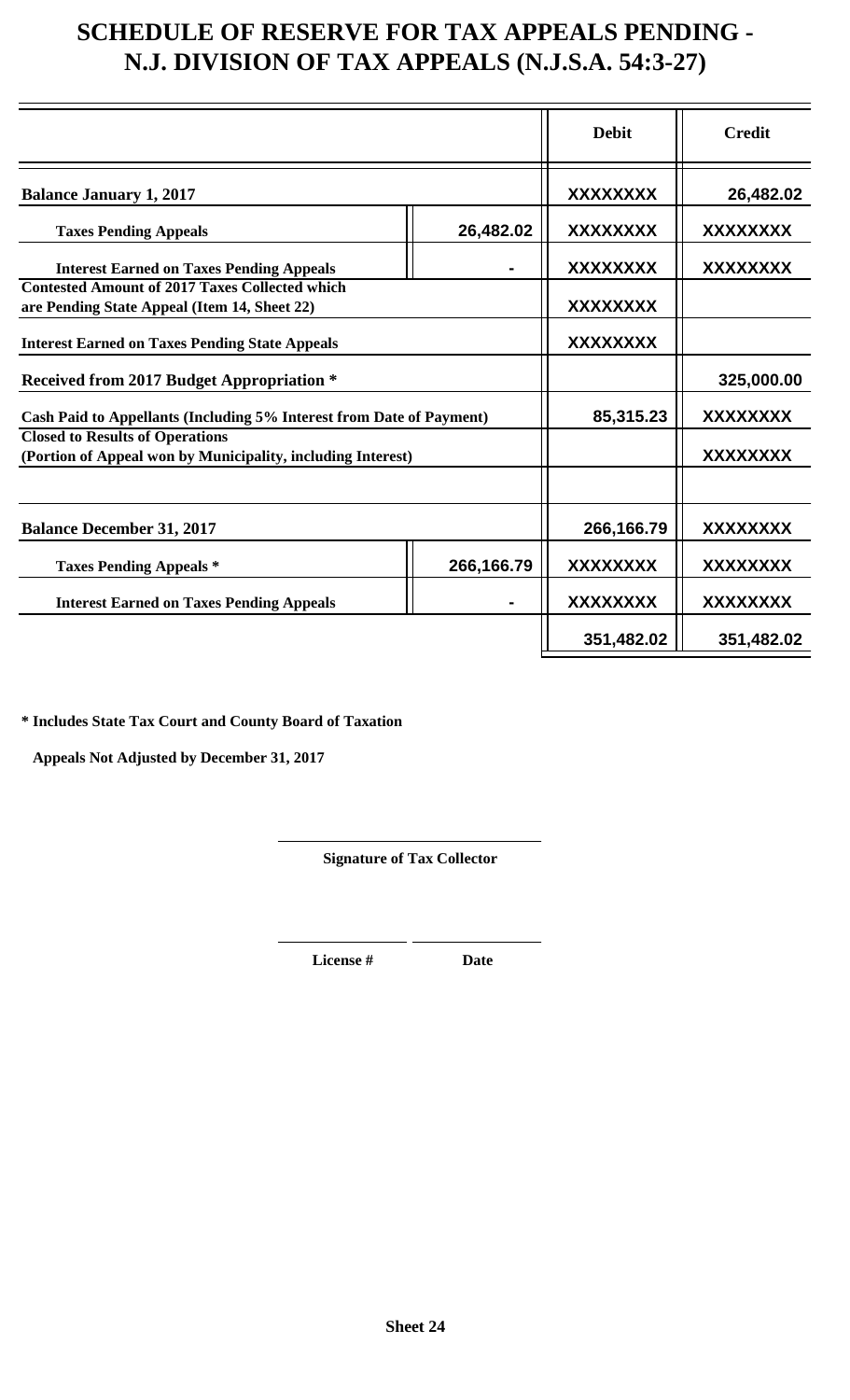### **ACCELERATED TAX SALE - CHAPTER 99**

### **Calculation To Utilize Proceeds In Current Budget As Deduction To Reserve For Uncollected Taxes Appropriation**

**Note: This sheet should be completed only if you are conducting an accelelrated tax sale for the first time in the current year.**

|    | A. Reserve for Uncollected Taxes (sheet 25, Item12)                                                                                                                                               | S    |
|----|---------------------------------------------------------------------------------------------------------------------------------------------------------------------------------------------------|------|
|    | <b>NOT APPLICABLE</b>                                                                                                                                                                             |      |
|    | B. Reserve for Uncollected Taxes Exclusion:<br><b>Outstanding Balance of Delinquent Taxes</b><br>(sheet 26, Item 14A) $x$ % of<br>\$<br>Collection (Item 16)                                      |      |
| C. | <i>TIMES</i> : % of increase of Amount to be<br>Raised by Taxes over Prior Year<br>$\left[ \frac{(2018 \text{ Estimated Total Levy} - 2017 \text{ Total Levy})}{2017 \text{ Total Levy}} \right]$ | $\%$ |
|    | D. Reserve for Uncollected Taxes Exclusion Amount<br>$[(B \times C) + B]$                                                                                                                         | S    |
|    | E. Net Reserve for Uncollected Taxes<br><b>Appropriation in Current Budget</b><br>$(A-D)$                                                                                                         |      |
| #  |                                                                                                                                                                                                   |      |
|    | 1. Subtotal General Appropriations (item 8(L) budget sheet 29)                                                                                                                                    | \$   |
|    | 2. Taxes not Included in the Budget (AFS 25, items 2 thur 7)                                                                                                                                      | \$   |
|    | <b>Total</b>                                                                                                                                                                                      | \$   |
|    | 3. Less: Anticipated Revenues (item 5, budget sheet 11)                                                                                                                                           | S.   |
|    | 4. Cash Required                                                                                                                                                                                  |      |
|    | 5. Total Required at $\frac{9}{6}$ (items 4+6)                                                                                                                                                    |      |
|    | 6. Reserve for Uncollected Taxes (item E above)                                                                                                                                                   | \$   |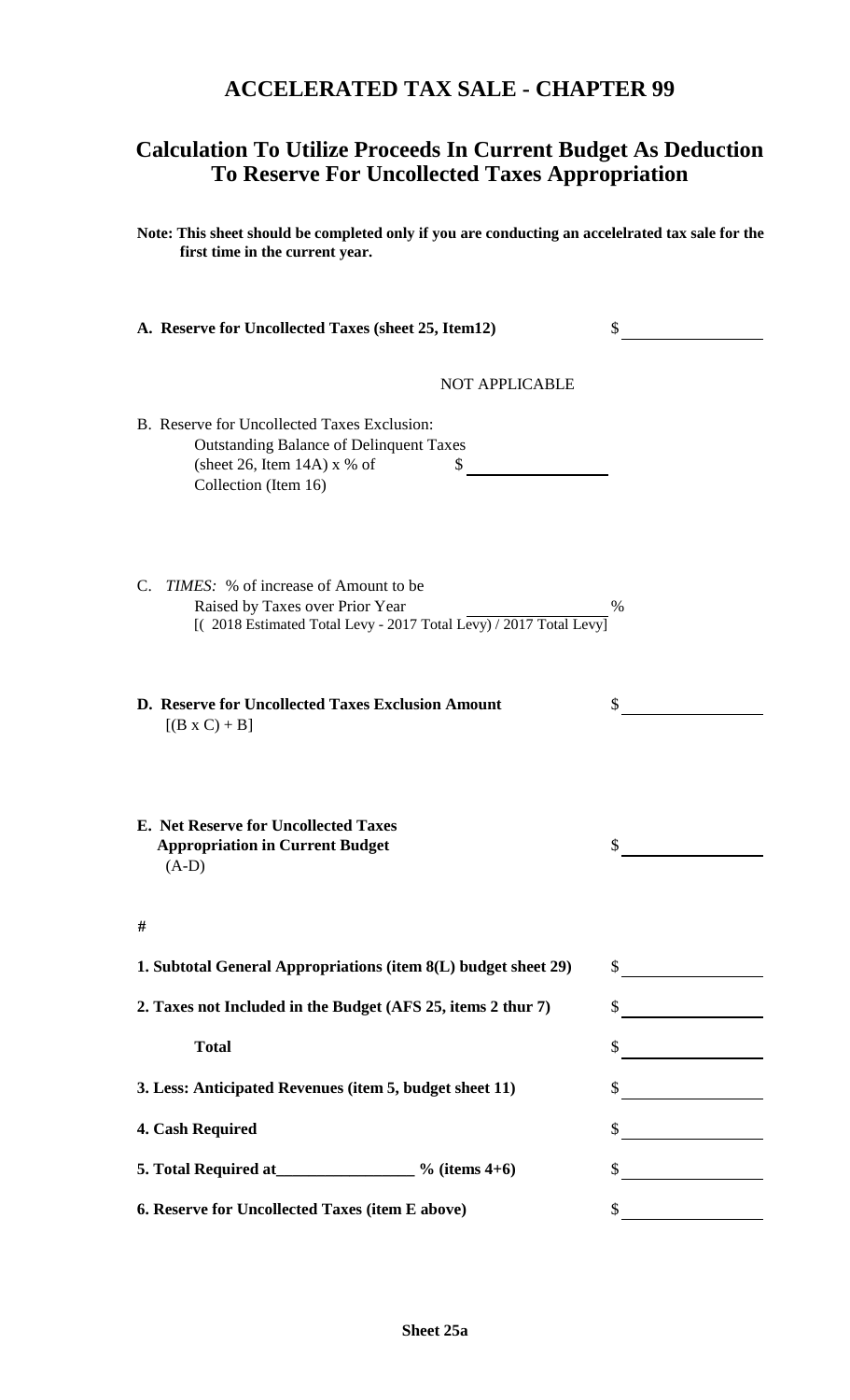### **SCHEDULE OF DELINQUENT TAXES AND TAX TITLE LIENS**

|                                                                               |                     | <b>Debit</b>    | <b>Credit</b>   |  |
|-------------------------------------------------------------------------------|---------------------|-----------------|-----------------|--|
| 1. Balance January 1, 2017                                                    |                     | 510,880.09      | XXXXXXXX        |  |
| 83102 - 00<br>A. Taxes                                                        | 510,880.09          | XXXXXXXX        | XXXXXXXX        |  |
| 83103 - 00<br><b>B.</b> Tax Title Liens                                       |                     | XXXXXXXX        | XXXXXXXX        |  |
| 2. Canceled:                                                                  |                     | <b>XXXXXXXX</b> | XXXXXXXX        |  |
| A. Taxes                                                                      | $83105 - 00$        | <b>XXXXXXXX</b> |                 |  |
| <b>B. Tax Title Liens</b>                                                     | 83106 - 00          | XXXXXXXX        |                 |  |
| 3. Transferred to Foreclosed Tax Title Liens:                                 |                     | XXXXXXXX        | XXXXXXXX        |  |
| A. Taxes                                                                      | 83108 - 00          | XXXXXXXX        |                 |  |
| <b>B. Tax Title Liens</b>                                                     | 83109 - 00          | <b>XXXXXXXX</b> |                 |  |
| <b>4. Added Taxes</b>                                                         | $83110 - 00$        | 1,698.03        | <b>XXXXXXXX</b> |  |
| <b>5. Added Tax Title Liens</b>                                               | $83111 - 00$        |                 | XXXXXXXX        |  |
| 6. Adjustment between Taxes (Other than current year)<br>and Tax Title Liens: |                     | XXXXXXXX        | XXXXXXXX        |  |
| A. Taxes - Transfers to Tax Title Liens                                       | $83104 - 00$        | <b>XXXXXXXX</b> | (1)             |  |
| <b>B. Tax Title Liens - Transfers from Taxes</b>                              | $83107 - 00$ $ (1)$ |                 | <b>XXXXXXXX</b> |  |
| <b>7. Balance Before Cash Payments</b>                                        |                     | <b>XXXXXXXX</b> | 512,578.12      |  |
| 8. Totals                                                                     |                     | 512,578.12      | 512,578.12      |  |
| 9. Balance Brought Down                                                       |                     | 512,578.12      | <b>XXXXXXXX</b> |  |
| 10. Collected:                                                                |                     | <b>XXXXXXXX</b> | 508,625.79      |  |
| 83116 - 00<br>A. Taxes                                                        | 508,625.79          | <b>XXXXXXXX</b> | <b>XXXXXXXX</b> |  |
| 83117 - 00<br><b>B.</b> Tax Title Liens                                       |                     | <b>XXXXXXXX</b> | <b>XXXXXXXX</b> |  |
| 11. Interest and Costs - 2017 Tax Sale                                        | $83118 - 00$        |                 | <b>XXXXXXXX</b> |  |
| 12. 2017 Taxes Transferred to Liens                                           | $83119 - 00$        |                 | XXXXXXXX        |  |
| 13. 2017 Taxes                                                                | $83123 - 00$        | 499,992.25      | XXXXXXXX        |  |
| 14. Balance December 31, 2017                                                 |                     | <b>XXXXXXXX</b> | 503,944.58      |  |
| $83121 - 00$<br>A. Taxes                                                      | 503,944.58          | <b>XXXXXXXX</b> | <b>XXXXXXXX</b> |  |
| $83122 - 00$<br><b>B.</b> Tax Title Liens                                     |                     | <b>XXXXXXXX</b> | <b>XXXXXXXX</b> |  |
| 15. Totals                                                                    |                     | 1,012,570.37    | 1,012,570.37    |  |

**16. Percentage of Cash Collections to Adjusted Amount Outstanding (Item No.10 divided by Item No. 9 is 99.23%**

**17. Item No. 14 multiplied by percentage shown above is \$ 500,058.82 and represents the**

**(See Note A on Sheet 22 - Current Taxes)**

**(1) These amounts will always be the same.**

 **maximum amount that may be anticipated in 2018. 83125 - 00**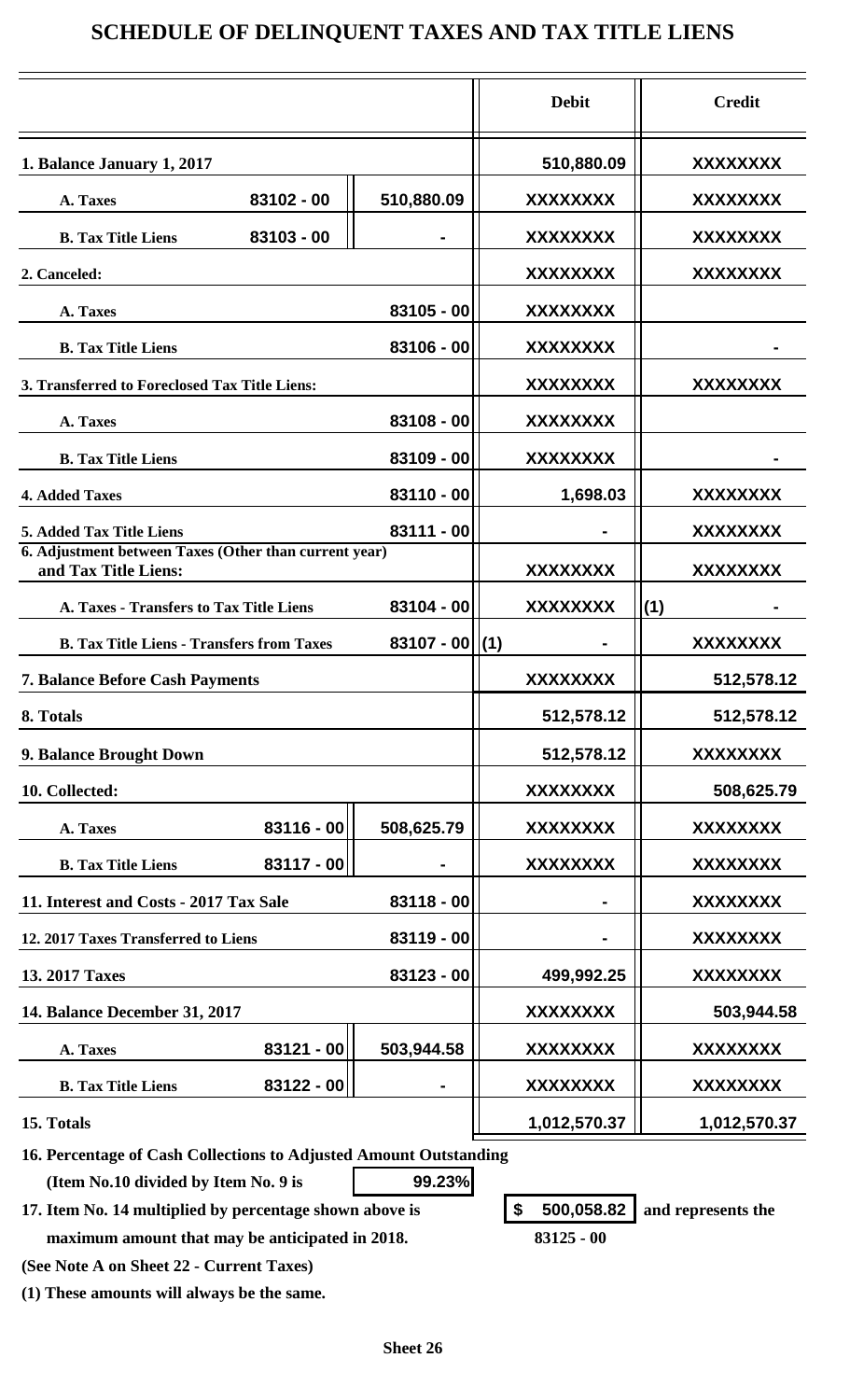|     | (PROPERTY ACQUIRED BY TAX TITLE LIEN LIQUIDATION) |              |                 |                 |  |  |  |
|-----|---------------------------------------------------|--------------|-----------------|-----------------|--|--|--|
|     | <b>NOT APPLICABLE</b>                             |              | <b>Debit</b>    | <b>Credit</b>   |  |  |  |
| 1.  | <b>Balance January 1, 2017</b>                    | $84101 - 00$ |                 | <b>XXXXXXXX</b> |  |  |  |
| 2.  | <b>Foreclosed or Deeded in 2017</b>               |              | <b>XXXXXXXX</b> | <b>XXXXXXXX</b> |  |  |  |
| 3.  | <b>Tax Title Liens</b>                            | $84103 - 00$ |                 | <b>XXXXXXXX</b> |  |  |  |
| 4.  | <b>Taxes Receivable</b>                           | $84104 - 00$ |                 | <b>XXXXXXXX</b> |  |  |  |
| 5A. |                                                   | $84102 - 00$ |                 | <b>XXXXXXXX</b> |  |  |  |
| 5B. |                                                   | $84105 - 00$ | <b>XXXXXXXX</b> |                 |  |  |  |
| 6.  | <b>Adjustment to Assessed Valuation</b>           | $84106 - 00$ |                 | <b>XXXXXXXX</b> |  |  |  |
| 7.  | <b>Adjustment to Assessed Valuation</b>           | $84107 - 00$ | <b>XXXXXXXX</b> |                 |  |  |  |
|     | 8. Sales                                          |              | <b>XXXXXXXX</b> | <b>XXXXXXXX</b> |  |  |  |
| 9.  | $Cash *$                                          | $84109 - 00$ | <b>XXXXXXXX</b> |                 |  |  |  |
| 10. | Contract                                          | $84110 - 00$ | <b>XXXXXXXX</b> |                 |  |  |  |
| 11. | Mortgage                                          | $84111 - 00$ | <b>XXXXXXXX</b> |                 |  |  |  |
| 12. | <b>Loss on Sales</b>                              | $84112 - 00$ | <b>XXXXXXXX</b> |                 |  |  |  |
| 13. | <b>Gain on Sales</b>                              | $84113 - 00$ |                 | <b>XXXXXXXX</b> |  |  |  |
|     | 14. Balance December 31, 2017                     | $84114 - 00$ | <b>XXXXXXXX</b> |                 |  |  |  |
|     |                                                   |              |                 |                 |  |  |  |
|     |                                                   |              |                 |                 |  |  |  |

### **SCHEDULE OF FORECLOSED PROPERTY (PROPERTY ACQUIRED BY TAX TITLE LIEN LIQUIDATION)**

## **CONTRACT SALES**

| <b>NOT APPLICABLE</b>                   |              | <b>Debit</b>    | <b>Credit</b>   |
|-----------------------------------------|--------------|-----------------|-----------------|
| <b>Balance January 1, 2017</b><br>15.   | $84115 - 00$ |                 | <b>XXXXXXXX</b> |
| 16. 2017 Sales from Foreclosed Property | $84116 - 00$ |                 | <b>XXXXXXXX</b> |
| 17. Collected *                         | 84117 - 00   | <b>XXXXXXXX</b> |                 |
| 18.                                     | $84118 - 00$ | <b>XXXXXXXX</b> |                 |
| 19. Balance December 31, 2017           | 84119 - 00   | <b>XXXXXXXX</b> |                 |
|                                         |              |                 |                 |

## **MORTGAGE SALES**

|            | <b>NOT APPLICABLE</b>                   |              | <b>Debit</b>    | <b>Credit</b>   |  |
|------------|-----------------------------------------|--------------|-----------------|-----------------|--|
| <b>20.</b> | <b>Balance January 1, 2017</b>          | $84120 - 00$ |                 | <b>XXXXXXXX</b> |  |
|            | 21. 2017 Sales from Foreclosed Property | $84121 - 00$ |                 | <b>XXXXXXXX</b> |  |
|            | 22. Collected *                         | $84122 - 00$ | <b>XXXXXXXX</b> |                 |  |
| 23.        |                                         | $84123 - 00$ | <b>XXXXXXXX</b> |                 |  |
|            | 24. Balance December 31, 2017           | $84124 - 00$ | <b>XXXXXXXX</b> |                 |  |
|            |                                         |              |                 |                 |  |

**Analysis of Sale of Property: \*Total Cash Collected in 2017 (84125 - 00)**

**Realized in 2017 Budget**

**To Results of Operation (Sheet 19)**

**Sheet 27**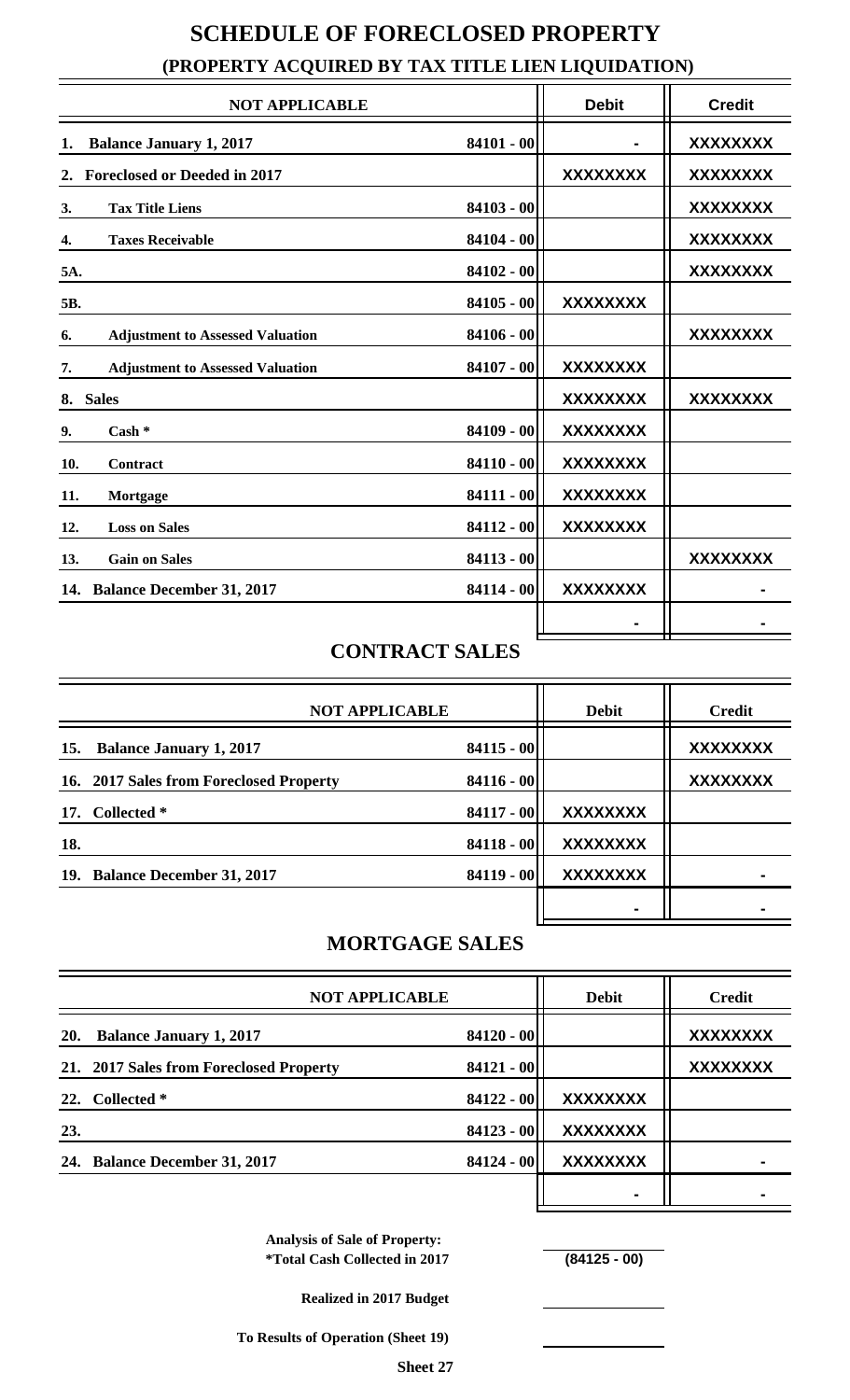### **DEFERRED CHARGES - MANDATORY CHARGES ONLY - CURRENT,TRUST,AND GENERAL CAPITAL FUNDS**

**(Do not include the emergency authorizations pursuant to N.J.S. 40A:4-55,**

**N.J.S. 40A:4-55.1 or N.J.S. 40A:4-55.13 listed on Sheets 29 and 30.)**

| <b>Caused By</b>                            | <b>Amount</b><br>Dec. 31, 2016<br>per Audit<br><b>Report</b> |    | <b>Amount</b> in<br>2017<br><b>Budget</b> |    | <b>Amount</b><br><b>Resulting</b><br>from 2017 |    | <b>Balance</b><br>as at<br>Dec. 31, 2017 |  |
|---------------------------------------------|--------------------------------------------------------------|----|-------------------------------------------|----|------------------------------------------------|----|------------------------------------------|--|
| 1. Emergency Authorization -<br>Municipal * | \$<br>$\blacksquare$                                         | \$ |                                           |    |                                                | \$ |                                          |  |
|                                             |                                                              |    |                                           |    |                                                |    |                                          |  |
| 2. Emergency Authorizations -               |                                                              |    |                                           |    |                                                |    |                                          |  |
| <b>Schools</b>                              |                                                              |    |                                           |    |                                                | \$ |                                          |  |
| 3.                                          |                                                              |    |                                           | \$ | $\blacksquare$                                 | S  |                                          |  |
| 4.                                          |                                                              |    |                                           |    |                                                | \$ |                                          |  |
| 5.                                          |                                                              |    |                                           |    |                                                | S  |                                          |  |
| 6.                                          |                                                              |    |                                           |    |                                                | \$ |                                          |  |
| 7.                                          |                                                              |    |                                           |    |                                                | \$ |                                          |  |
| 8.                                          |                                                              |    |                                           |    |                                                | \$ |                                          |  |
| 9.                                          |                                                              |    |                                           |    |                                                | \$ |                                          |  |
| 10.                                         |                                                              |    |                                           |    |                                                | \$ |                                          |  |
|                                             |                                                              |    |                                           |    |                                                |    |                                          |  |

**\*Do not include items funded or refunded as listed below.**

### **EMERGENCY AUTHORIZATIONS UNDER N.J.S. 40A:4-47 WHICH HAVE BEEN FUNDED OR REFUNDED UNDER N.J.S. 40A:2-3 OR N.J.S. 40A:2-51**

| <b>Date</b> | <b>Purpose</b> | <b>Amount</b> |
|-------------|----------------|---------------|
| 1.          | N/A            |               |
| 2.          |                |               |
| 3.          |                |               |
| 4.          |                |               |
| 5.          |                |               |

#### **JUDGMENTS ENTERED AGAINST MUNICIPALITY AND NOT SATISFIED**

**Appropriated for in Budget of In favor of On Account of Date Entered Amount Year 2018 1. N/A 2. 3.**  $\overline{a}$  $\overline{a}$ **4.**  $\overline{\phantom{a}}$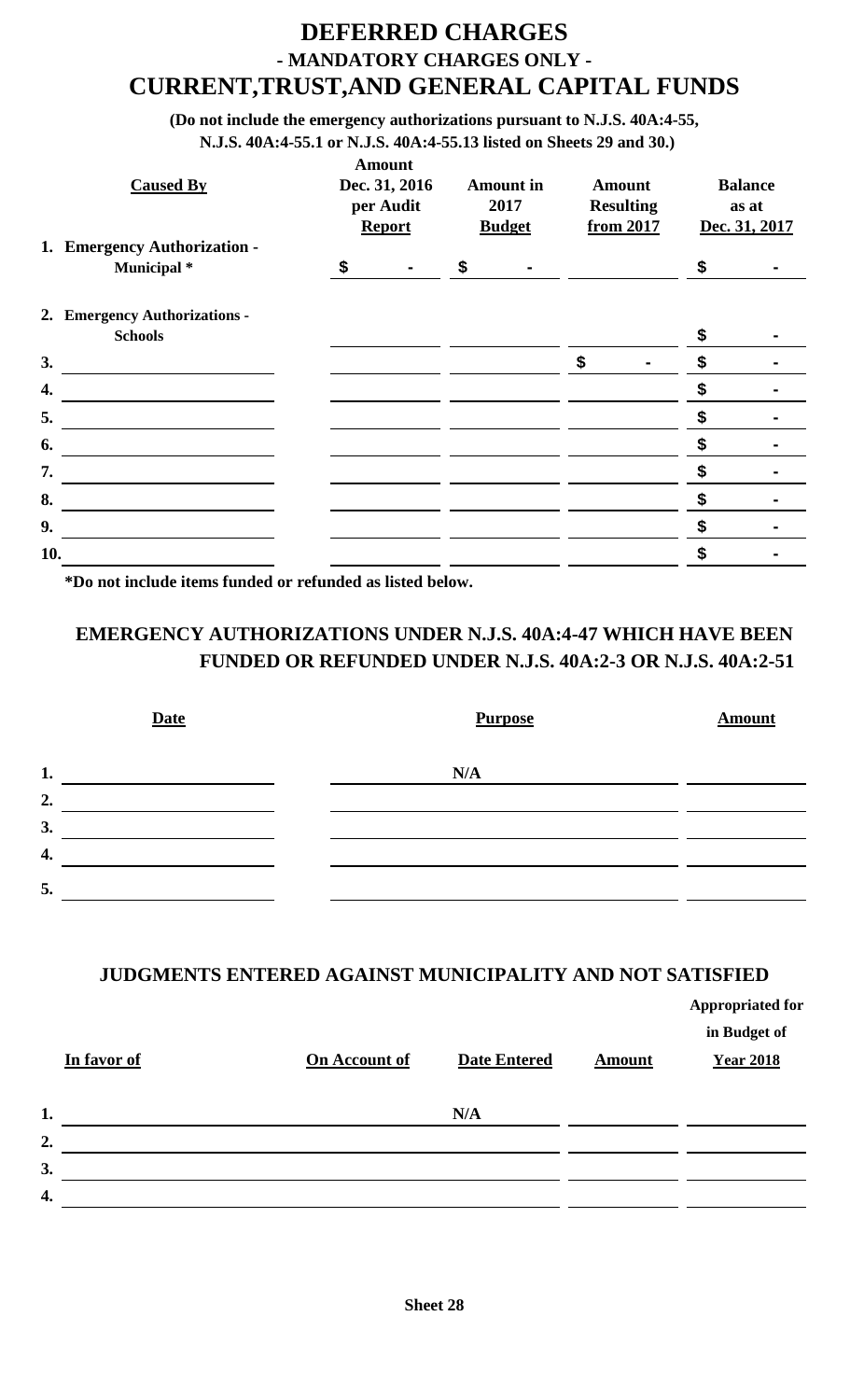#### **N.J.S. 40A:4-53 SPECIAL EMERGENCY -TAX MAP; REVALUATION; MASTER PLAN; REVISION AND CODIFICATION OF ORDINANCES; DRAINAGE MAPS FOR FLOOD CONTROL; PRELIMINARY ENGINEERING STUDIES, ECT. FOR SANITARY SEWER SYSTEM; MUNICI - PAL CONSOLIDATION ACT; FLOOD OR HURRICANE DAMAGE.**

| <b>Date</b> |     | <b>Purpose</b> | <b>Amount</b><br><b>Authorized</b> | Not Less Than<br>1/5 of Amount<br><b>Authorized</b> * | <b>Balance</b><br>Dec. 31, 2016 | <b>By 2017</b><br><b>Budget</b> | <b>REDUCED IN 2017</b><br><b>Canceled</b><br>by Resolution | <b>Balance</b><br>Dec. 31, 2017 |
|-------------|-----|----------------|------------------------------------|-------------------------------------------------------|---------------------------------|---------------------------------|------------------------------------------------------------|---------------------------------|
|             | N/A |                |                                    |                                                       |                                 |                                 |                                                            | $\sim$                          |
|             |     |                |                                    |                                                       |                                 |                                 |                                                            | $\sim$                          |
|             |     |                |                                    |                                                       |                                 |                                 |                                                            | $\sim$                          |
|             |     |                |                                    | $\blacksquare$                                        |                                 | $\blacksquare$                  |                                                            | $\blacksquare$                  |
|             |     |                |                                    | $\blacksquare$                                        |                                 | $\blacksquare$                  |                                                            | $\blacksquare$                  |
| ŜΑ          |     |                |                                    | $\sim$                                                |                                 | $\blacksquare$                  |                                                            |                                 |
| 29          |     |                |                                    | $\sim$                                                |                                 | $\sim$                          |                                                            | ٠                               |
|             |     |                |                                    | $\blacksquare$                                        |                                 | $\blacksquare$                  |                                                            |                                 |
|             |     |                |                                    | $\sim$                                                |                                 | $\blacksquare$                  |                                                            | $\blacksquare$                  |
|             |     |                |                                    | $\sim$                                                |                                 | $\sim$                          |                                                            | $\blacksquare$                  |
|             |     |                |                                    | $\sim$                                                |                                 | $\sim$                          |                                                            |                                 |
|             |     | <b>Totals</b>  |                                    | $\sim$                                                |                                 | $\blacksquare$                  | ٠                                                          | $\sim$                          |

**80025 - 00 80026 - 00**

**It is hereby certified that all outstanding "Special Emergency" appropriations have been adopted by the governing body in full compliance with N.J.S. 40A:4-53 et seq. and are recorded on this page**

**Chief Financial Officer**

**\* Not less than one-fifth (1/5) of amount authorized but not more than the amount shown in the column "Balance Dec. 31 2017" must be entered here and then raised in the 2018 budget.**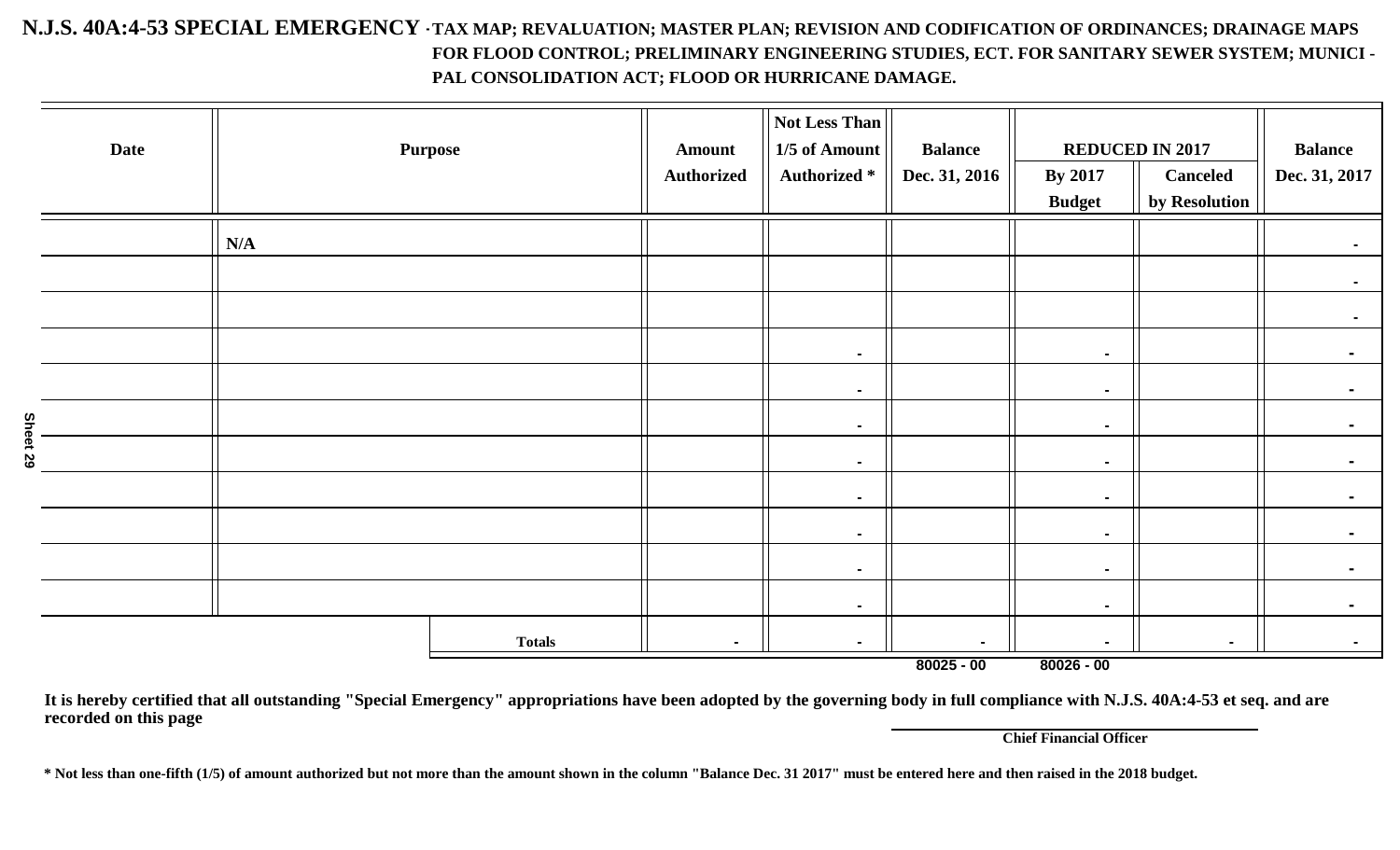N.J.S. 40A:4-55.1,ET SEQ., SPECIAL EMERGENCY - DAMAGE CAUSED TO ROADS OR BRIDGES BY SNOW, ICE, FROST OR FLOOD N.J.S. 40A:4-55.1,ET SEQ., SPECIAL EMERGENCY - PUBLIC EXIGENCIES CAUSED BY CIVIL DISTURBANCES

| <b>Date</b> |     | <b>Purpose</b> | <b>Amount</b>     | Not Less Than<br>1/3 of Amount | <b>Balance</b> | <b>REDUCED IN 2017</b> |                 | <b>Balance</b> |
|-------------|-----|----------------|-------------------|--------------------------------|----------------|------------------------|-----------------|----------------|
|             |     |                | <b>Authorized</b> | Authorized *                   | Dec. 31, 2016  | <b>By 2017</b>         | <b>Canceled</b> | Dec. 31, 2017  |
|             |     |                |                   |                                |                | <b>Budget</b>          | by Resolution   |                |
|             | N/A |                |                   | ٠                              |                |                        |                 |                |
|             |     |                |                   | $\blacksquare$                 |                |                        |                 |                |
|             |     |                |                   | $\blacksquare$                 |                |                        |                 |                |
|             |     |                |                   | $\blacksquare$                 |                |                        |                 |                |
|             |     |                |                   | $\blacksquare$                 |                |                        |                 |                |
| She         |     |                |                   | $\blacksquare$                 |                |                        |                 |                |
| et 30       |     |                |                   | $\blacksquare$                 |                |                        |                 |                |
|             |     |                |                   | $\sim$                         |                |                        |                 |                |
|             |     |                |                   | ٠                              |                |                        |                 |                |
|             |     |                |                   | $\blacksquare$                 |                |                        |                 |                |
|             |     |                |                   | $\sim$                         |                |                        |                 | $\blacksquare$ |
|             |     | <b>Totals</b>  | $\blacksquare$    | ٠                              | $\blacksquare$ |                        | $\sim$          |                |

**It is hereby certified that all outstanding "Special Emergency" appropriations have been adopted by the governing body in full compliance with N.J.S. 40A:4-55.1 et seq. and N.J.S. 40A:4-55.13 et seq. and are recorded on this page**

**Chief Financial Officer**

**\* Not less than one-third (1/3) of amount authorized but not more than the amount shown in the column "Balance Dec. 31 2017" must be entered here and then raised in the 2018 budget.**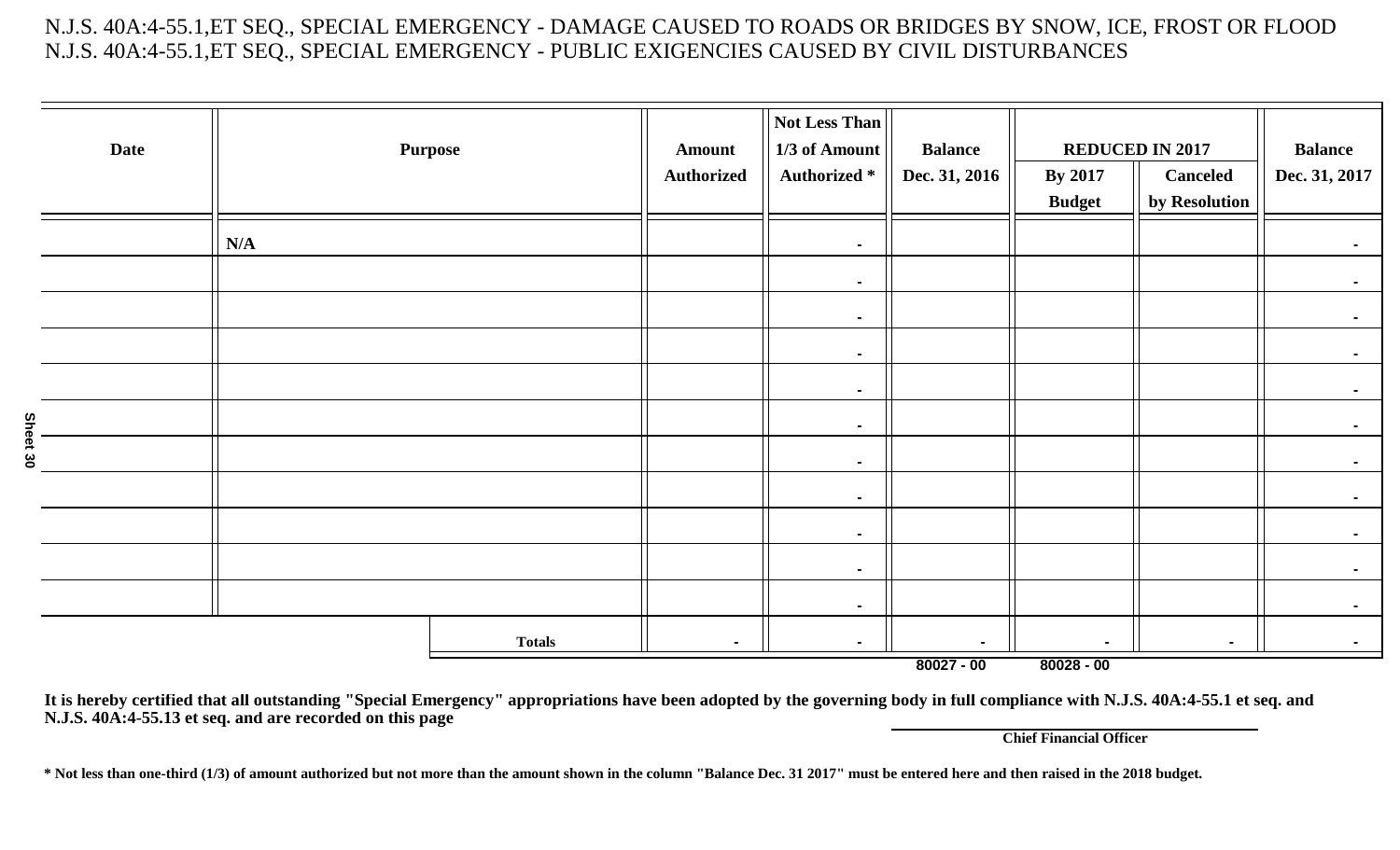### **SCHEDULE OF BONDS ISSUED AND OUTSTANDING AND 2018 DEBT SERVICE FOR BONDS MUNICIPAL GENERAL CAPITAL BONDS**

|                                                           |              | <b>Debit</b>    | <b>Credit</b>                           | <b>2018 Debt</b><br><b>Service</b> |
|-----------------------------------------------------------|--------------|-----------------|-----------------------------------------|------------------------------------|
| <b>Outstanding January 1, 2017</b>                        | $80033 - 01$ | <b>XXXXXXXX</b> | 23,384,000.00                           |                                    |
| <b>Issued</b>                                             | $80033 - 02$ | <b>XXXXXXXX</b> | 2,320,000.00                            |                                    |
| Paid                                                      | $80033 - 03$ | 2,869,000.00    | <b>XXXXXXXX</b>                         |                                    |
| <b>Refunded</b>                                           |              | 2,145,000.00    |                                         |                                    |
|                                                           |              |                 |                                         |                                    |
| <b>Outstanding, December 31, 2017</b>                     | $80033 - 04$ | 20,690,000.00   | XXXXXXXX                                |                                    |
|                                                           |              | 25,704,000.00   | 25,704,000.00                           |                                    |
| 2018 Bond Maturities - General Capital Bonds              |              |                 | $80033 - 05$                            | \$2,735,000.00                     |
| 2018 Interest on Bonds *                                  |              | $80033 - 06$    | $\boldsymbol{\mathsf{s}}$<br>423,645.78 |                                    |
| <b>ASSESSMENT SERIAL BONDS</b>                            |              |                 |                                         |                                    |
| <b>Outstanding January 1, 2017</b>                        | $80033 - 07$ | <b>XXXXXXXX</b> | 866,000.00                              |                                    |
| <b>Issued</b>                                             | $80033 - 08$ | <b>XXXXXXXX</b> |                                         |                                    |
| Paid                                                      | 80033 - 09   | 96,000.00       | <b>XXXXXXXX</b>                         |                                    |
|                                                           |              |                 |                                         |                                    |
|                                                           |              |                 |                                         |                                    |
| <b>Outstanding, December 31, 2017</b>                     | $80033 - 10$ | 770,000.00      | <b>XXXXXXXX</b>                         |                                    |
|                                                           |              | 866.000.00      | 866.000.00                              |                                    |
| <b>2018 Bond Maturities - Assessment Bonds</b>            |              |                 | $80033 - 11$                            | 95,000.00                          |
| 2018 Interest on Bonds *                                  |              | $80033 - 12$    | 13,487.50                               |                                    |
| <b>Total "Interest on Bonds - Debt Service " (*Items)</b> |              |                 |                                         | \$<br>437,133.28                   |

#### **LIST OF BONDS ISSUED DURING 2017**

| <b>Purpose</b>                 | 2018 Maturity | <b>Amount Issued</b> | Date of<br><b>Issue</b> | <b>Interest</b><br>Rate |
|--------------------------------|---------------|----------------------|-------------------------|-------------------------|
| <b>REFUNDING BONDS OF 2017</b> | 45,000.00     | 2,320,000.00         | 11/09/17                | 1.739%                  |
|                                |               |                      |                         |                         |
|                                |               |                      |                         |                         |
|                                |               |                      |                         |                         |
|                                |               |                      |                         |                         |
|                                |               |                      |                         |                         |
| <b>Total</b>                   | 45,000.00     | 2,320,000.00         |                         |                         |

**80033 - 14 80033 - 15**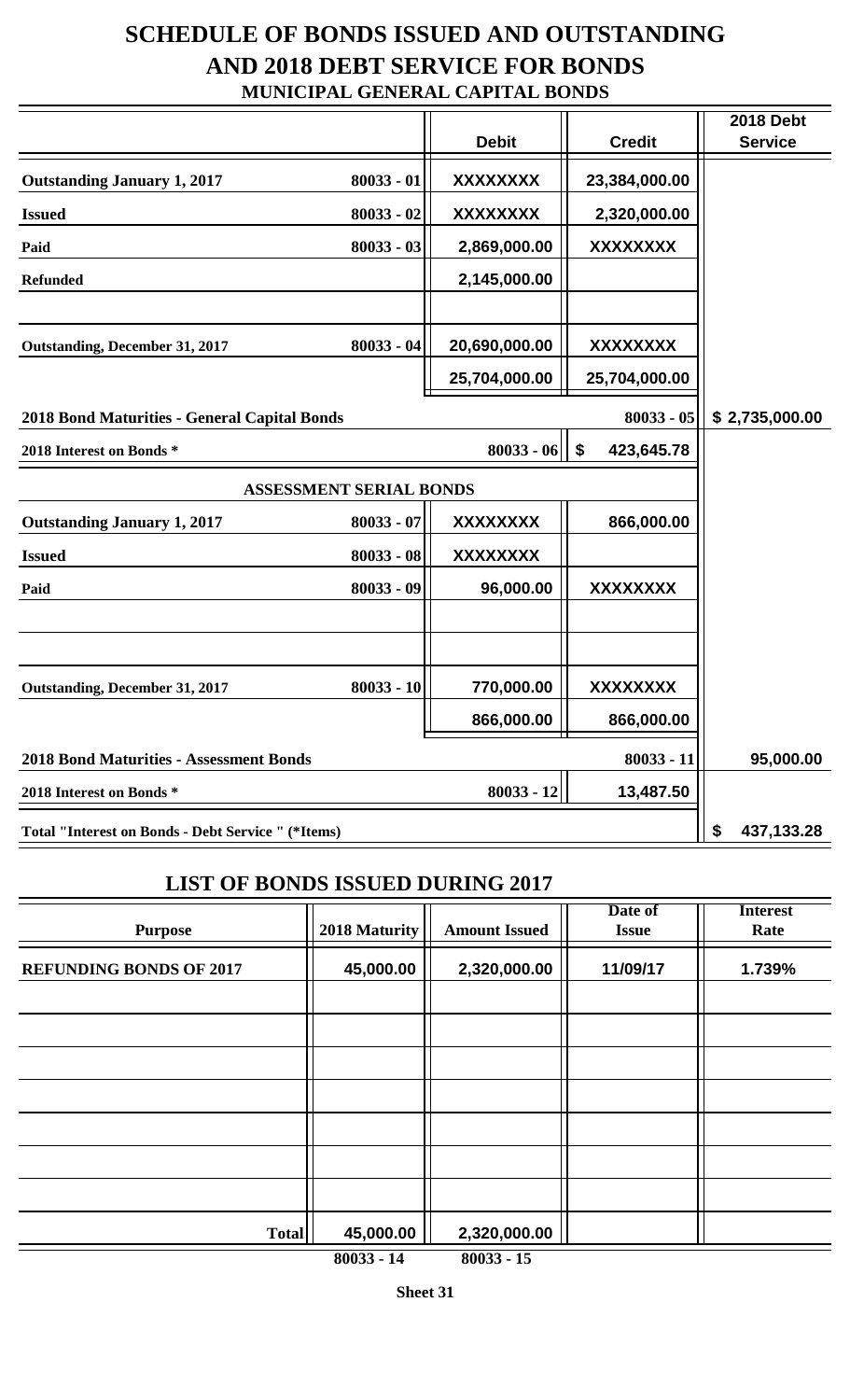### **SCHEDULE OF LOANS ISSUED AND OUTSTANDING AND 2018 DEBT SERVICE FOR LOANS MUNICIPAL GENERAL CAPITAL LOAN**

|                                                          |              | <b>Debit</b>    | <b>Credit</b>   | <b>2018 Debt</b><br><b>Service</b> |
|----------------------------------------------------------|--------------|-----------------|-----------------|------------------------------------|
| <b>Outstanding January 1, 2017</b>                       | $80033 - 01$ | <b>XXXXXXXX</b> | 33,800.00       |                                    |
| <b>Issued</b>                                            | $80033 - 02$ | <b>XXXXXXXX</b> |                 |                                    |
| Paid                                                     | $80033 - 03$ | 33,800.00       | XXXXXXXX        |                                    |
|                                                          |              |                 |                 |                                    |
|                                                          |              |                 |                 |                                    |
| <b>Outstanding, December 31, 2017</b>                    | $80033 - 04$ |                 | XXXXXXXX        |                                    |
|                                                          |              | 33,800.00       | 33,800.00       |                                    |
| 2018 Loan Maturities - General Capital Loans             |              |                 | $80033 - 05$    |                                    |
| 2018 Interest on Loans *                                 |              |                 | $80033 - 06$    | \$                                 |
| <b>Total 2018 Debit Service for General Capital Loan</b> |              |                 | $80033 - 13$    | \$                                 |
|                                                          |              | <b>LOANS</b>    |                 |                                    |
| <b>Outstanding January 1, 2017</b>                       | $80033 - 07$ | <b>XXXXXXXX</b> |                 |                                    |
| <b>Issued</b>                                            | $80033 - 08$ | <b>XXXXXXXX</b> |                 |                                    |
| Paid                                                     | $80033 - 09$ |                 | <b>XXXXXXXX</b> |                                    |
|                                                          | N/A          |                 |                 |                                    |
|                                                          |              |                 |                 |                                    |
| <b>Outstanding, December 31, 2017</b>                    | $80033 - 10$ |                 | <b>XXXXXXXX</b> |                                    |
|                                                          |              |                 |                 |                                    |
| <b>2018 Loan Maturities Loans</b>                        |              |                 | $80033 - 11$    |                                    |
| 2018 Interest on Loans *                                 |              |                 | 80033 - 12      |                                    |
| <b>Total 2018 Debit Service for Loan</b>                 |              |                 | $80033 - 13$    | \$                                 |

### **LIST OF LOANS ISSUED DURING 2017**

| <b>Purpose</b> | 2018 Maturity | <b>Amount Issued</b> | Date of<br><b>Issue</b> | <b>Interest</b><br>Rate |
|----------------|---------------|----------------------|-------------------------|-------------------------|
|                |               |                      |                         |                         |
|                |               |                      |                         |                         |
|                | N/A           |                      |                         |                         |
|                |               |                      |                         |                         |
|                |               |                      |                         |                         |
|                |               |                      |                         |                         |
|                |               |                      |                         |                         |
|                |               |                      |                         |                         |
| <b>Total</b>   |               |                      |                         |                         |

**80033 - 14 80033 - 15**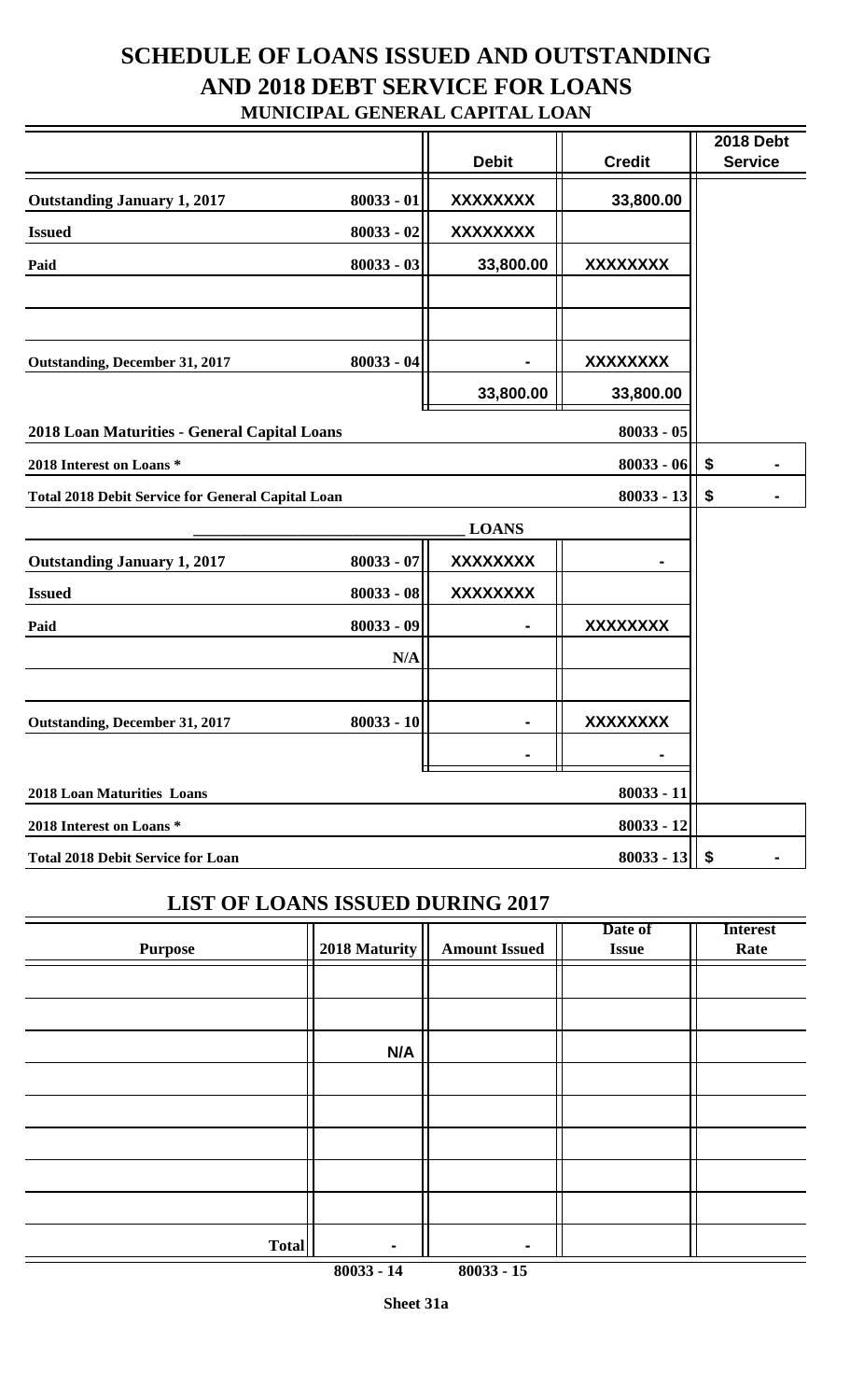### **SCHEDULE OF BONDS ISSUED AND OUTSTANDING AND 2018 DEBT SERVICE FOR BONDS TYPE 1 SCHOOL TERM BONDS**

|                                                                 |                  | <b>Debit</b>    | <b>Credit</b>    | <b>2018 Debt</b><br><b>Service</b> |
|-----------------------------------------------------------------|------------------|-----------------|------------------|------------------------------------|
| <b>Outstanding January 1, 2017</b>                              | $80034 - 01$     | <b>XXXXXXXX</b> |                  |                                    |
| Paid                                                            | $80034 - 02$     |                 | <b>XXXXXXXX</b>  |                                    |
| <b>NOT APPLICABLE</b>                                           |                  |                 |                  |                                    |
| <b>Outstanding, December 31, 2017</b>                           | $80034 - 03$     |                 | <b>XXXXXXXX</b>  |                                    |
|                                                                 |                  |                 |                  |                                    |
| <b>2018 Bond Maturities - Term Bonds</b>                        |                  | 80034 - 04      |                  |                                    |
| 2018 Interest on Bonds *                                        |                  | $80034 - 05$    |                  |                                    |
| <b>TYPE 1 SCHOOL SERIAL BOND</b>                                |                  |                 |                  |                                    |
| <b>Outstanding January 1, 2017</b>                              | $80034 - 06$     | <b>XXXXXXXX</b> | 40,800,000.00    |                                    |
| <b>Issued</b>                                                   | 80034 - 07       | <b>XXXXXXXX</b> | 7,995,000.00     |                                    |
| Paid                                                            | $80034 - 08$     | 3,940,000.00    | <b>XXXXXXXX</b>  |                                    |
| <b>Refunded</b>                                                 |                  | 7,390,000.00    |                  |                                    |
|                                                                 |                  |                 |                  |                                    |
| <b>Outstanding, December 31, 2017</b>                           | 80034 - 09       | 37,465,000.00   | <b>XXXXXXXX</b>  |                                    |
|                                                                 |                  | 48,795,000.00   | 48,795,000.00    |                                    |
| 2018 Interest on Bonds *                                        |                  | $80034 - 10$    | 913,637.00<br>\$ |                                    |
| <b>2018 Bond Maturities - Serial Bonds</b>                      |                  |                 | $80034 - 11$     | \$4,400,000.00                     |
| Total "Interest on Bonds - Type 1 School Debt Service" (*Items) | 913,637.00<br>\$ |                 |                  |                                    |

#### **LIST OF BONDS ISSUED DURING 2017**

| <b>Purpose</b>                 | <b>2018 Maturity</b><br>-01 | <b>Amount Issued</b><br>$-02$ | Date of<br><b>Issue</b> | <b>Interest</b><br>Rate |
|--------------------------------|-----------------------------|-------------------------------|-------------------------|-------------------------|
| <b>REFUNDING BONDS OF 2017</b> | 145,000.00                  | 7,995,000.00                  | 11/9/2007               | 1.739%                  |
|                                |                             |                               |                         |                         |
| <b>Total</b><br>$80035 -$      | 145,000.00                  | 7,995,000.00                  |                         |                         |

#### **2018 INTEREST REQUIREMENT - CURRENT FUND DEBT ONLY**

|                                              |           | Outstanding   | 2018 Interest |
|----------------------------------------------|-----------|---------------|---------------|
|                                              |           | Dec. 31, 2017 | Requirement   |
| 1. Emergency Notes                           | $80036 -$ |               |               |
| 2. Special Emergency Notes                   | $80037 -$ |               |               |
| 3. Tax Anticipation Notes                    | $80038 -$ | N/A           |               |
| 4. Interest on Unpaid State and County Taxes | $80039 -$ |               |               |
| 5.                                           |           |               |               |
| 6.                                           |           |               |               |
|                                              |           |               |               |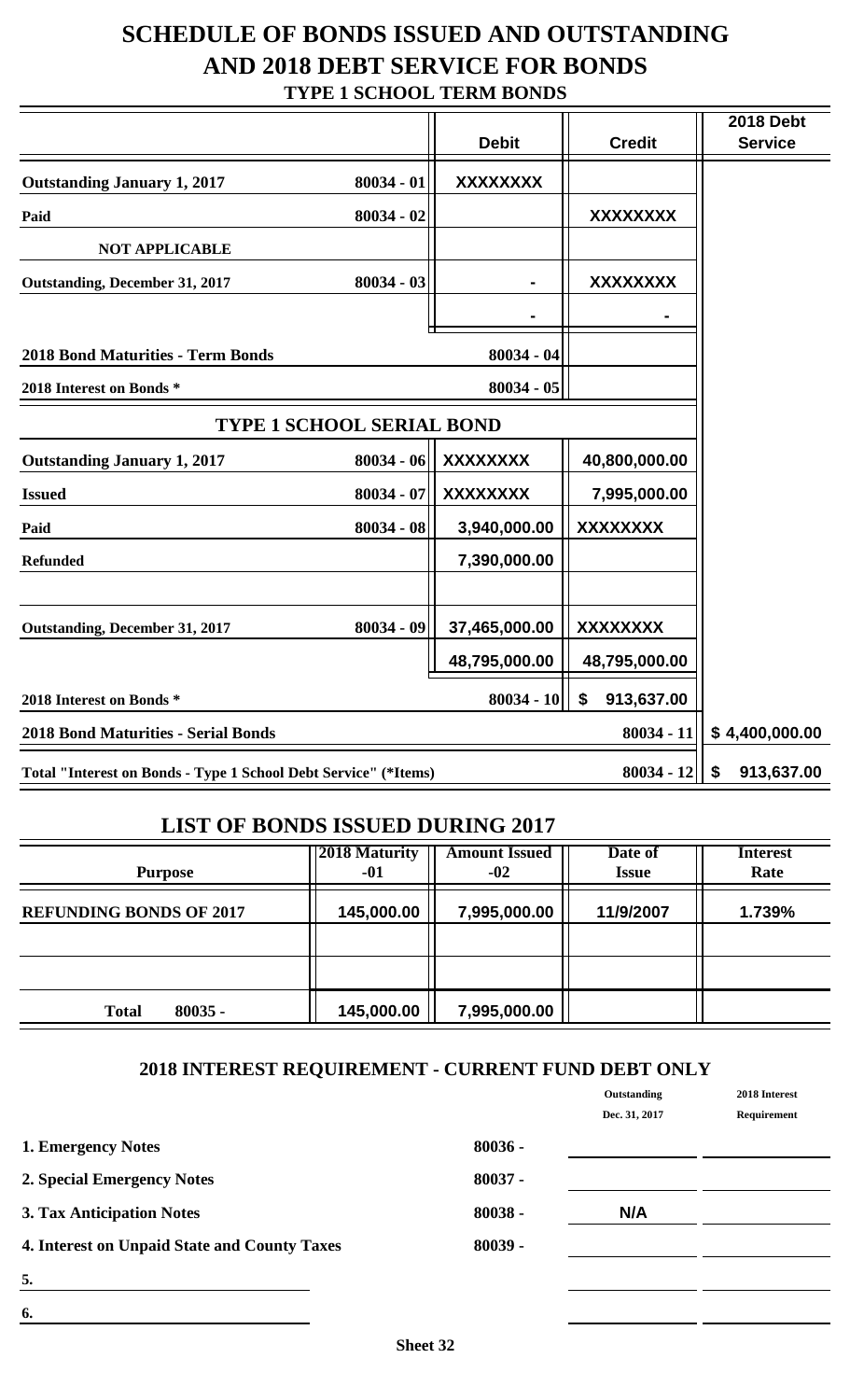### **DEBT SERVICE FOR NOTES (OTHER THAN ASSESSMENT NOTES)**

|                                                 | Original      | Original | <b>Amount</b> | <b>Date</b>     | Rate            | <b>2018 Budget Requirements</b> |                     | <b>Interest</b>    |
|-------------------------------------------------|---------------|----------|---------------|-----------------|-----------------|---------------------------------|---------------------|--------------------|
| <b>Title or Purpose of Issue</b>                | <b>Amount</b> | Date of  | of Note       | of              | of              |                                 |                     | <b>Computed to</b> |
|                                                 | <b>Issued</b> | Issued*  | Outstanding   | <b>Maturity</b> | <b>Interest</b> | <b>For Principal</b>            | <b>For Interest</b> | (Insert Date)      |
|                                                 |               |          | Dec. 31, 2017 |                 |                 |                                 | $***$               |                    |
| <b>3055 Various Road Improvements</b>           | 526,500.00    | 4/6/2017 | 526,500.00    | 4/6/2018        | 2.00%           |                                 | 10,530.00           | 04/06/18           |
| 3063 Improvements of Druid Hill Rd              | 71,000.00     | 4/6/2017 | 71,000.00     | 4/6/2018        | 2.00%           |                                 | 1,420.00            | 04/06/18           |
| 3064 Improvements of Fairview Ave<br>3.         | 33,000.00     | 4/6/2017 | 33,000.00     | 4/6/2018        | 2.00%           |                                 | 660.00              | 04/06/18           |
| 3065 Improvements of Fernwood & Ridge Rds<br>4. | 47,000.00     | 4/6/2017 | 47,000.00     | 4/6/2018        | 2.00%           |                                 | 940.00              | 04/06/18           |
| <b>3066 Various Improvements</b><br>5.          | 2,221,000.00  | 4/6/2017 | 2,221,000.00  | 4/6/2018        | 2.00%           |                                 | 44,420.00           | 04/06/18           |
| 3075 Acquisition of Equipment<br>6.             | 161,500.00    | 4/6/2017 | 161,500.00    | 4/6/2018        | 2.00%           |                                 | 3,230.00            | 04/06/18           |
| ທ<br><b>3080 Special Improvement District</b>   | 2,380,000.00  | 4/6/2017 | 2,380,000.00  | 4/6/2018        | 2.00%           |                                 | 47,600.00           | 04/06/18           |
| 3081 Fire Department Radio System<br>8.         | 333,000.00    | 4/6/2017 | 333,000.00    | 4/6/2018        | 2.00%           |                                 | 6,660.00            | 04/06/18           |
| <b>3084 Various Improvements</b>                | 3,695,000.00  | 4/6/2017 | 3,695,000.00  | 4/6/2018        | 2.00%           |                                 | 73,900.00           | 04/06/18           |
| 10. 3114 Various Improvements                   | 3,428,000.00  | 4/6/2017 | 3,428,000.00  | 4/6/2018        | 2.00%           |                                 | 68,560.00           | 04/06/18           |
| 11. 3115 Various Road Improvements              | 2,214,000.00  | 4/6/2017 | 2,214,000.00  | 4/6/2018        | 2.00%           |                                 | 44,280.00           | 04/06/18           |
| 12. 3130 Improvement of Community Center        | 5,557,000.00  | 4/6/2017 | 5,557,000.00  | 4/6/2018        | 2.00%           |                                 | 111,140.00          | 04/06/18           |
| 13.                                             |               |          |               |                 |                 |                                 |                     |                    |
| 14.                                             |               |          |               |                 |                 |                                 |                     |                    |
| <b>Totals</b>                                   | 20,667,000.00 |          | 20,667,000.00 |                 |                 |                                 | 413,340.00          |                    |

Memo: Type 1 School Notes should be separately listed and totaled. **80051 - 01 80051 - 02**

Memo: Refunding Bond Anticipation notes should be separately listed and totaled.

\* Original Date of Issue" refers to the date when the first money was borrowed for a particular Improvement, not the renewal date of subsequent notes which were Issued.

All notes with an original date of Issue of 2015 or prior require one legally payable Installment to be budgeted if it is contemplated that such notes will be renewed in 2018 or

written intent of permanent financing submitted with statement.

\*\* If Interest on notes is financed by ordinance, designate same, otherwise an amount must be included in this column. **(Do not crowd - add additional sheets)**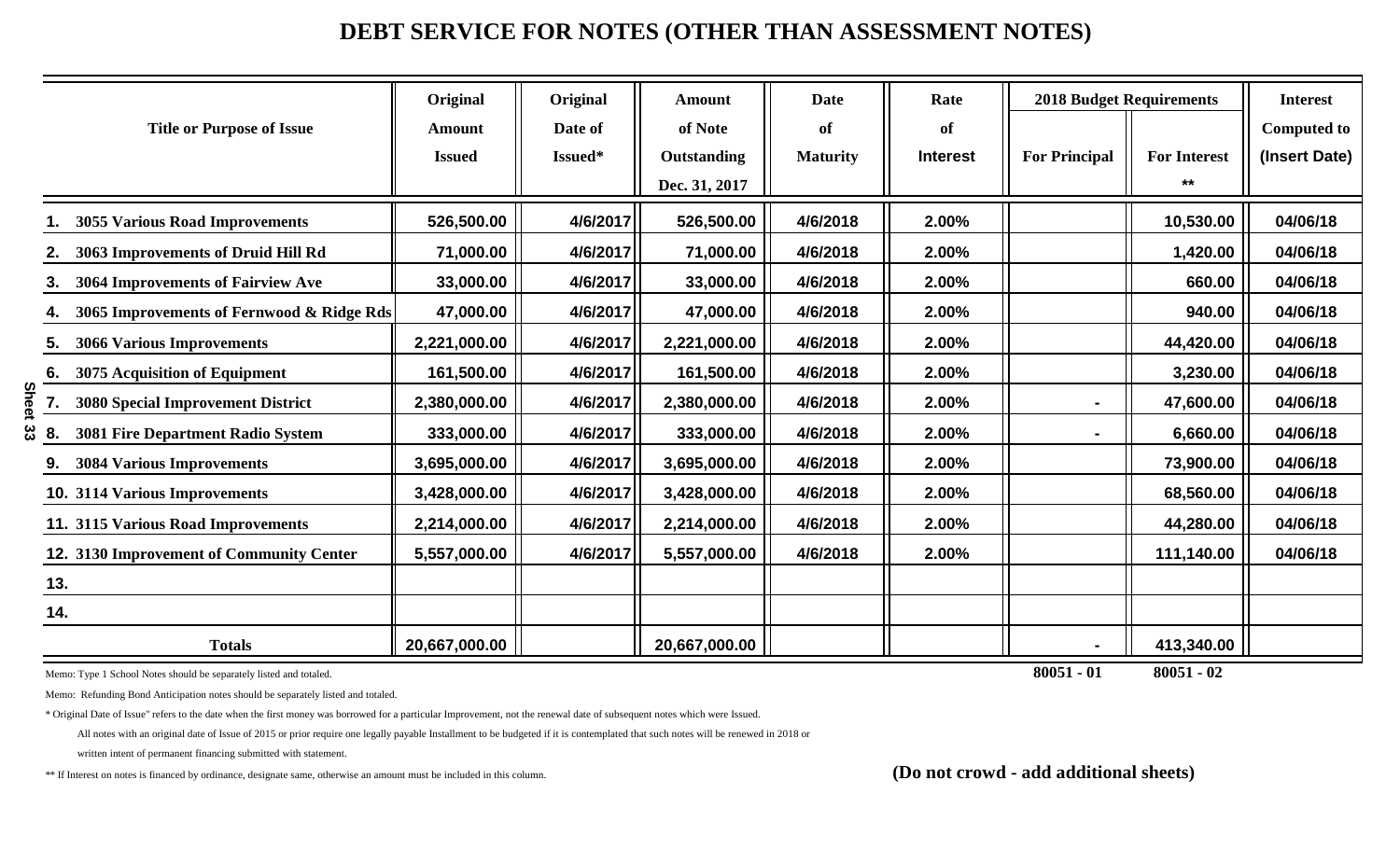### **DEBT SERVICE FOR TEMPORARY SCHOOL NOTES (OTHER THAN ASSESSMENT NOTES)**

| <b>Title or Purpose of Issue</b> | Original<br><b>Amount</b><br><b>Issued</b> | Original<br>Date of<br>Issued* | <b>Amount</b><br>of Note<br><b>Outstanding</b><br>Dec. 31, 2017 | <b>Date</b><br>of<br><b>Maturity</b> | Rate<br>of<br><b>Interest</b> | <b>2018 Budget Requirements</b><br><b>For Principal</b> | <b>For Interest</b><br>$***$ | <b>Interest</b><br><b>Computed to</b><br>(Insert Date) |
|----------------------------------|--------------------------------------------|--------------------------------|-----------------------------------------------------------------|--------------------------------------|-------------------------------|---------------------------------------------------------|------------------------------|--------------------------------------------------------|
| 3045 School Improvements 2014    | 1,630,000.00                               | 4/21/2016                      | 1,630,000.00                                                    | 4/6/2018                             | 2.00%                         |                                                         | 32,600.00                    | 04/06/18                                               |
| 2.                               |                                            |                                |                                                                 |                                      |                               |                                                         |                              |                                                        |
| 3.                               |                                            |                                |                                                                 |                                      |                               |                                                         | $\blacksquare$               |                                                        |
| 4.                               |                                            |                                |                                                                 |                                      |                               |                                                         |                              |                                                        |
| 5.                               |                                            |                                |                                                                 |                                      |                               |                                                         | $\blacksquare$               |                                                        |
| 6.                               |                                            |                                |                                                                 |                                      |                               |                                                         |                              |                                                        |
| <b>Sheet</b><br>7.               |                                            |                                |                                                                 |                                      |                               | $\blacksquare$                                          | $\blacksquare$               |                                                        |
| ပ္ပ<br>8.                        |                                            |                                |                                                                 |                                      |                               | ۰                                                       | $\blacksquare$               |                                                        |
| 9.                               |                                            |                                |                                                                 |                                      |                               |                                                         |                              |                                                        |
| 10.                              |                                            |                                |                                                                 |                                      |                               |                                                         |                              |                                                        |
| 11.                              |                                            |                                |                                                                 |                                      |                               |                                                         |                              |                                                        |
| 12.                              |                                            |                                |                                                                 |                                      |                               |                                                         |                              |                                                        |
| 13.                              |                                            |                                |                                                                 |                                      |                               |                                                         |                              |                                                        |
| 14.                              |                                            |                                |                                                                 |                                      |                               |                                                         |                              |                                                        |
| <b>Totals</b>                    | 1,630,000.00                               |                                | 1,630,000.00                                                    |                                      |                               |                                                         | 32,600.00                    |                                                        |

Memo: Type 1 School Notes should be separately listed and totaled. **80051 - 01 80051 - 02**

Memo: Refunding Bond Anticipation notes should be separately listed and totaled.

\* Original Date of Issue" refers to the date when the first money was borrowed for a particular Improvement, not the renewal date of subsequent notes which were Issued.

All notes with an original date of Issue of 2015 or prior require one legally payable Installment to be budgeted if it is contemplated that such notes will be renewed in 2018 or

written intent of permanent financing submitted with statement.

\*\* If Interest on notes is financed by ordinance, designate same, otherwise an amount must be included in this column. **(Do not crowd - add additional sheets)**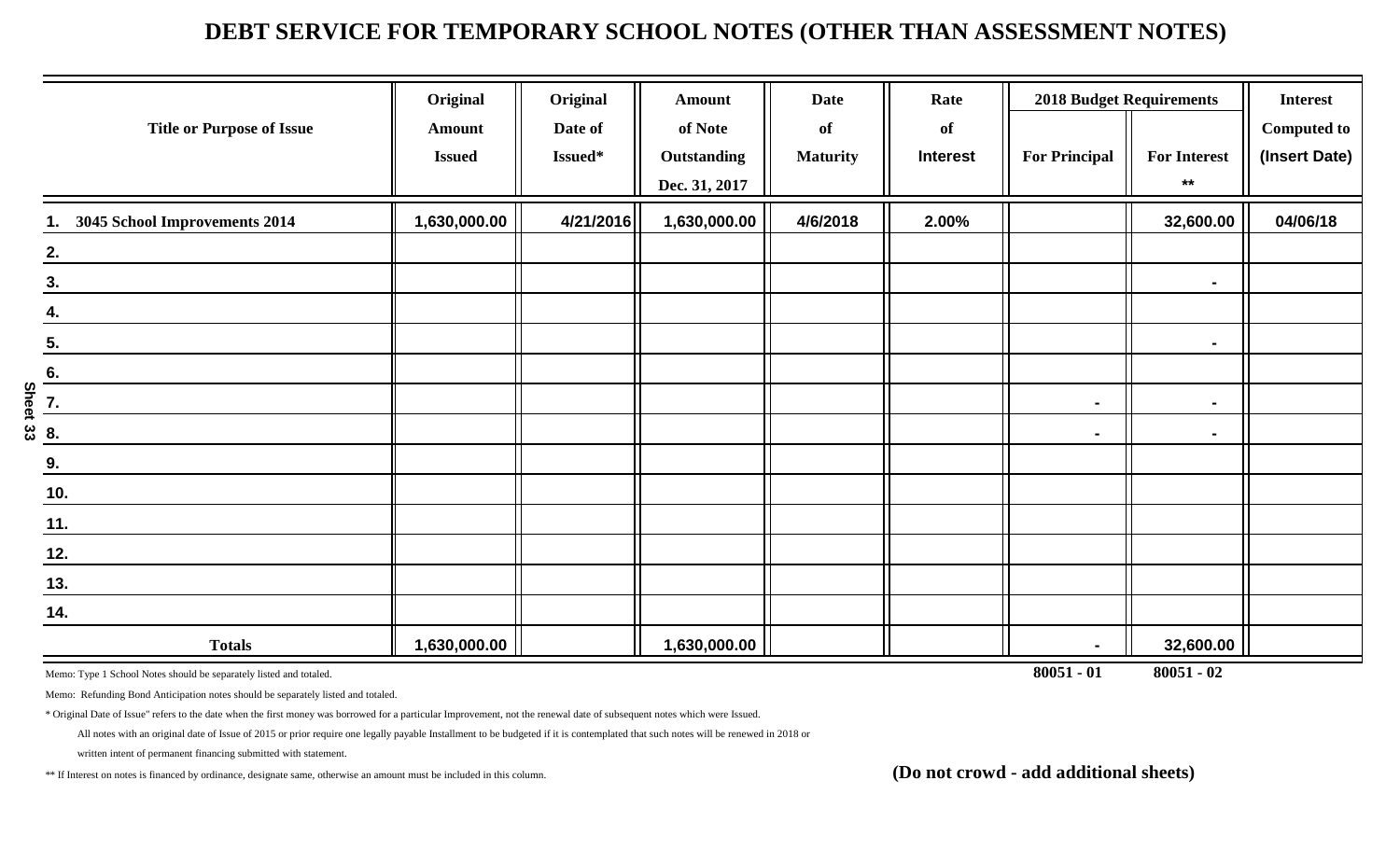### **DEBT SERVICE SCHEDULE FOR ASSESSMENT NOTES**

|                                  | Original      | Original              | <b>Amount</b>      | <b>Date</b>     | Rate            |                      | <b>2018 Budget Requirements</b> | <b>Interest</b>    |
|----------------------------------|---------------|-----------------------|--------------------|-----------------|-----------------|----------------------|---------------------------------|--------------------|
| <b>Title or Purpose of Issue</b> | <b>Amount</b> | Date of               | of Note            | of              | of              |                      |                                 | <b>Computed to</b> |
|                                  | <b>Issued</b> | Issued*               | <b>Outstanding</b> | <b>Maturity</b> | <b>Interest</b> | <b>For Principal</b> | <b>For Interest</b>             | (Insert Date       |
|                                  |               |                       | Dec. 31, 2017      |                 |                 |                      | $***$                           |                    |
| 1.                               |               |                       |                    |                 |                 |                      |                                 |                    |
| 2.                               |               |                       |                    |                 |                 |                      |                                 |                    |
| 3.                               |               |                       |                    |                 |                 |                      |                                 |                    |
| 4.                               |               |                       |                    |                 |                 |                      |                                 |                    |
| 5.                               |               |                       |                    |                 |                 |                      |                                 |                    |
|                                  |               | <b>NOT APPLICABLE</b> |                    |                 |                 |                      |                                 |                    |
| Sheet 34<br>Sheet 34             |               |                       |                    |                 |                 |                      |                                 |                    |
| 8.                               |               |                       |                    |                 |                 |                      |                                 |                    |
| 9.                               |               |                       |                    |                 |                 |                      |                                 |                    |
| $\underline{10}$ .               |               |                       |                    |                 |                 |                      |                                 |                    |
| 11.                              |               |                       |                    |                 |                 |                      |                                 |                    |
| 12.                              |               |                       |                    |                 |                 |                      |                                 |                    |
| 13.                              |               |                       |                    |                 |                 |                      |                                 |                    |
| 14.                              |               |                       |                    |                 |                 |                      |                                 |                    |
| <b>Totals</b>                    |               |                       | $\blacksquare$     |                 |                 | $\blacksquare$       | $\blacksquare$                  |                    |

Memo: \* See Sheet 33 for clarification of "Original Date of Issue" **80051 - 02** 

Assessment Notes with an original date of issue of December 31, 2015 or prior must be appropriated in full in the 2018 Dedicated Assessment Budget or written intent of permanent financing

submitted with statement.

\*\* Interest on Assessment Notes must be included in the Current Fund Budget appropriation "Interest on Notes".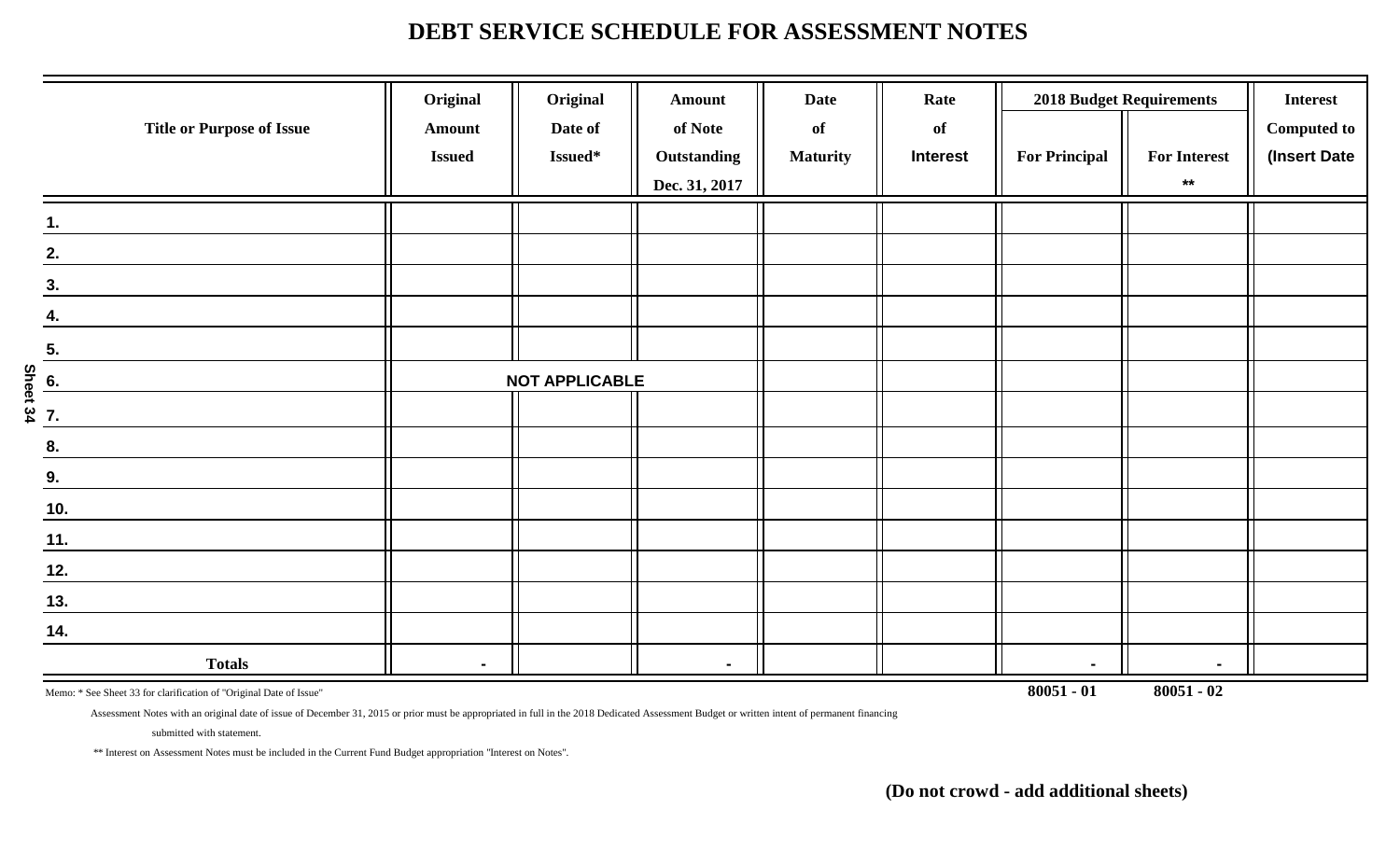## **SCHEDULE OF CAPITAL LEASE PROGRAM OBLIGATIONS**

| <b>PURPOSE</b>              | <b>Amount of</b><br><b>Lease Obligation Outstanding</b> |                      | 2018 Budget Requirement |
|-----------------------------|---------------------------------------------------------|----------------------|-------------------------|
|                             | Dec. 31, 2017                                           | <b>For Principal</b> | For Interest/Fees       |
|                             |                                                         |                      |                         |
| 2.                          |                                                         |                      |                         |
| 3.                          | N/A                                                     |                      |                         |
|                             |                                                         |                      |                         |
| 5.                          |                                                         |                      |                         |
| 6.                          |                                                         |                      |                         |
| Sheet 34a<br>$\overline{7}$ |                                                         |                      |                         |
| 8                           |                                                         |                      |                         |
| 9                           |                                                         |                      |                         |
| 10                          |                                                         |                      |                         |
| 11                          |                                                         |                      |                         |
| 12                          |                                                         |                      |                         |
| 13                          |                                                         |                      |                         |
| <b>Total</b>                | $\blacksquare$                                          | $\blacksquare$       |                         |
|                             |                                                         | 80051-01             | 80051-02                |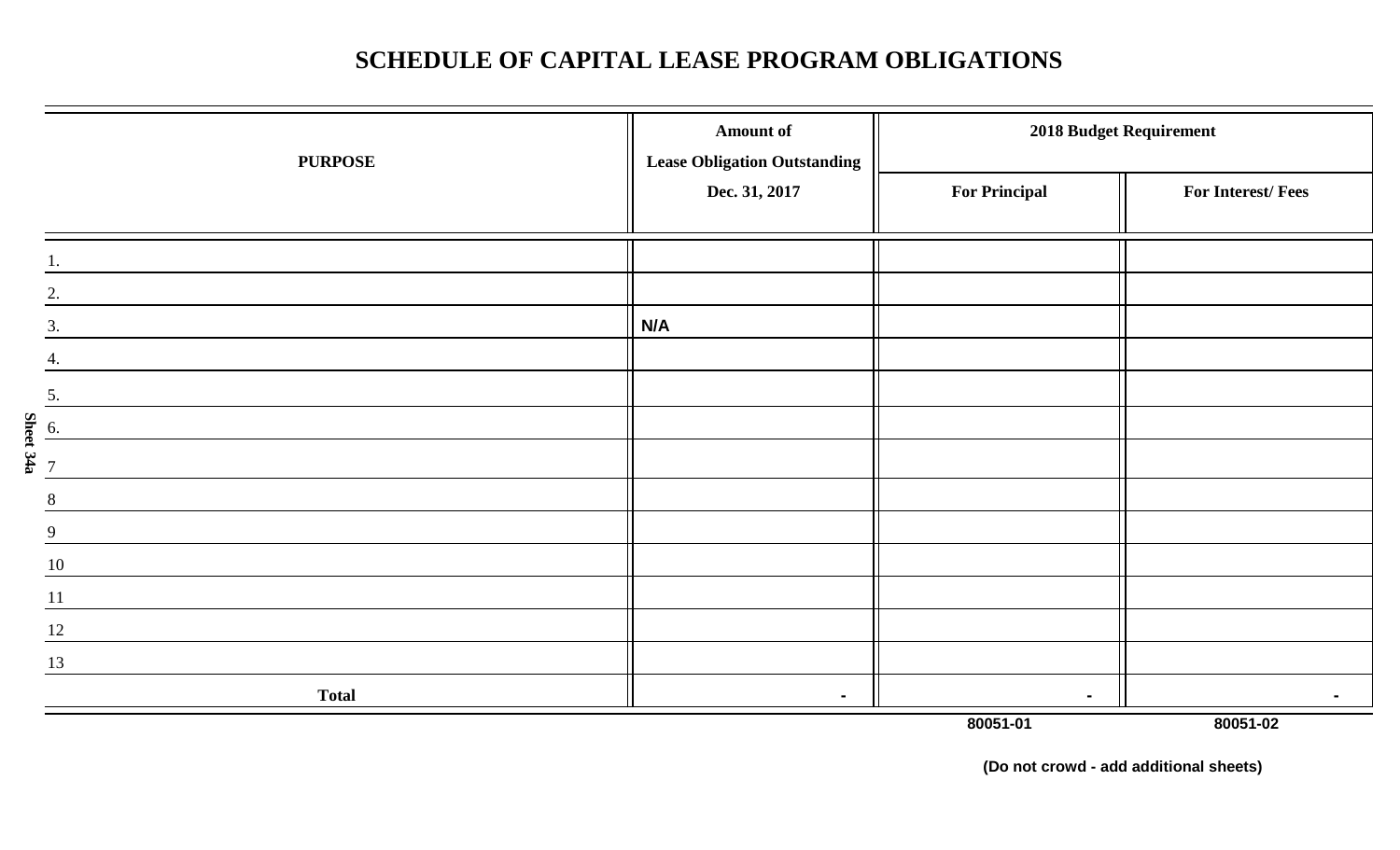## **SCHEDULE OF IMPROVEMENT AUTHORIZATIONS ( GENERAL CAPITAL FUND)**

| <b>IMPROVEMENTS</b><br>Specify each authorization by purpose. Do | <b>Balance - January 1, 2017</b> |                 | 2017                  | <b>Cancelled</b>   | <b>Expended</b> | <b>Authorizations</b> |                | <b>Balance - December 31, 2017</b> |
|------------------------------------------------------------------|----------------------------------|-----------------|-----------------------|--------------------|-----------------|-----------------------|----------------|------------------------------------|
| not merely designate by code number.                             | <b>Funded</b>                    | <b>Unfunded</b> | <b>Authorizations</b> | <b>Encumbrance</b> |                 | <b>Canceled</b>       | <b>Funded</b>  | <b>Unfunded</b>                    |
| General Improvements:                                            |                                  |                 |                       |                    |                 |                       |                |                                    |
| 2660 Various Improvements and Purposes                           | 315,864.29                       |                 |                       |                    | 315,800.00      |                       | 64.29          | (0.00)                             |
| 2714 Various Improvements and Purposes                           |                                  |                 |                       | 2,649.80           |                 |                       | 2,649.80       |                                    |
| 2813 Various Improvements and Purposes                           | $\blacksquare$                   | $\blacksquare$  |                       | 3,704.86           |                 |                       | 3,704.86       |                                    |
| 2816 Various Improvements and Purposes                           | 6.00                             | $\blacksquare$  |                       |                    |                 | 6.00                  |                | $\blacksquare$                     |
| 2878 Improvements of Woodland Ave                                | 9,382.84                         | 0.60            |                       |                    |                 |                       | 9,382.84       | 0.60                               |
| 2912 Various Improvements and Purposes                           |                                  |                 |                       | 613.41             |                 | 613.41                |                |                                    |
| 2921 Beekman Road Improvements                                   | 147,901.39                       |                 |                       |                    |                 |                       | 147,901.39     |                                    |
| 2940 Additional Communications Equipment                         |                                  | 69,707.37       |                       |                    | 26,022.52       | 518.54                |                | 43,166.31                          |
| 2942 Kent Place Boulevard Improvements                           | 140,799.17                       |                 |                       |                    |                 |                       | 140,799.17     |                                    |
| 2948 Ashland Rd Improvements                                     | $\blacksquare$                   | 86,895.39       |                       |                    |                 |                       | $\blacksquare$ | 86,895.39                          |
| 2950 Various Improvements                                        |                                  | 786,387.03      |                       |                    | 272,736.98      | 718.80                | $\blacksquare$ | 512,931.25                         |
| 2958 Greenfield Ave Improvements                                 | 11,946.04                        | 10,000.00       |                       |                    |                 |                       | 11,946.04      | 10,000.00                          |
| 2960 Bellevue Ave Improvements                                   |                                  | 28,569.75       |                       |                    |                 |                       |                | 28,569.75                          |
| 2964 Beechwood Rd Improvements                                   | $\blacksquare$                   | 2,541.66        |                       |                    |                 |                       | $\blacksquare$ | 2,541.66                           |
| 2985 Deforest Ave Improvements                                   | $\blacksquare$                   | 8,108.30        |                       | 1,796.99           |                 |                       | $\blacksquare$ | 9,905.29                           |
| 2986 Various Improvements                                        | -                                | 273,102.92      |                       |                    | 58,613.50       | 176.61                | $\blacksquare$ | 214,312.81                         |
| 3000 Memorial Field Improvements                                 | Ξ.                               | 3,887.68        |                       | 5,527.05           |                 |                       | $\blacksquare$ | 9,414.73                           |
| 3003 Emergency Services Dispatch Center                          | -                                | 6,304.79        |                       |                    |                 |                       | $\blacksquare$ | 6,304.79                           |
|                                                                  |                                  |                 | -CONTINUED-           |                    |                 |                       |                |                                    |

Place an \* before each item of "Improvement " which represents a funding or refunding of an emergency authorization.

**Sheet 35a**

Sheet 35a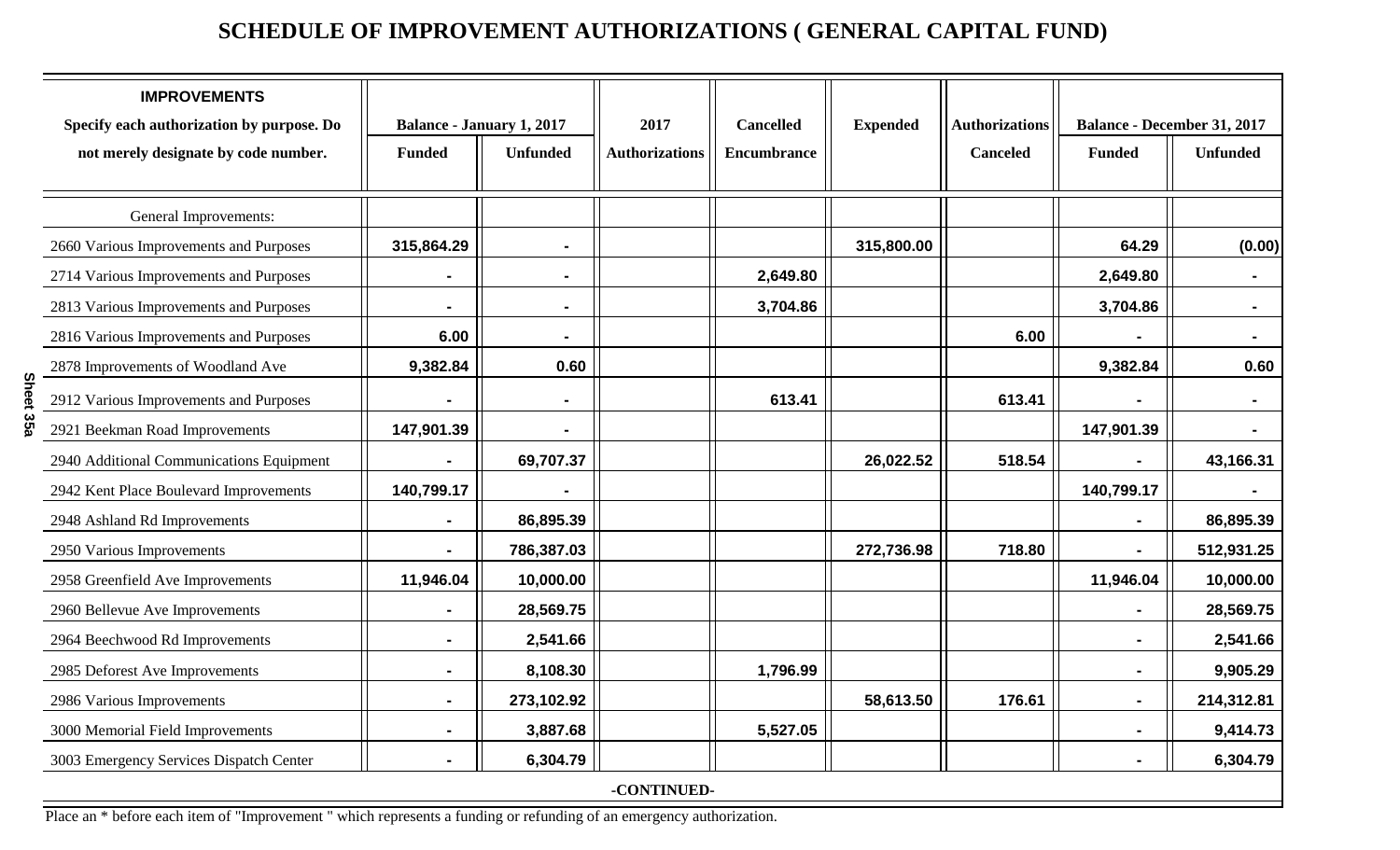## **SCHEDULE OF IMPROVEMENT AUTHORIZATIONS ( GENERAL CAPITAL FUND) (cont.)**

| <b>IMPROVEMENTS</b><br>Specify each authorization by purpose. Do<br>not merely designate by code number. | <b>Balance - January 1, 2017</b><br><b>Funded</b> | <b>Unfunded</b> | 2017<br><b>Authorizations</b> | <b>Cancelled</b><br>Encumbrance | <b>Expended</b> | <b>Authorizations</b><br><b>Canceled</b> | <b>Balance - December 31, 2017</b><br><b>Funded</b> | <b>Unfunded</b> |
|----------------------------------------------------------------------------------------------------------|---------------------------------------------------|-----------------|-------------------------------|---------------------------------|-----------------|------------------------------------------|-----------------------------------------------------|-----------------|
|                                                                                                          |                                                   |                 |                               |                                 |                 |                                          |                                                     |                 |
| 3017 Middle Ave Improvements                                                                             | 74,560.53                                         | 38,000.00       |                               |                                 |                 |                                          | 74,560.53                                           | 38,000.00       |
| 3018 Various Improvements                                                                                | 109,703.80                                        |                 |                               | 112.10                          |                 | 1,034.64                                 | 108,781.26                                          | 0.00            |
| 3019 Various Capital Improvements                                                                        | 18,651.06                                         | 696,259.09      |                               |                                 | 60,275.74       | 88.81                                    |                                                     | 654,545.60      |
| 3039 Family Aquatic Center Parking Lot                                                                   |                                                   | 28,143.70       |                               |                                 | 524.55          |                                          |                                                     | 27,619.15       |
| 3055 Various Road Improvements                                                                           | $\sim$                                            | 1,458.20        |                               | 21,553.85                       |                 |                                          |                                                     | 23,012.05       |
| 3057 Various Improvements                                                                                | 191,666.17                                        | $\blacksquare$  |                               |                                 | 23,611.27       | 449.25                                   | 167,605.65                                          | 0.00            |
| 3066 Various Improvements                                                                                | $\sim$                                            | 1,414,507.58    |                               | 80,500.00                       | 283,644.75      | 299,088.38                               |                                                     | 912,274.45      |
| 3075 Acquisition of Equipment                                                                            | $\sim$                                            | 4,221.84        |                               |                                 | 1,186.09        |                                          |                                                     | 3,035.75        |
| 3081 Upgrade Fire Department Radio                                                                       |                                                   | 49,434.44       |                               |                                 | 684.81          |                                          |                                                     | 48,749.63       |
| 3084 Various Improvements and Purposes                                                                   | $\blacksquare$                                    | 1,364,971.32    |                               |                                 | 425,827.59      | 27.26                                    |                                                     | 939,116.47      |
| 3096 Improvement of Various Roads                                                                        | 612,254.61                                        | $\blacksquare$  |                               |                                 | 605,500.11      |                                          | 6,754.50                                            | $\blacksquare$  |
| 3114 Various Improvements                                                                                | $\sim$                                            | 2,617,722.41    |                               |                                 | 1,060,056.81    |                                          |                                                     | 1,557,665.60    |
| 3130 Community Center Renovations                                                                        | $\blacksquare$                                    |                 | 6,500,000.00                  |                                 | 6,487,259.68    |                                          |                                                     | 12,740.32       |
| 3141 Various Improvements                                                                                | $\sim$                                            | $\blacksquare$  | 3,100,000.00                  |                                 | 1,434,984.32    |                                          |                                                     | 1,665,015.68    |
| Local Improvements:                                                                                      |                                                   |                 |                               |                                 |                 |                                          |                                                     |                 |
| 2418&2464 Improvement of Special                                                                         |                                                   |                 |                               |                                 |                 |                                          |                                                     |                 |
| <b>Improvement District</b>                                                                              | 87,153.62                                         | $\blacksquare$  |                               |                                 | 138.56          |                                          | 87,015.06                                           | $\sim$          |
| 2941 Kent Place Blvd Curbs & Sidewalks                                                                   | 1,704.42                                          | 9,329.89        |                               |                                 |                 |                                          | 1,704.42                                            | 9,329.89        |
|                                                                                                          |                                                   |                 | -CONTINUED-                   |                                 |                 |                                          |                                                     |                 |

Place an \* before each item of "Improvement " which represents a funding or refunding of an emergency authorization.

**Sheet 35b**

Sheet 35b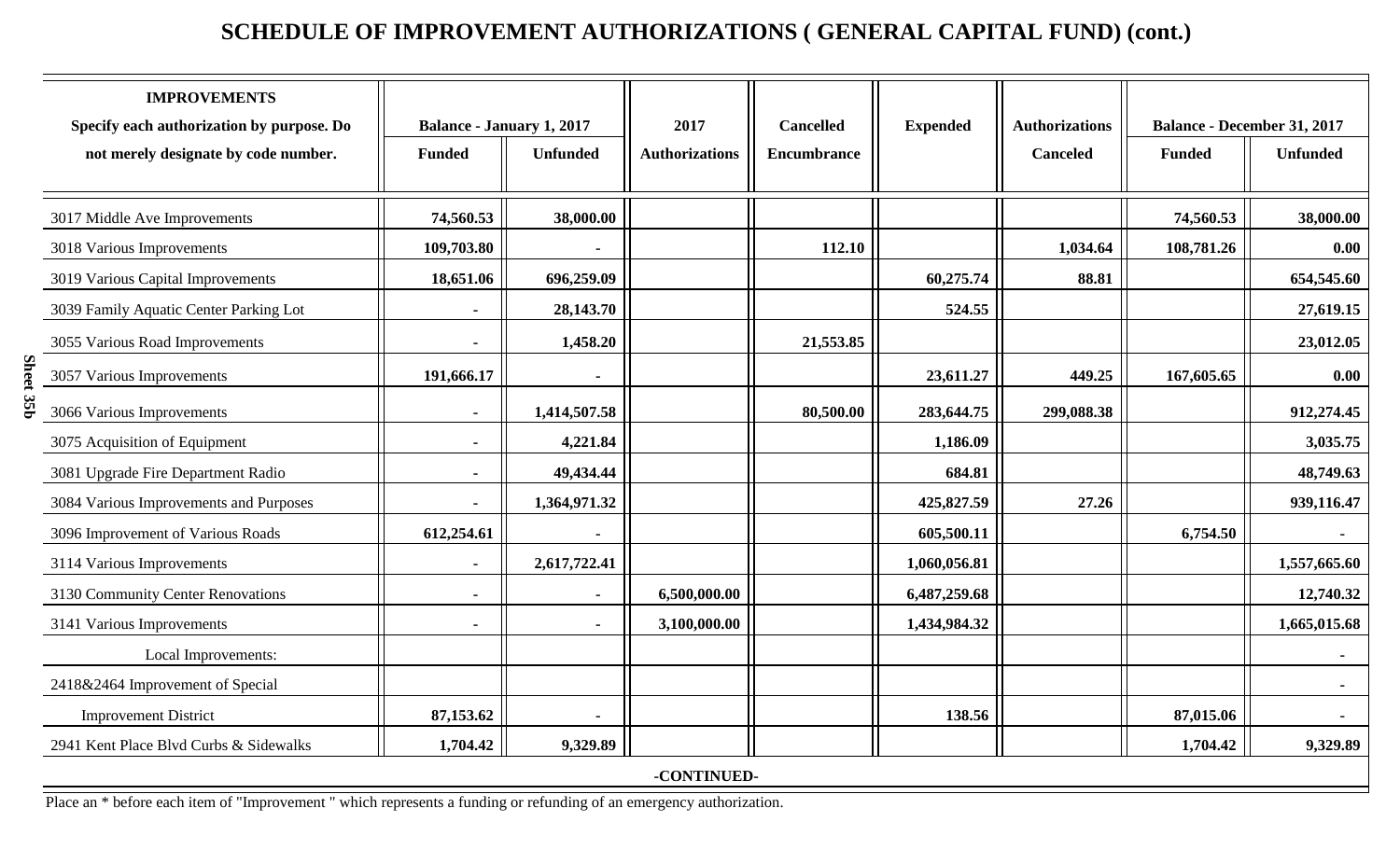## **SCHEDULE OF IMPROVEMENT AUTHORIZATIONS ( GENERAL CAPITAL FUND) (cont.)**

| <b>IMPROVEMENTS</b>                       |                                  |                 |                       |                  |                 |                       |                                    |                 |
|-------------------------------------------|----------------------------------|-----------------|-----------------------|------------------|-----------------|-----------------------|------------------------------------|-----------------|
| Specify each authorization by purpose. Do | <b>Balance - January 1, 2017</b> |                 | 2017                  | <b>Cancelled</b> | <b>Expended</b> | <b>Authorizations</b> | <b>Balance - December 31, 2017</b> |                 |
| not merely designate by code number.      | <b>Funded</b>                    | <b>Unfunded</b> | <b>Authorizations</b> | Encumbrance      |                 | <b>Canceled</b>       | <b>Funded</b>                      | <b>Unfunded</b> |
|                                           |                                  |                 |                       |                  |                 |                       |                                    |                 |
| 2959 Greenfield Ave Curbs & Sidewalks     | 2,412.95                         | 38,001.84       |                       |                  |                 |                       | 2,412.95                           | 38,001.84       |
| 2961 Bellevue Ave Curbs & Sidewalks       |                                  | 50,631.46       |                       |                  |                 |                       |                                    | 50,631.46       |
| 2963 Euclid Ave Curbs & Sidewalks         | 16,565.42                        | 4,688.44        |                       |                  |                 |                       | 16,565.42                          | 4,688.44        |
| 2965 Beechwood Rd Curbs&Sidewalks         |                                  | 44,002.41       |                       |                  |                 |                       |                                    | 44,002.41       |
| 2988 Bedford Ave Road & Assessment        | 12,979.78                        | 168,744.00      |                       |                  |                 |                       | 12,979.78                          | 168,744.00      |
| 2989 Hawthorn Pl Road & Assessment        | 55,461.51                        | 45,353.03       |                       |                  |                 |                       | 55,461.51                          | 45,353.03       |
| 2990 Hillcrest Ave Road & Assessment      | 36,904.46                        | 172,055.32      |                       |                  |                 |                       | 36,904.46                          | 172,055.32      |
| 2991 Valley View Road & Assessment        | 78,153.63                        | 161,162.62      |                       |                  |                 |                       | 78,153.63                          | 161,162.62      |
| 2992 Waldron Ave Road & Assessment        | 48,875.73                        | 37,229.00       |                       |                  |                 |                       | 48,875.73                          | 37,229.00       |
| 3016 Deforest Ave Improvements            |                                  | 1.00            |                       | 1,749.44         |                 |                       |                                    | 1,750.44        |
| 3021 Badeau Ave Improvements              | 140,709.02                       | 56,100.00       |                       |                  |                 |                       | 140,709.02                         | 56,100.00       |
| 3022 Llewellyn Rd Improvements            | 130,436.36                       | 20,720.00       |                       |                  |                 |                       | 130,436.36                         | 20,720.00       |
| 3023 Sahdyside Ave Improvements           | 142,301.75                       | 71,652.64       |                       |                  |                 |                       | 142,301.75                         | 71,652.64       |
| 3026 Essex Rd Improvements                | 126,093.90                       | 57,000.00       |                       |                  | 51,000.00       |                       | 75,093.90                          | 57,000.00       |
| 3027 Various Roads Improvements           |                                  | 27,322.49       |                       | 5.00             |                 |                       |                                    | 27,327.49       |
| 3044 Salt Brook Improvements              | $\blacksquare$                   | 14,813.98       |                       |                  |                 |                       | $\blacksquare$                     | 14,813.98       |
| 3063 Druid Hill Road Improvements         |                                  | 39,987.97       |                       |                  | 690.61          |                       | $\sim$                             | 39,297.36       |
| 3064 Fairview Ave Improvements            |                                  | 23,074.85       |                       | 13,506.06        |                 |                       |                                    | 36,580.91       |
|                                           |                                  |                 | -CONTINUED-           |                  |                 |                       |                                    |                 |

Place an \* before each item of "Improvement " which represents a funding or refunding of an emergency authorization.

**Sheet 35c**

Sheet 35c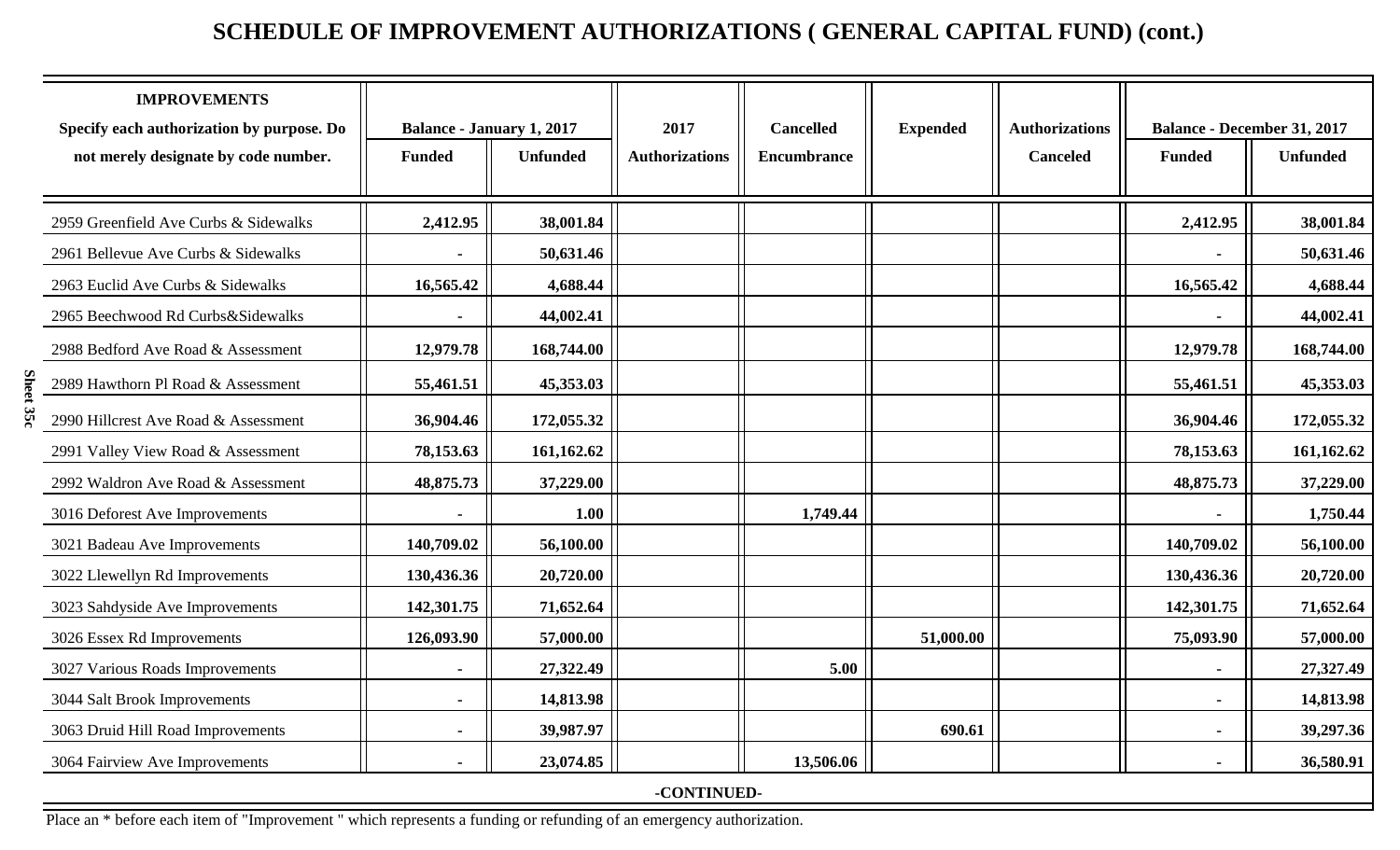## **SCHEDULE OF IMPROVEMENT AUTHORIZATIONS ( GENERAL CAPITAL FUND) (cont.)**

| <b>IMPROVEMENTS</b><br>Specify each authorization by purpose. Do | <b>Balance - January 1, 2017</b> |                                                                                                     | 2017                  | <b>Cancelled</b>   | <b>Expended</b> | <b>Authorizations</b> |                                                   | <b>Balance - December 31, 2017</b> |
|------------------------------------------------------------------|----------------------------------|-----------------------------------------------------------------------------------------------------|-----------------------|--------------------|-----------------|-----------------------|---------------------------------------------------|------------------------------------|
| not merely designate by code number.                             | <b>Funded</b>                    | <b>Unfunded</b>                                                                                     | <b>Authorizations</b> | <b>Encumbrance</b> |                 | <b>Canceled</b>       | <b>Funded</b>                                     | <b>Unfunded</b>                    |
| 3065 Fernwood & Ridge Rd Improvements                            | 16,507.84                        | 47,000.00                                                                                           |                       | 941.39             |                 |                       | 15,566.45                                         | 48,882.78                          |
| 3080 Special Improvement District                                |                                  | 3,073.07                                                                                            |                       | 30,250.21          |                 |                       |                                                   | 33, 323. 28                        |
| 3115 Improvement of Various Roads                                | 816.73                           | 2,214,000.00                                                                                        |                       |                    | 2,213,002.36    |                       |                                                   | 1,814.37                           |
| 3144 Improvement of Various Roads                                | $\blacksquare$                   | $\sim$                                                                                              | 1,000,000.00          |                    | 34,423.31       |                       | 15,576.69                                         | 950,000.00                         |
| School Improvements:                                             |                                  |                                                                                                     |                       |                    |                 |                       |                                                   | $\sim$                             |
| 2847 School Improvements                                         | 53,162.93                        | $\blacksquare$                                                                                      |                       |                    | 1,091.47        |                       | 52,071.46                                         | $\sim$                             |
| 2888 School Improvements                                         | 30,920.70                        | $\blacksquare$                                                                                      |                       |                    | 1,278.79        |                       | 29,641.91                                         | $\sim$                             |
| 2931 School Improvements                                         | 1,434,312.00                     | 584,808.26                                                                                          |                       |                    |                 |                       | 1,434,312.00                                      | 584,808.26                         |
| 3045 School Improvements                                         |                                  |                                                                                                     |                       | 1,350,759.33       |                 |                       | $\blacksquare$                                    | 1,350,759.33                       |
|                                                                  |                                  |                                                                                                     |                       |                    |                 |                       |                                                   |                                    |
|                                                                  |                                  |                                                                                                     |                       |                    |                 |                       |                                                   |                                    |
|                                                                  |                                  |                                                                                                     |                       |                    |                 |                       |                                                   |                                    |
|                                                                  |                                  |                                                                                                     |                       |                    |                 |                       |                                                   |                                    |
|                                                                  |                                  |                                                                                                     |                       |                    |                 |                       |                                                   |                                    |
|                                                                  |                                  |                                                                                                     |                       |                    |                 |                       |                                                   |                                    |
|                                                                  |                                  |                                                                                                     |                       |                    |                 |                       |                                                   |                                    |
|                                                                  |                                  |                                                                                                     |                       |                    |                 |                       |                                                   |                                    |
|                                                                  |                                  |                                                                                                     |                       |                    |                 |                       |                                                   |                                    |
|                                                                  |                                  |                                                                                                     |                       |                    |                 |                       |                                                   |                                    |
|                                                                  | $\mathbf{\$}$                    | $4,048,208.65$    \$ 11,380,976.34    \$ 10,600,000.00    \$ 1,513,669.49    \$ 13,358,353.82    \$ |                       |                    |                 |                       | $302,721.70$   \$ 3,049,932.83   \$ 10,831,846.13 |                                    |

Place an \* before each item of "Improvement " which represents a funding or refunding of an emergency authorization.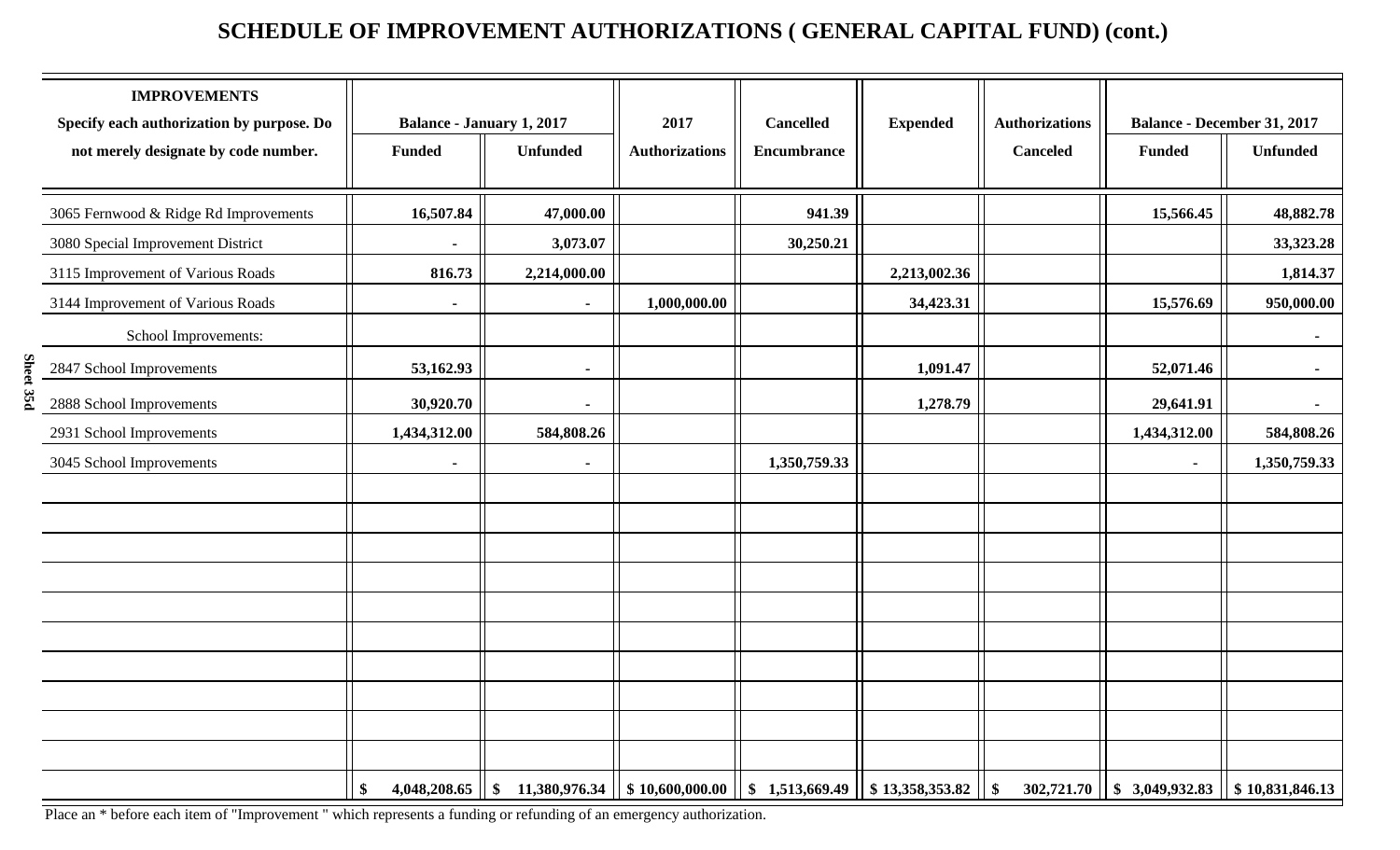## **GENERAL CAPITAL FUND**

#### **SCHEDULE OF CAPITAL IMPROVEMENT FUND**

|                                                                                                   |          | <b>Debit</b> | <b>Credit</b>     |
|---------------------------------------------------------------------------------------------------|----------|--------------|-------------------|
| <b>Balance - January 1, 2017</b>                                                                  | 80031-01 | XXXXXXXXXX   | 475,474.24        |
| Received from 2017 Budget Appropriation *                                                         | 80031-02 | XXXXXXXXXX   | 300,000.00        |
|                                                                                                   |          | XXXXXXXXXX   |                   |
| <b>Improvement Authorizations Canceled</b><br>(financed in whole by the Capital Improvement Fund) | 80031-03 | XXXXXXXXXX   |                   |
|                                                                                                   |          |              |                   |
| List by Improvements - Direct Charges Made for Preliminary Costs:                                 |          | XXXXXXXXXX   |                   |
|                                                                                                   |          |              | <b>XXXXXXXXXX</b> |
|                                                                                                   |          |              | <b>XXXXXXXXXX</b> |
|                                                                                                   |          |              | <b>XXXXXXXXXX</b> |
|                                                                                                   |          |              | XXXXXXXXXX        |
|                                                                                                   |          |              | XXXXXXXXXX        |
|                                                                                                   |          |              | XXXXXXXXXX        |
|                                                                                                   |          |              | XXXXXXXXXX        |
|                                                                                                   |          |              | <b>XXXXXXXXXX</b> |
|                                                                                                   |          |              | XXXXXXXXXX        |
|                                                                                                   |          |              | <b>XXXXXXXXXX</b> |
|                                                                                                   |          |              | <b>XXXXXXXXXX</b> |
|                                                                                                   |          |              | <b>XXXXXXXXXX</b> |
|                                                                                                   |          |              | <b>XXXXXXXXXX</b> |
| <b>Appropriated to Finance Improvement Authorizations</b>                                         | 80031-04 | 523,000.00   | <b>XXXXXXXXXX</b> |
|                                                                                                   |          |              | <b>XXXXXXXXXX</b> |
| <b>Balance December 31, 2017</b>                                                                  | 80031-05 | 252,474.24   | <b>XXXXXXXXXX</b> |
|                                                                                                   |          | 775,474.24   | 775,474.24        |

**\* The full amount of the 2017 budget appropriations should be transferred to this account unless the balance of the appropriation is to be permitted to lapse.**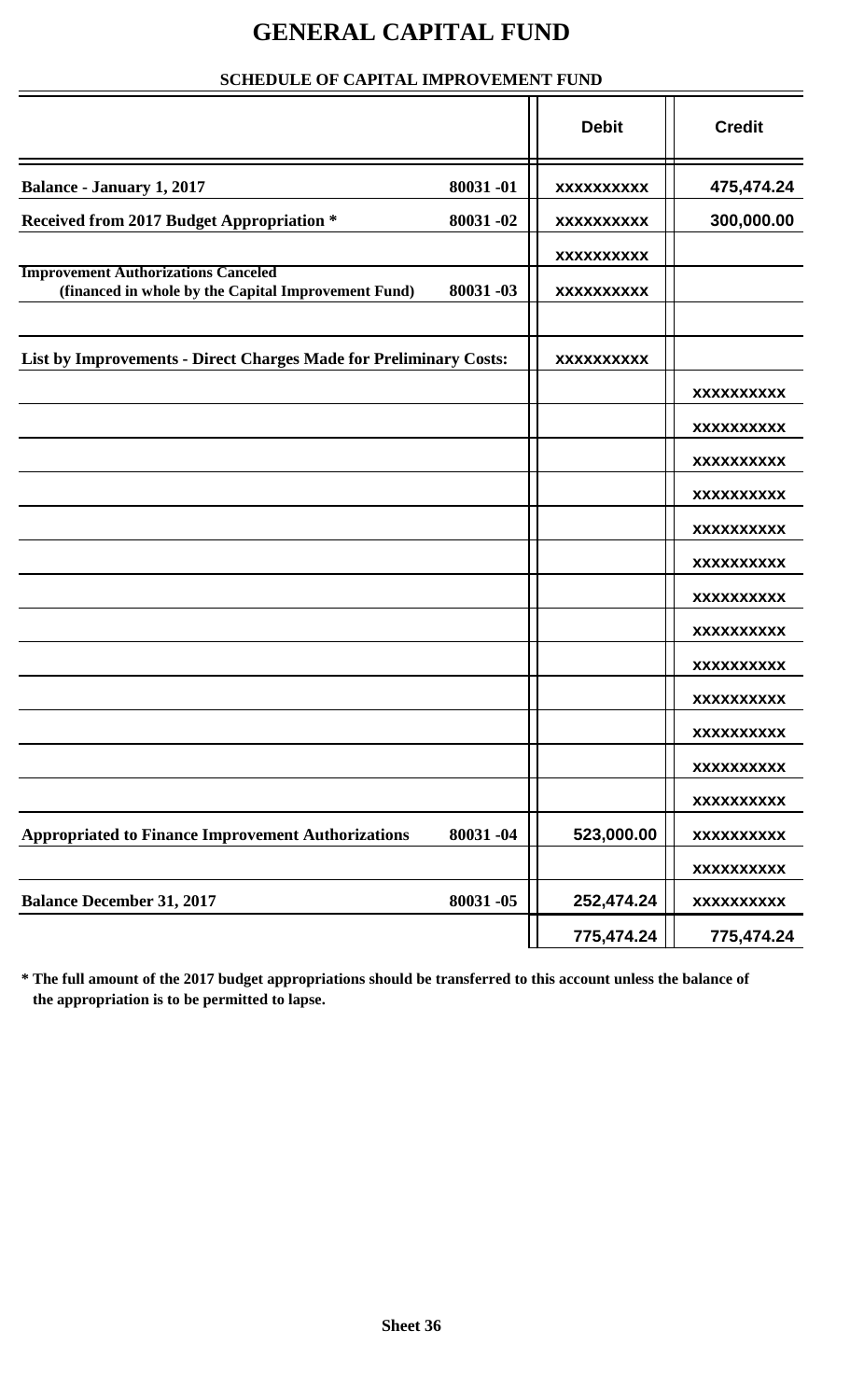#### **GENERAL CAPITAL FUND SCHEDULE OF DOWN PAYMENTS ON IMPROVEMENTS**

|                                                           |            | <b>Debit</b>    | <b>Credit</b>   |
|-----------------------------------------------------------|------------|-----------------|-----------------|
| <b>Balance - January 1, 2017</b>                          | 80030-01   | <b>XXXXXXXX</b> |                 |
| Received from 2017 Budget Appropriation *                 | 80030-02   | <b>XXXXXXXX</b> |                 |
| Received from 2017 Emergency Appropriations *             | 80030-03   | <b>XXXXXXXX</b> |                 |
| <b>NOT APPLICABLE</b>                                     |            |                 |                 |
| <b>Appropriated to Finance Improvement Authorizations</b> | 80030-04   |                 | <b>XXXXXXXX</b> |
|                                                           |            |                 | <b>XXXXXXXX</b> |
| <b>Balance - December 31, 2017</b>                        | 80030 - 05 |                 | <b>XXXXXXXX</b> |
|                                                           |            |                 |                 |

**\* The full amount of the 2017 appropriation should be transferred to this account unless the balance of the appropriation is permitted to lapse.**

## **CAPITAL IMPROVEMENTS AUTHORIZED IN 2017 AND DOWN PAYMENTS (N.J.S. 40A:2-11)**

### **GENERAL CAPITAL FUND ONLY**

|                                   | <b>Amount</b> | <b>Total</b>       | <b>Down Payment</b> | <b>Amount of Down</b>    |
|-----------------------------------|---------------|--------------------|---------------------|--------------------------|
| <b>Purpose</b>                    | Appropriated  | <b>Obligations</b> | Provided by         | <b>Payment in Budget</b> |
|                                   |               | <b>Authorized</b>  | <b>Ordinance</b>    | of 2017 or Prior         |
|                                   |               |                    |                     | <b>Years</b>             |
| 3130 Community Center Renovations | 6,500,000.00  | 6,175,000.00       |                     | 325,000.00               |
| 3141 Various Improvements         | 3,100,000.00  | 2,952,000.00       |                     | 148,000.00               |
| 3144 Improvement of Various Roads | 1,000,000.00  | 950,000.00         |                     | 50,000.00                |
|                                   |               |                    |                     |                          |
|                                   |               |                    |                     |                          |
|                                   |               |                    |                     |                          |
|                                   |               |                    |                     |                          |
|                                   |               |                    |                     |                          |
|                                   |               |                    |                     |                          |
|                                   |               |                    |                     |                          |
| Total 80032-00                    | 10,600,000.00 | 10,077,000.00      |                     | 523,000.00               |

**NOTE - Where amount in column "Down Payment Provided by Ordinance" is LESS than 5% of amount in column "Total Obligations Authorized", explanation must be made part of or attached to this sheet.**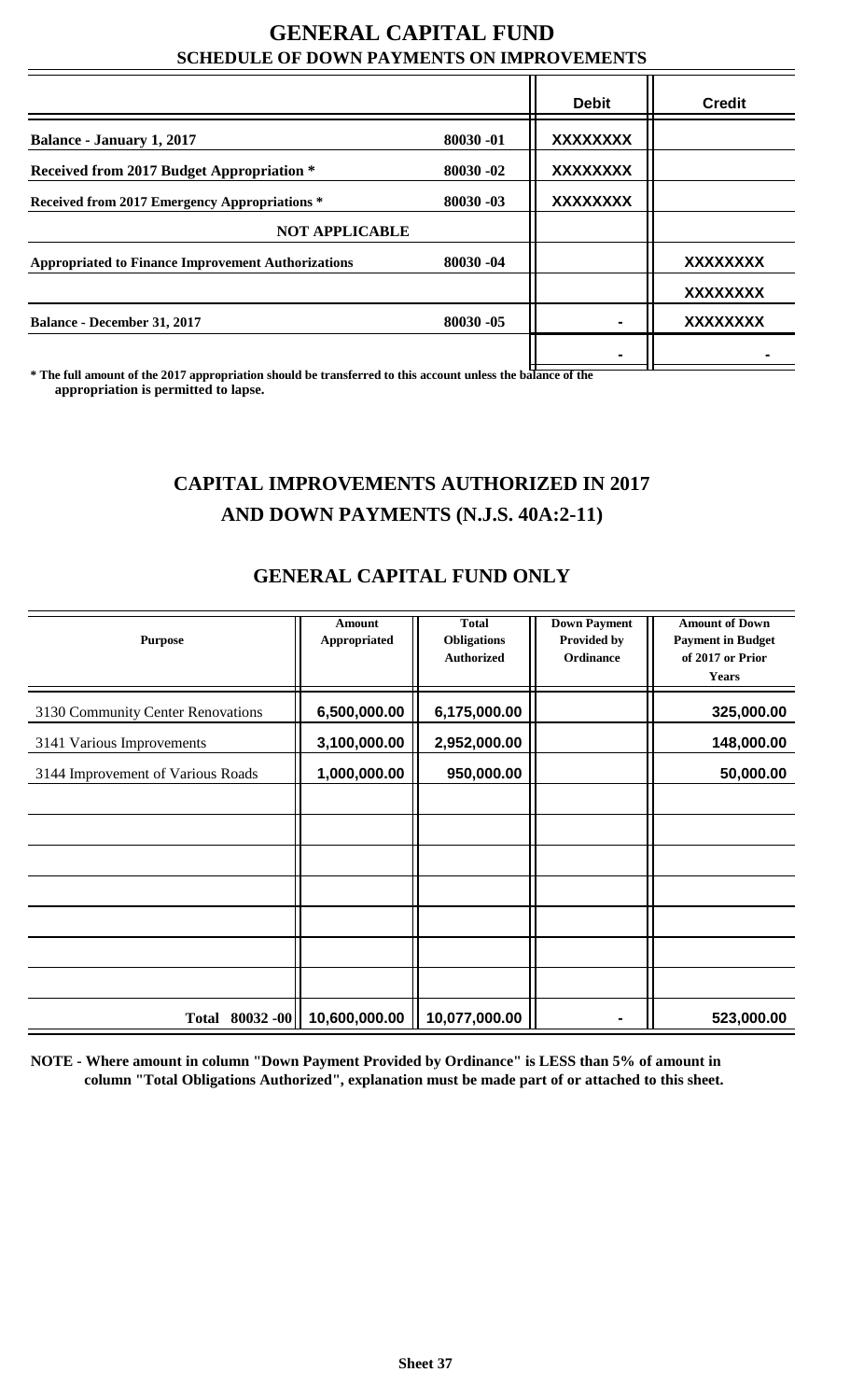# **GENERAL CAPITAL FUND**

**STATEMENT OF CAPITAL SURPLUS**

#### **Year - 2017**

|                                                                       | <b>Debit</b>    | <b>Credit</b>   |
|-----------------------------------------------------------------------|-----------------|-----------------|
| 80029-01<br><b>Balance - January 1, 2017</b>                          | <b>XXXXXXXX</b> | 581,069.37      |
| <b>Premium on Sale of Bonds</b>                                       | <b>XXXXXXXX</b> |                 |
| <b>Premium on Sale of Bond Anticipation Notes</b>                     | <b>XXXXXXXX</b> |                 |
| <b>Cancellation of Various Capital Reserves</b>                       |                 | 106,122.66      |
| <b>Cancellation of Fully Funded Improvement Authorizations</b>        |                 | 1,489.89        |
| 80029-02<br><b>Appropriated to Finance Improvement Authorizations</b> |                 | XXXXXXXX        |
| 80029 -03<br><b>Appropriated to 2017 Budget Revenue</b>               | 581,000.00      | XXXXXXXX        |
| 80029 -04<br><b>Balance - December 31, 2017</b>                       | 107,681.92      | <b>XXXXXXXX</b> |
|                                                                       | 688,681.92      | 688,681.92      |

#### **BONDS ISSUED WITH A COVENANT OR COVENANTS**

|    | 1. Amount of Serial Bonds Issued Under Provisions of Chapter 233,<br>P.L. 1944, Chapter 268. P.L. 1944, Chapter 428, P.L. 1943 or |                       |  |
|----|-----------------------------------------------------------------------------------------------------------------------------------|-----------------------|--|
|    | Chapter 77, Article VI-A, P.L. 1945, with Covenant or Covenants;                                                                  |                       |  |
|    | <b>Outstanding December 31, 2017</b>                                                                                              | \$                    |  |
|    | 2. Amount of Cash in Special Trust Fund as of December 31, 2017 (Note A)                                                          | \$                    |  |
|    | 3. Amount of Bonds Issued Under Item 1                                                                                            | <b>NOT APPLICABLE</b> |  |
|    | <b>Maturing in 2018</b>                                                                                                           | \$                    |  |
|    | 4. Amount of Interest on Bonds with a                                                                                             |                       |  |
|    | <b>Covenant - 2018 Requirement</b>                                                                                                | \$                    |  |
| 5. | <b>Total of 3 and 4 - Gross Appropriation</b>                                                                                     |                       |  |
|    | 6. Less Amount of Special Trust Fund to be Used                                                                                   | \$                    |  |
|    | 7. Net Appropriation Required                                                                                                     | \$                    |  |

#### **Note A - This amount to be supported by confirmation from bank or banks.**

**Footnote: Any formula other than the one shown above and required to be used by covenant or covenants is to be attached hereto. Item 5 must be shown as an item of appropriation, short extended, with Item 6 shown directly following as a deduction and with the amount of Item 7 extended into the 2017 appropriation column.**